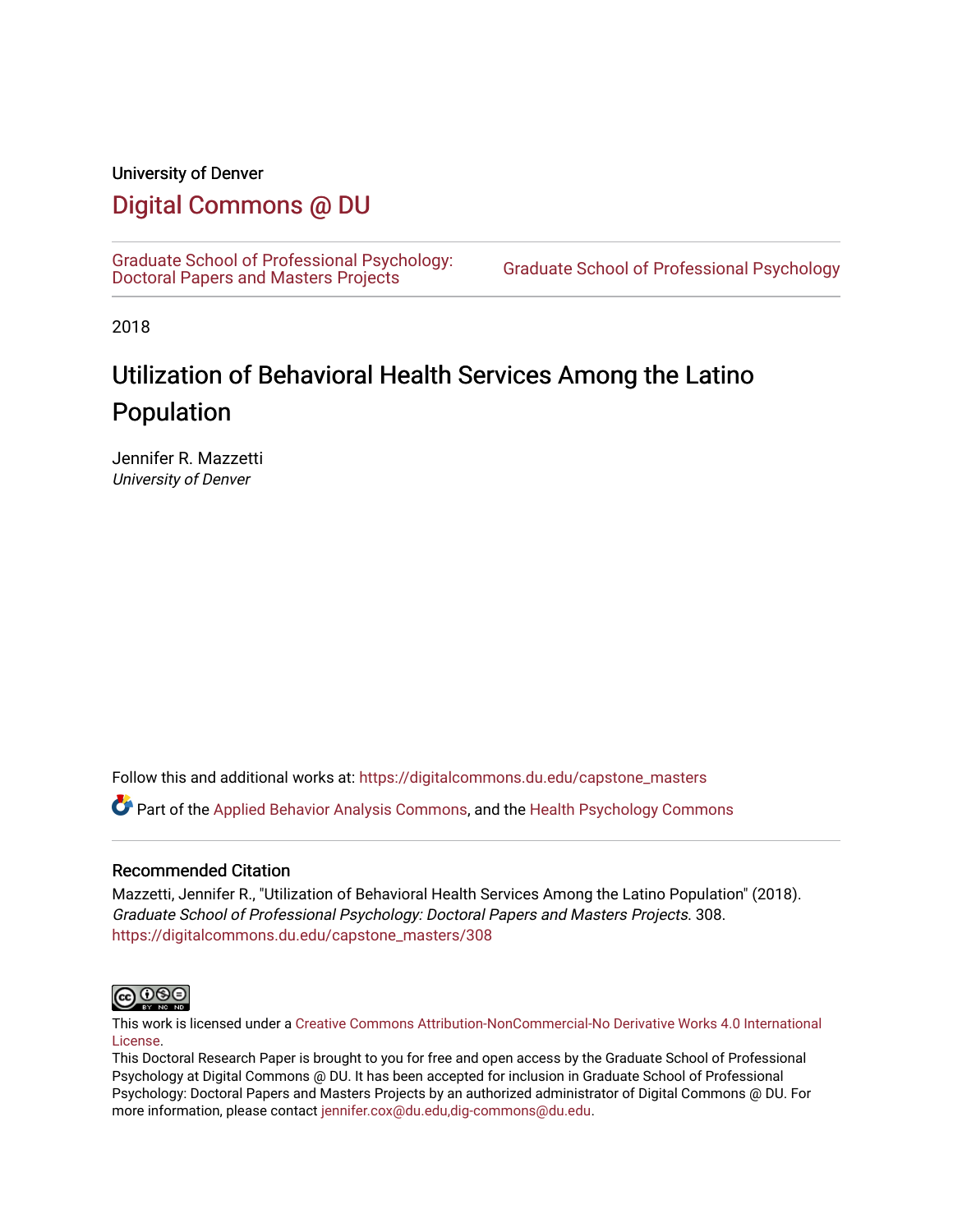## Running Head: BEHAVIORAL HEALTH SERVICES FOR LATINOS

Utilization of Behavioral Health Services

Among the Latino Population

## A DOCTORAL PAPER PRESENTED TO THE FACULTY OF THE GRADUATE SCHOOL OF PROFESSIONAL PSYCHOLOGY OFFICE OF GRADUATE STUDIES UNIVERSITY OF DENVER

## IN PARTIAL FULFILLMENT OF THE REQUIREMENTS FOR THE DEGREE DOCTOR OF PSYCHOLOGY

BY JENNIFER MAZZETTI, M.A. JUNE 4, 2018

APPROVED: \_\_\_\_\_\_\_\_\_\_\_\_\_\_\_\_\_\_\_\_\_\_\_\_\_\_\_\_\_\_\_\_\_\_

Judith Fox, Ph.D., Chair

John McNeill, Psy.D.

Jana Bolduan Lomax, Psy.D.

\_\_\_\_\_\_\_\_\_\_\_\_\_\_\_\_\_\_\_\_\_\_\_\_\_\_\_\_\_\_\_\_\_

\_\_\_\_\_\_\_\_\_\_\_\_\_\_\_\_\_\_\_\_\_\_\_\_\_\_\_\_\_\_\_\_\_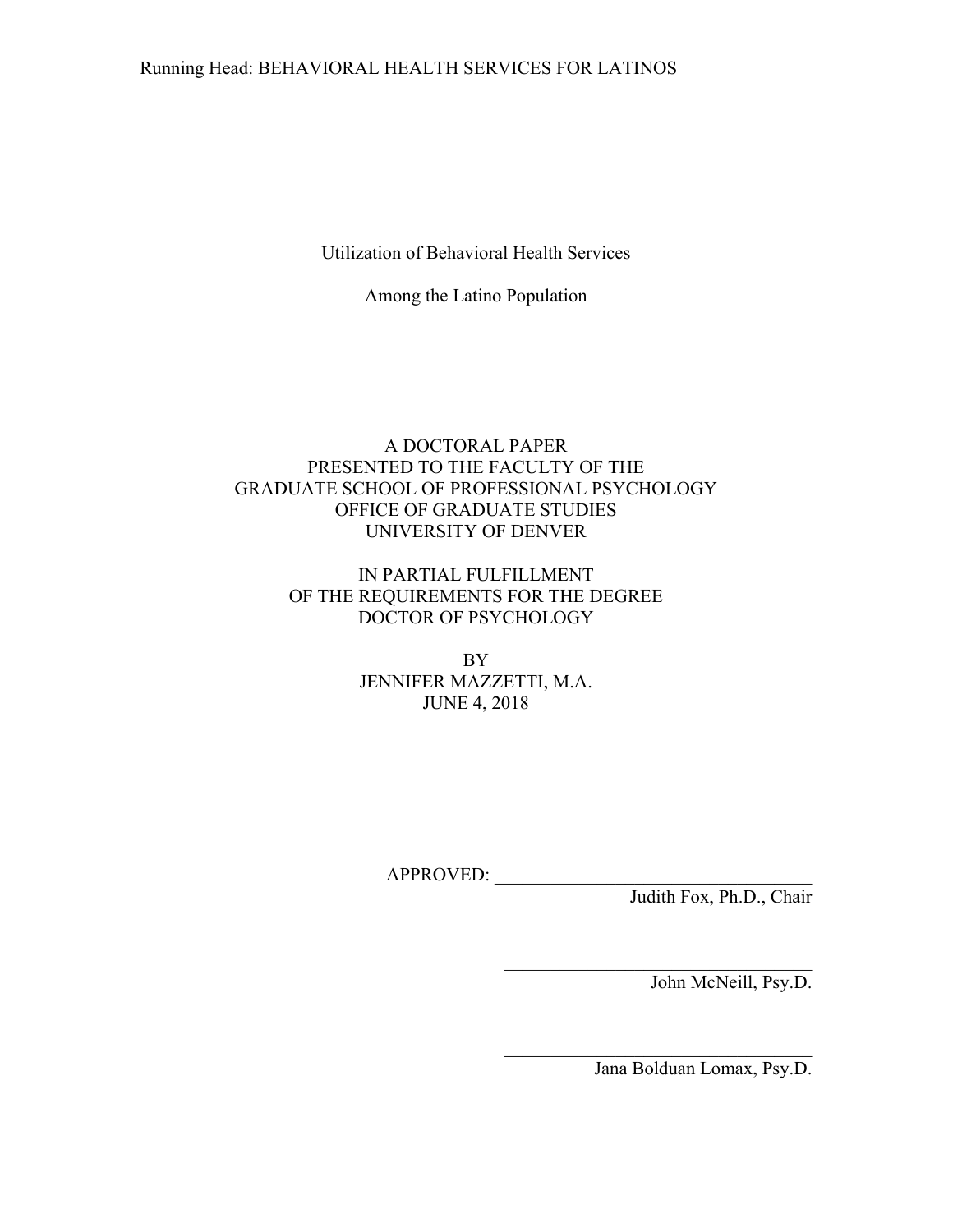#### **Abstract**

Limited research exists examining the effectiveness of an integrated primary care model of behavioral health service delivery among the Latino population. This descriptive pilot study addresses this gap in the literature by exploring the mechanisms that influence whether Latino integrated primary care patients who receive a Warm Hand-Off (WHO) will or will not pursue further Behavioral Health Services (BHS). Participants were recruited from Clinica Tepeyac, an integrated primary care clinic located in Denver, Colorado. Results showed that the majority of participants engaged in BHS at the suggestion of their medical provider, as opposed to initiating BHS involvement by their own accord. Additionally, participants overwhelmingly indicated that having a behavioral health provider (BHP) that was Latino/a was *somewhat important* to *very important*. Future research should focus on more rigorous approaches to exploring ways to facilitate transition from WHOs to further BHS participation for patients that identify as Latino within an integrated primary care setting.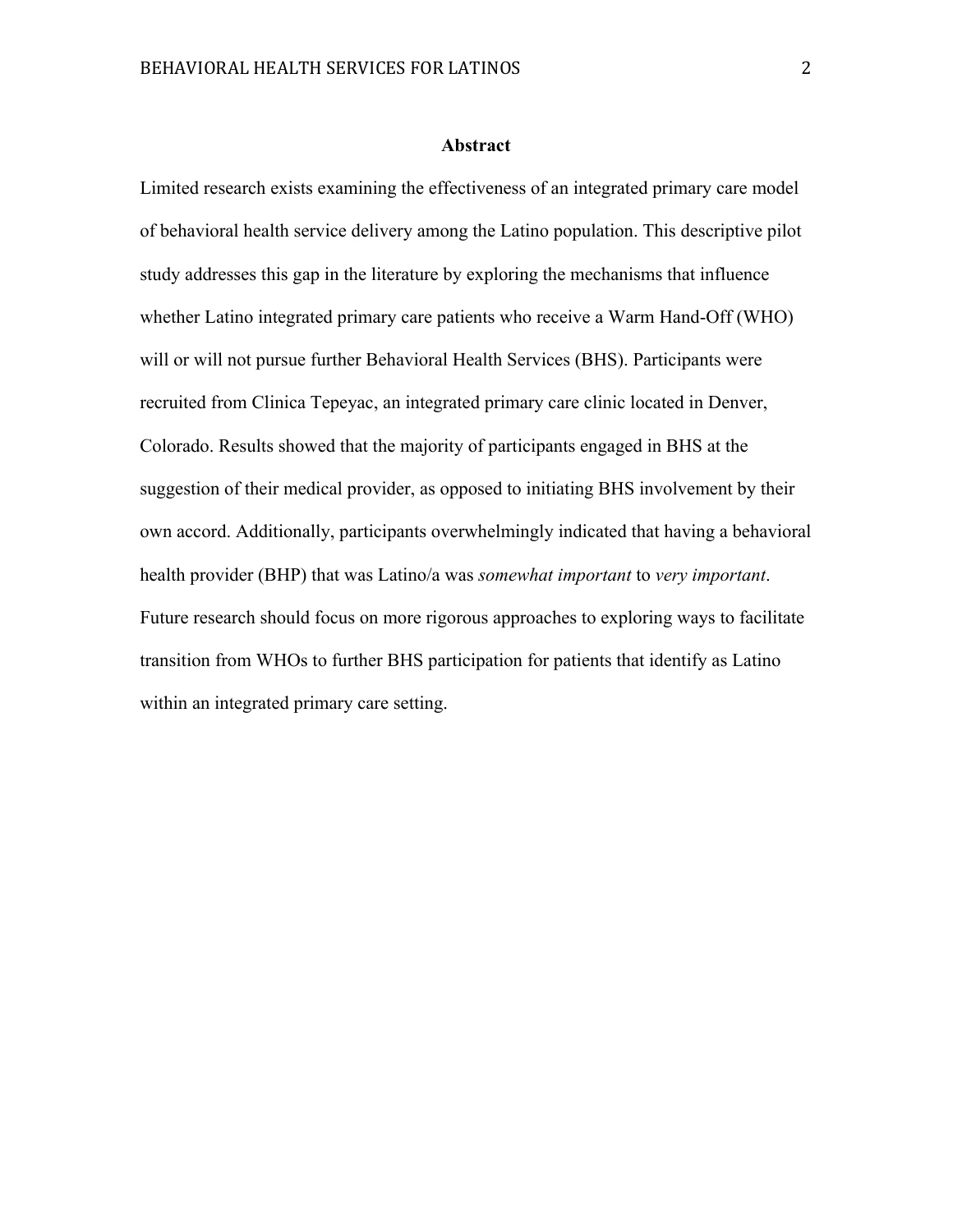#### **Literature Review**

#### **Introduction to the Latino Population**

The Latino population in the United States represents individuals that have ancestry in Mexico, Puerto Rico, the Dominican Republic, Cuba, and various countries located in Central and South America. Latino individuals share important commonalities including the Spanish language, music, food, and cultural values, while retaining differences based on country or region. Additionally, the Surgeon General's Report and its Supplement "Mental Health: Culture, Race and Ethnicity" (2001) emphasize the varied experiences Latinos have when it comes to their migration, stating, "To understand their mental health needs, it is important to examine both the shared and unique experiences of different groups of Hispanic Americans" (p. 1).

Mexican-origin Latinos have consistently accounted for the largest Latino-origin group in the United States. However, it is worthy to note that between 1930 and 1980, Latinos from places other than Mexico almost doubled their representation among U.S. Latinos, from 22.4% to 40.6% (Pew Research Center, 2015). According to the 2000 U.S. Census, nearly two-thirds of Latinos were born in the United States. In turn, this large growth has implications for future research focused on the Latino population's utilization of mental health services, particularly around migration experiences and U.S. residency status. Latinos are estimated to comprise 12 percent of the U.S. Population, but represent almost one out of every four uninsured Americans (Brown et al., 2000; Kaiser Commission, 2000).

### **Mental Health Disparities and Barriers Among Latinos**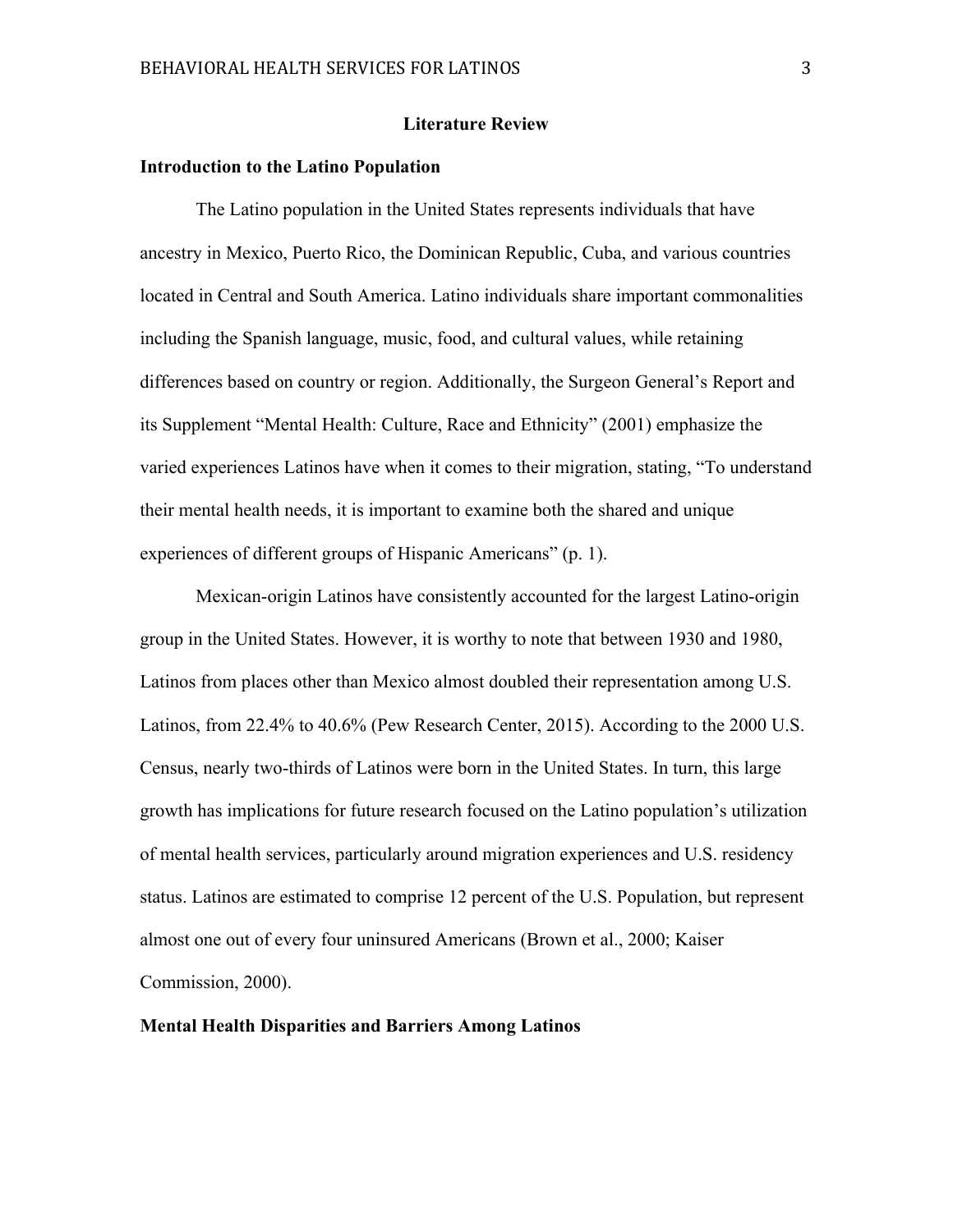Research has consistently indicated that Latinos experience disparities in mental health care utilization and quality of care (US Department of Health & Human Services, 2001; Young, Klap, Sherbourne, & Wells, 2011). Alegria et al. (2007) found that the lifetime prevalence of psychiatric disorder among Latinos living in the United States is 28.1% for males and 30.2% for females. Additionally, Latinos who are born in the United States, are proficient in English, or are third-generation are more likely to experience a psychiatric disorder. According to the 2010 National Health Care Disparities Report, non-Latino Whites were twice as likely to receive mental health treatment as Latinos (U.S. Department of Health and Human Services, Agency for Health Care Research & Quality, 2011). Pincay and Guarnaccia (2007) found that Latinos identify various barriers to mental health services for depression including lack of insurance, cost of treatment and medications, lack of Spanish-speaking staff, and worry around immigration status. This highlights the importance of providing culturally sensitive interventions and access to care that can address these specific barriers to service utilization. The Surgeon General's Report (2001) indicates that, "Historical and sociocultural factors suggest that, as a group, Latinos are in great need of mental health services. Latinos, on average, have relatively low educational and economic status" (p. 5).

Bridges et al. (2017) explored structural and attitudinal barriers that affect an individual's decisions and abilities to seek mental health services. Bridges et al. (2014) collected data from 793 participants seen for behavioral health services in 2 primary care clinics. They found that Latino patients had significantly lower self-reported psychiatric distress, significantly higher clinician-assigned global assessments of functioning scores, and fewer received a psychiatric diagnosis at initial visit compared to non-Latino White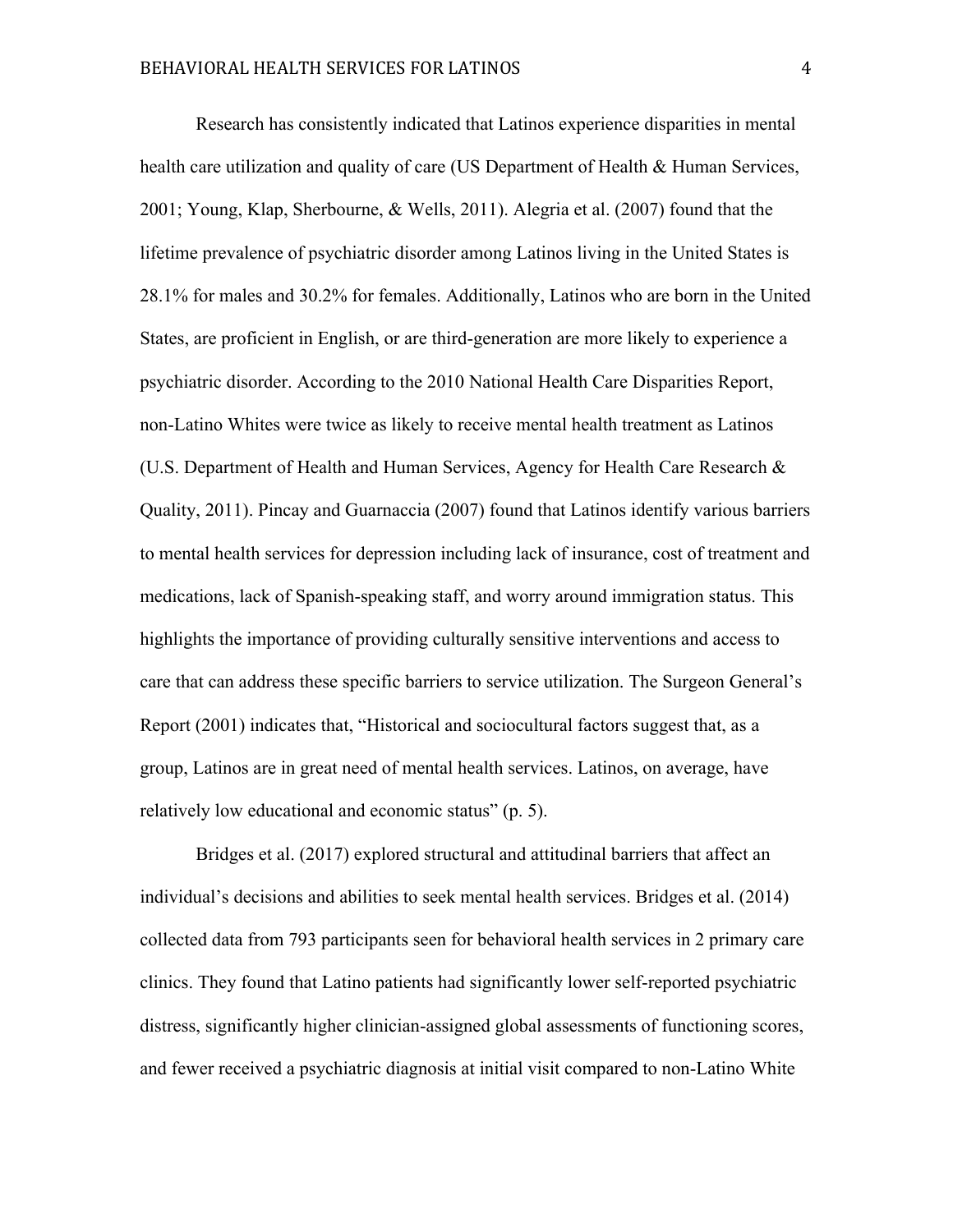## BEHAVIORAL HEALTH SERVICES FOR LATINOS 5

patients. However, they found that both groups had comparable utilization rates along with comparable and clinically significant symptom improvement and high satisfaction with behavioral health services. Bridges et al. (2007) view their results as preliminary evidence that integrating behavioral health services in primary care may help reduce mental health disparities for Latinos.

Willerton, Dankoski, and Martir (2008) propose that an effective method of reaching and treating more Latinos is through medical family therapy. They point to the research indicating that Latinos are more likely to receive their first intervention for mental illness through a physician (Diaz-Martinez  $\&$  Escobar, 2002). Additionally, Vega et al. (2001) found that immigrant and U.S.-born Mexican Americans disproportionately utilized general medical providers for the treatment of mental health concerns.

Guarnaccia, Martinez, and Acosta (2005) point out that Latinos are more likely to somaticize mental health issues than other ethnicities. They report that Latinos tend to have specific experiences that can result in issues of misdiagnosis by medical providers or behavioral health professionals. The cultural syndrome of *ataque de nervios* (panic) can include trembling, heart palpitations, numbness, loss of consciousness, and difficulty breathing; it is a dramatic expression of deep sadness and distress seen mainly among Caribbean Latinos. *Ataques* can be viewed as culturally normative ways to express deep sadness such as during a funeral. However, they can also signal the presence of an anxiety or depressive disorder (Romero, 2000; Guarnaccia et al., 2005).

#### **Mental Health Stigma**

Ortega and Alegria (2002) found a self-reliant attitude to be a barrier in seeking care among a Puerto Rican sample. Participants who felt they should be able to cope with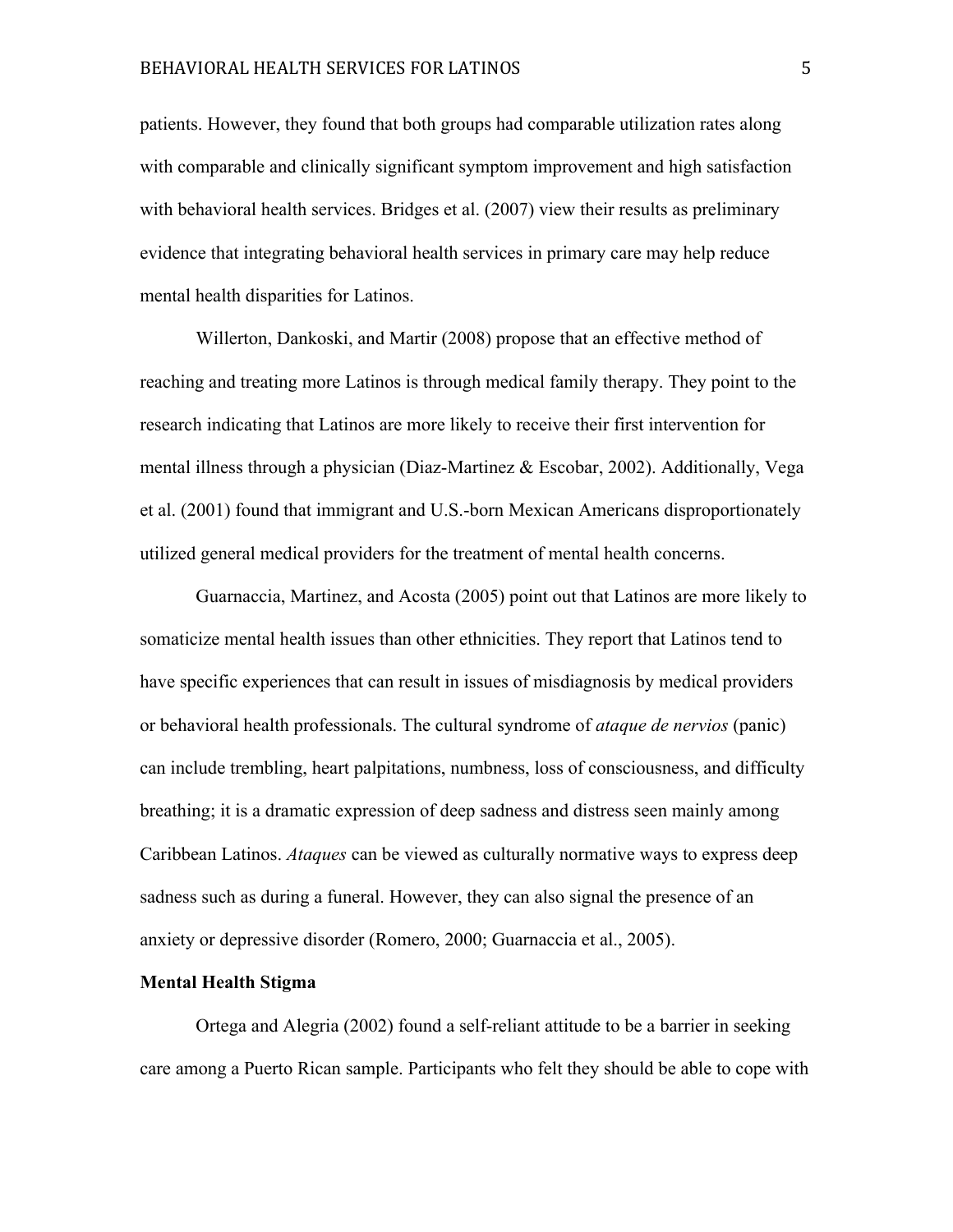mental health problems by themselves were less likely to seek care, even when they reported symptoms that indicated the presence of mental illness. Guarnaccia et al. (2005) refer to this self-reliant attitude as *ponerse de su parte* (contributing one's part). They define this attitude as "the feeling that one should be strong enough to cope with life's problems on their own and with the help of family and not need to depend on the mental health system" (p. 37). This touches upon the concept of *familismo*, the idea that a Latino individual's social life is centered around family. This concept can be explored within the context of courtesy stigma, a term developed by Erving Goffman. Courtesy stigma refers to "stigma by association," where someone can be stigmatized for merely associating with an individual with a mental health concern (Goffman, 1963). Families, therefore, may be reluctant to encourage mental health treatment given that it may reflect poorly and lead to stigmatization and social isolation. Given the impact of immigration on one's support system, it is interesting to explore ways *familismo* can look differently among recently immigrated Latinos compared to Latinos that were born or grew up in the United States.

Corrigan (2004) tries to understand why people with mental health problems fail to engage in treatment. He proposes that stigma plays a large role in those individuals not seeking psychological help. Corrigan discusses two types of stigma: public stigma and self-stigma. Public stigma is society's perception that an individual is socially unacceptable, and typically leads to negative reactions toward that individual. Corrigan and Matthews (2003) propose that people hide psychological concerns and avoid treatment in order to limit harmful consequences connected with public stigma; this is called label avoidance. Corrigan (2004) defines self-stigma as the reduction of an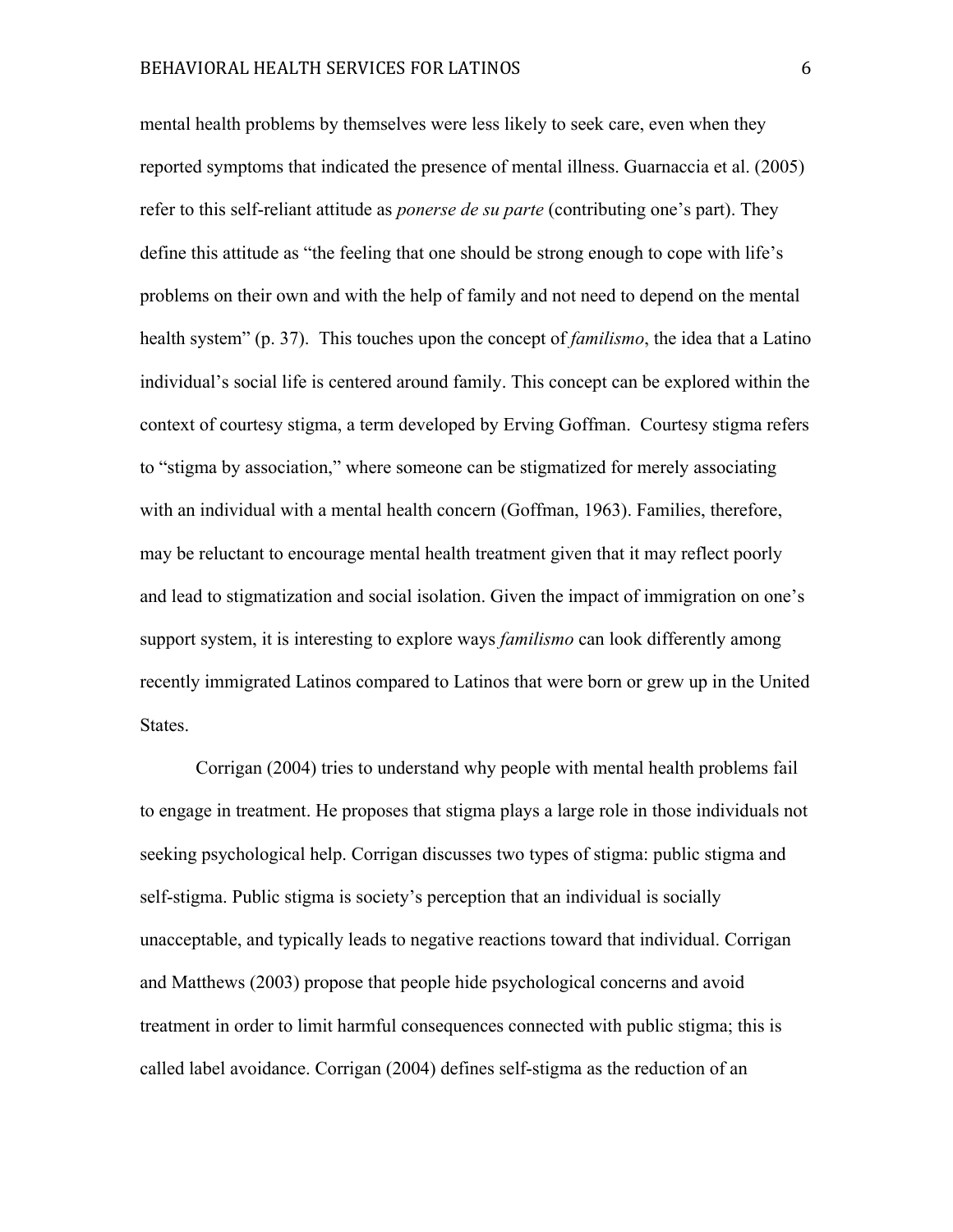individual's self –esteem/self-worth due to the individual labeling himself or herself as someone that is socially unacceptable. Psychological and psychiatric services utilize diagnoses and labels that can be stigmatizing. Latino consumers of integrated primary care services can be further divided into the subgroup of those who utilize behavioral health services and those who not. It seems reasonable to wonder what intra-group stigmatization might take place among the different subgroups, based on overall public stigma connected to mental health.

Cheng, Kwan, and Seving (2012) investigated stigma associated with seeking psychological services by using a sample of African American, Asian American, and Latino American college students. They found, for all three groups, that higher levels of psychological distress and perceived racial/ethnic discrimination predicted higher levels of perceived stigmatization by others for seeking psychological help, which predicted higher self-stigma around seeking psychological help. Additionally, higher levels of other-group orientation (attitudes, feelings, and orientations toward other racial/ethnic groups) predicted lower levels of self-stigma for seeking psychological help. Finally, higher levels of ethnic identity predicted lower levels of self-stigma around seeking psychological help, but only for the African American students.

Nadeem et al. (2007) explored the relationship of stigma-related concerns around mental health care among low-income U.S.-born and immigrant Latina and black women compared with U.S.-born white women. Ethnic differences in stigma were most pronounced among women experiencing depression, of which black women (particularly immigrant black women) reported the most stigma concerns. Among women with depression, immigrant African women had more than three times higher odds of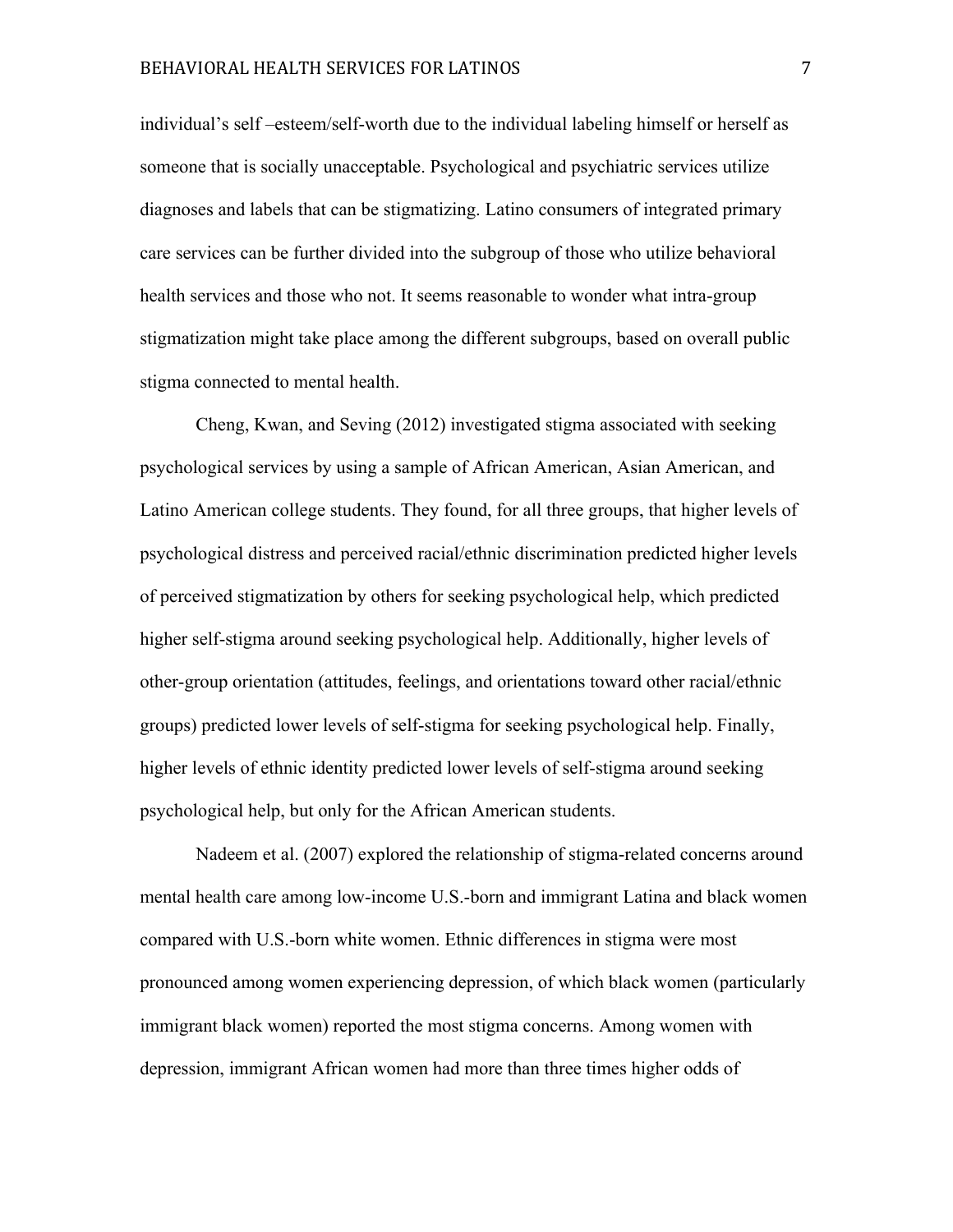reporting stigma concerns compared to U.S.-born white women; immigrant Caribbean women had over six times higher odds of reporting stigma concerns compared to U.S. born white women. The study also found ethnic differences among women without depression. In the group without depression, the odds of reporting stigma concerns were 26% higher among immigrant Latinas, 39% higher among immigrant African women, and 45% higher among immigrant Caribbean women, when compared to U.S.-born white women. Nadeem et al. also found that, among the subsample with depression, immigrant black women, U.S.-born black women, and U.S.-born Latinas were all less likely than U.S.-born white women to want mental health care. It is interesting to note that immigrant Latinas were more likely than U.S.-born white women to want mental health care. Nadeem et al. pointed out that this was in contrast to what they expected to find, especially given that immigrant Latinas were among those most likely to report stigma concerns.

Our clinical experience in providing depression to this population is that immigrant Latinas may feel that they are being respectful by accepting an offer for help from an interviewer, but they may later experience stigma or other barriers to care and not actually attend the offered treatment. (Nadeem et al., 2007, p. 1551)

Chang, Natsuaki, and Chen (2013) utilized data from the National Latino and Asian American Study to look at ethnic and generational differences in family cultural conflict and family cohesion and how the effects of such conflict and cohesion on lifetime mental health service use vary by generation status of Latino Americans and Asian Americans. The study found that, for Asian Americans, family cultural conflict,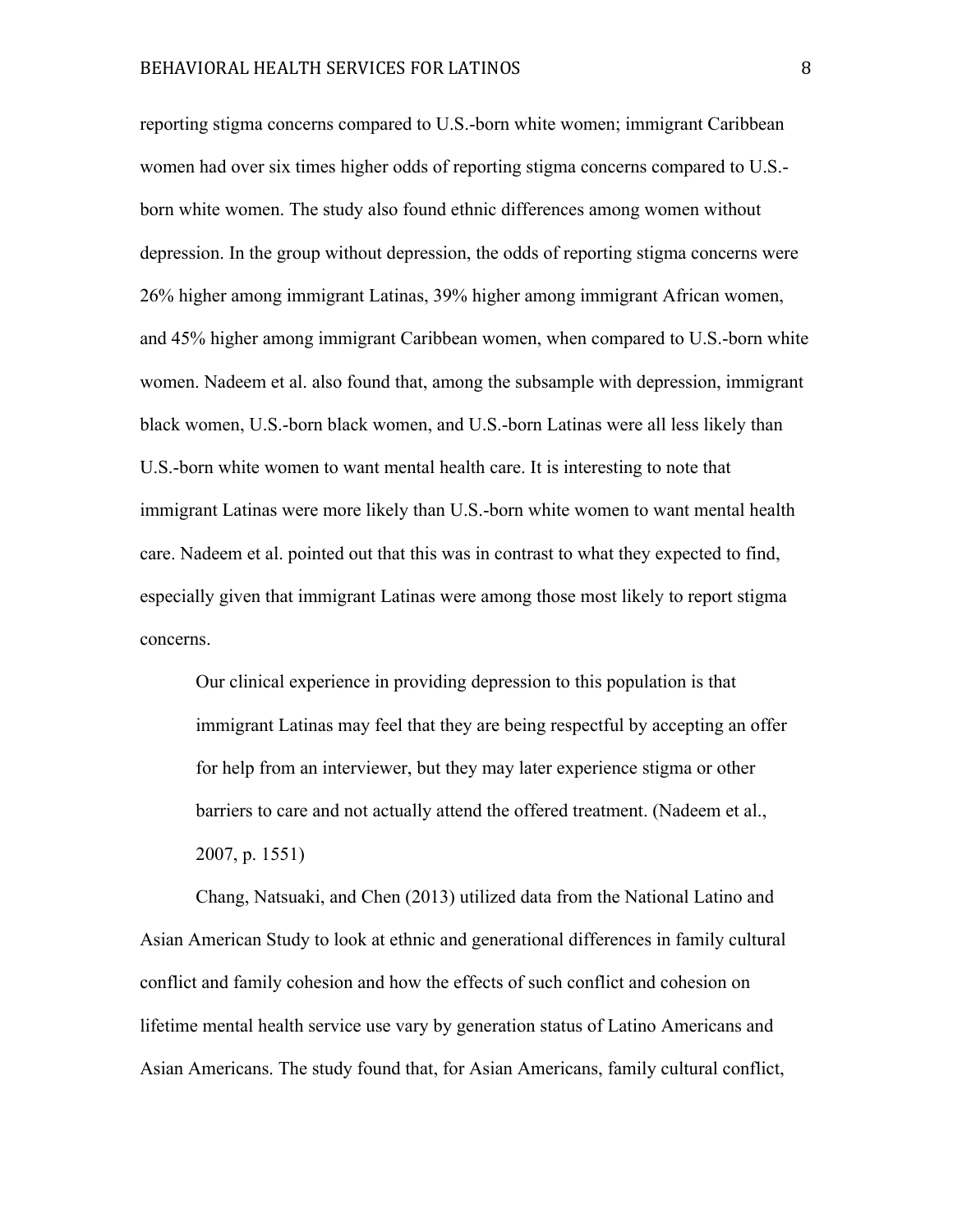but not family cohesion, was associated with mental health service use. Latino Americans who reported higher family cultural conflict and lower family cohesion were more likely to use mental health services. The study emphasizes the importance of future research in ascertaining the extent to which this tendency comes from greater reliance on family support as opposed to the stigma connected to mental health services.

#### **Other Barriers to Service Utilization**

Bridges, Andrews, and Deen (2012) explored mental health needs and service utilization patterns by using a convenience sample of Latino immigrants. They had a total of 84 adult Latino participants who completed a structured diagnostic interview and a semi-structured service utilization interview administered by trained bilingual research assistants. They found three common barriers to service utilization: cost (59%), lack of health insurance (35%), and language (31%). Additionally, participants who met criteria for at least one mental disorder were significantly more likely to have sought medical, but not psychiatric, services in the prior year and faced significantly more cost barriers than participants who did not meet criteria for at least one mental disorder. Bridges et al. stress the importance of making mental health services more affordable and linguistically accessible. Guarnaccia et al. (2005) point out the following:

Latino clients who see Latino providers are more likely to return for follow-up visits, stay in care longer and are more satisfied with their care. Another critical factor in engagement is being able to communicate effectively with the client in his/her preferred language or combination of Spanish and English. (p. 38) Williams and Kohut (1999) found that out of 596 licensed psychologists with active clinical practices and membership in the American Psychological Association, only 1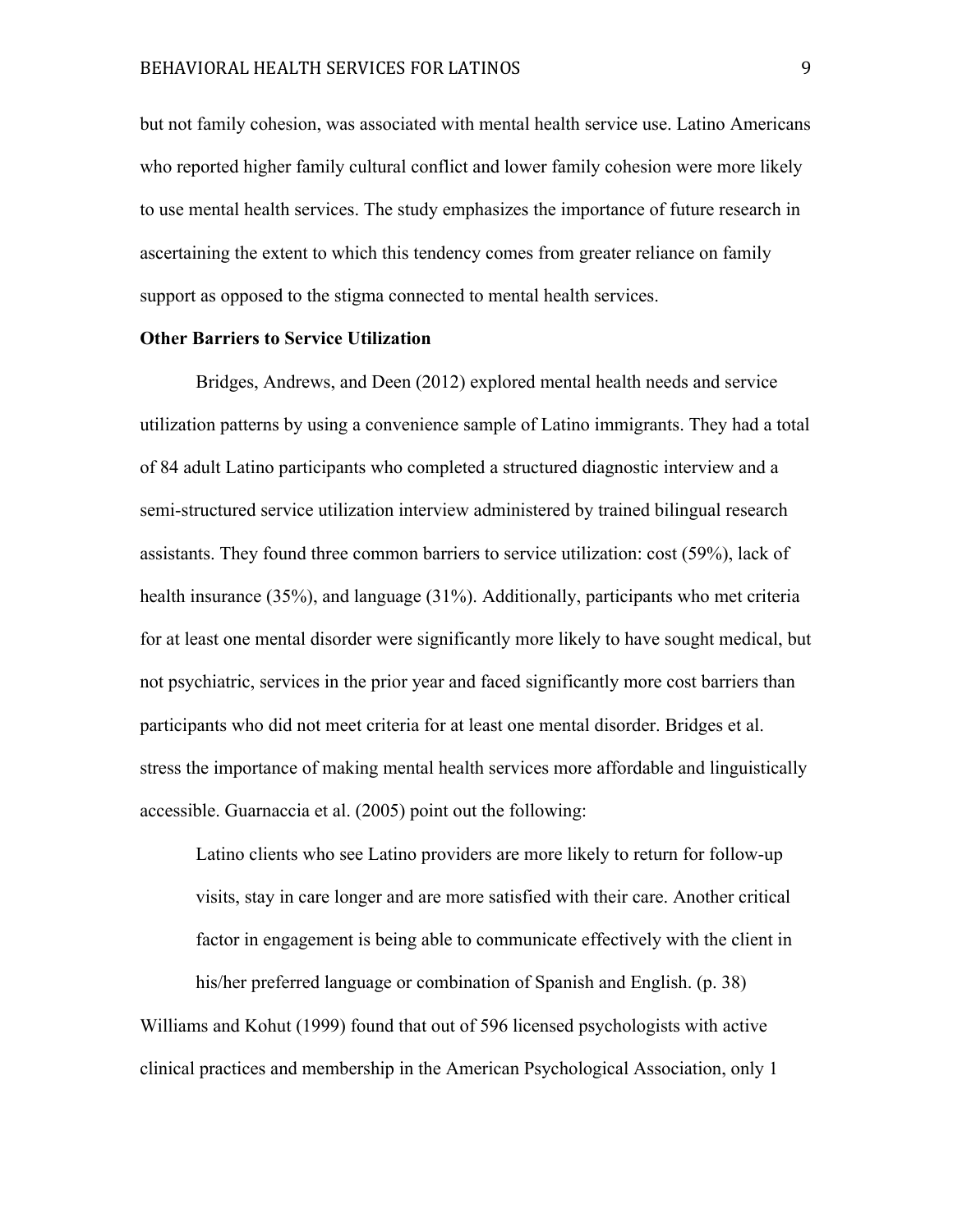percent of the randomly selected sample identified as Latino, while 96 percent identified as White. The American Psychological Association - Center for Workforce Studies (2015) reported that Latino/a psychologists comprised 5 percent of the active psychology workforce between 2005 and 2013. This shows an increase from 1999, but still illustrates a substantial disparity compared to the percentage of White psychologists.

#### **Racial/Ethnic Matching of Clients and Therapists**

Coleman, Wampold, and Casali (1995) conducted a meta-analysis of 21 studies conducted between 1971 and 1992. Results indicated a strong preference for a therapist of one's own race/ethnicity and a small tendency to perceive therapists of one's own race/ethnicity as better than others. Maramba and Hall (2002) looked at 7 studies conducted between 1977 and 1999. They found virtually no effect between racial/ethnic matching and premature termination of clients, number of sessions attended, and client functioning level at termination. Shin et al. (2005) conducted a meta-anaylsis of 10 studies conducted between 1991 and 2001. They found minimal effects of racial/ethnic matching on dropout, sessions attended, and functioning level after treatment among African American clients.

Cabral and Smith (2011) conducted a meta-analysis of 3 variables that have been used frequently in research on racial/ethnic matching of clients and therapists: (1) an individual's preference for a therapist of his/her same race/ethnicity, (2) clients' perceptions of therapists across racial/ethnic match, and (3) therapeutic outcome across racial/ethnic match. From 52 studies of preferences, the researchers found a moderately strong preference for a therapist of one's own race/ethnicity. Looking at 81 studies of individuals' perceptions of therapists, the meta-analysis found a tendency to perceive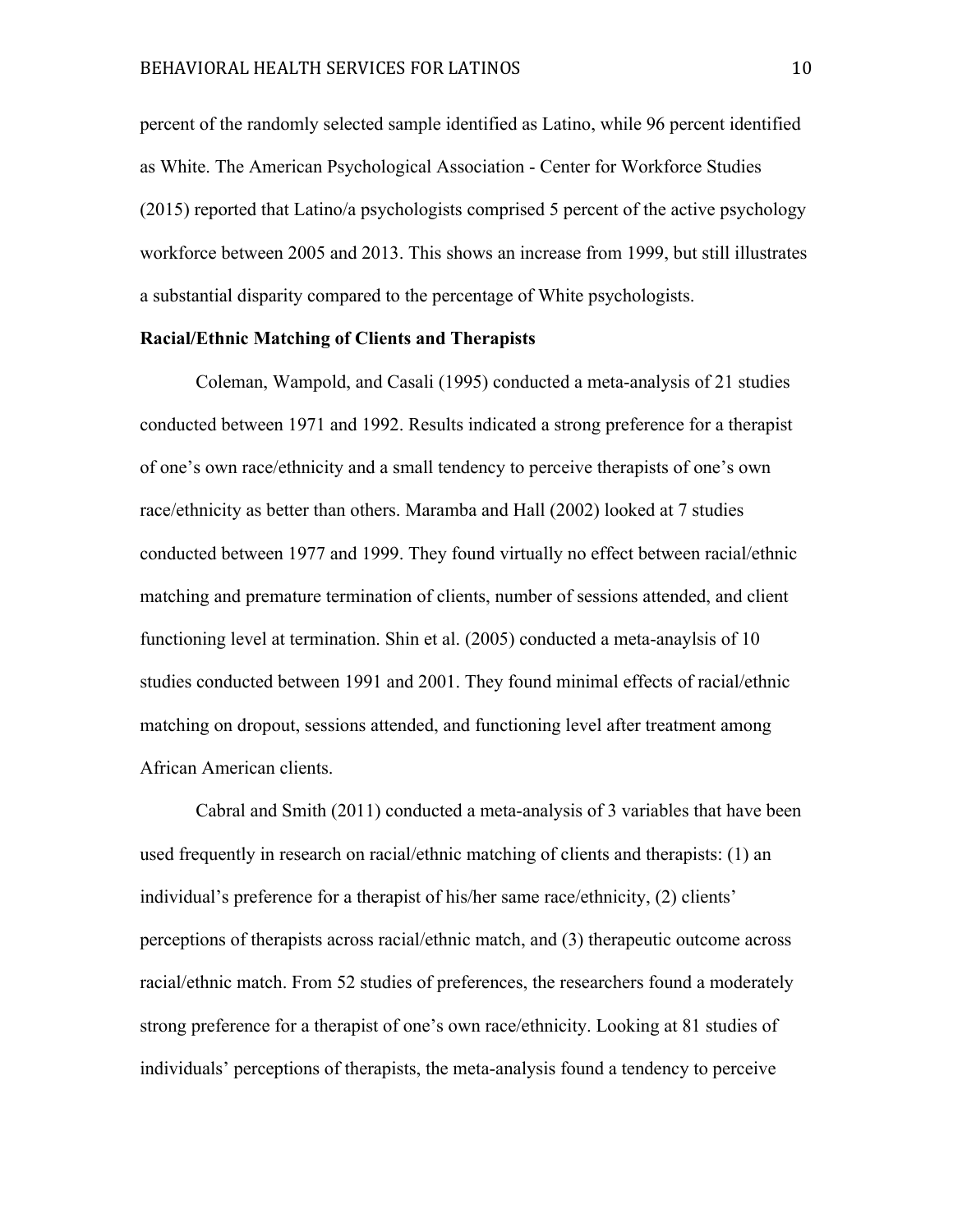## BEHAVIORAL HEALTH SERVICES FOR LATINOS 11

therapists of one's own race/ethnicity somewhat more positively than other therapists. From 53 studies of client outcomes in mental health treatment, there appeared to be almost no benefit to treatment outcomes from racial/ethnic matching of clients with therapists. Interestingly, studies involving African American participants showed the highest effect sizes across the three areas of interest: preferences, perceptions, and outcomes.

Taking these findings into account, it appears that clients show a preference for a same race/ethnicity therapist and believe that therapist might be better prepared than a distinct race/ethnicity therapist. However, it appears that outcomes are not significantly affected by whether a client worked with a same race/ethnicity therapist or not. In turn, race/ethnicity might be a more salient factor in the beginning of therapy when rapport is being built, as opposed to later on in the course of treatment.

#### **Integration/Collaboration Models**

Primary Care Behavioral Health (PCBH) is a model in which " behavioral health providers (BHPs) embedded in primary care deliver brief assessment and intervention for mental and behavioral health concerns to patients as well as provide consultation to primary care providers" (Beehler et al., 2017, p. 257). This model is considered a population-based model due to its focus on improving the overall health of a population by delivering less intensive services to almost all patients as opposed to delivering highintensive services to only patients with the highest needs who are seeking care. Implementation of the PCBH model can vary significantly from setting to setting, which can affect how providers deliver services to patients, and may in turn affect patient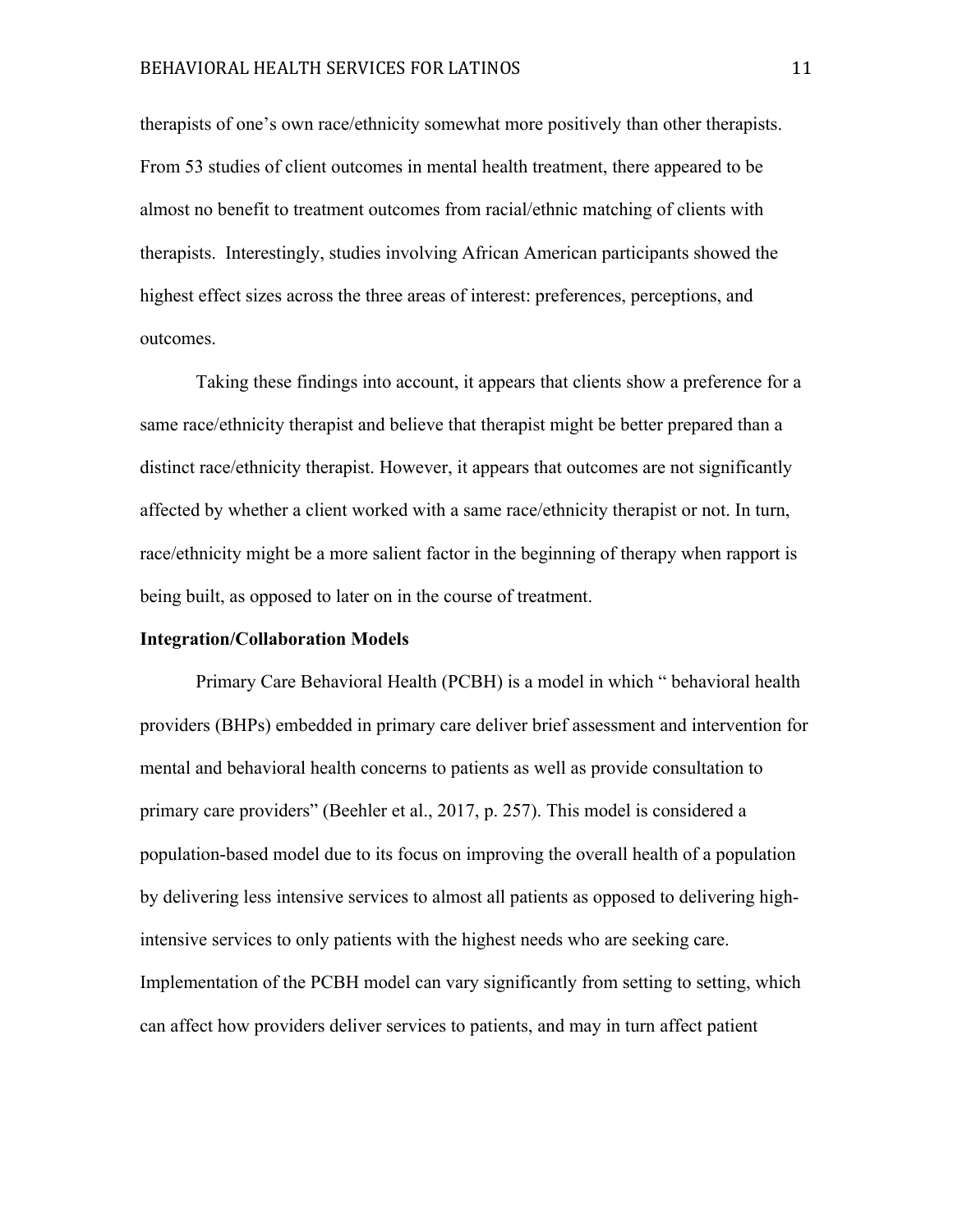outcomes (Beehler et al., 2017). Sanchez, Ybarra, Chapa, and Martinez (2015) propose the following:

To eliminate disparities in health care, it is essential to identify the critical components of successful integrated health care models for racial and ethnic minority groups and to focus on leveraging cultural protective factors, provider language fluency, and a trained workforce. (p.15)

Depending on the specific setting, Behavioral Health Providers (BHPs) initiate contact with patients and/or get referrals from Primary Care Providers (PCPSs). In "Warm Hand-Offs," Primary Care Providers ask for Behavioral Health to join them in the room during the patient's medical visit. This provides the PCP with an opportunity to introduce the BHP as part of the interdisciplinary team and emphasize that the goal is to address the patient in a holistic manner with respect to physical and emotional wellbeing. (Hunter & Goodie, 2010; Strosahl & Robinson, 2008). Kessler and Stafford (2008) are cognizant that there are many levels of integration, which can affect terminology, amount of communication between medical providers and BHPs, and the overall referral process for Behavioral Health. Blount (2003) finds that the terms "collaborative care" and "integrated care" are often used interchangeably, which can lead to much confusion around an agreed meaning or definition. Blount defines integrated care as care that involves one treatment plan with behavioral and medical elements, as opposed to two treatment plans; collaborative care and integrated care are described as "not mutually exclusive categories" (p. 123).

Berge et al. (2017) reports that there is a growing evidence base supporting the use of integrated BH care in primary care and family medicine. However, they highlight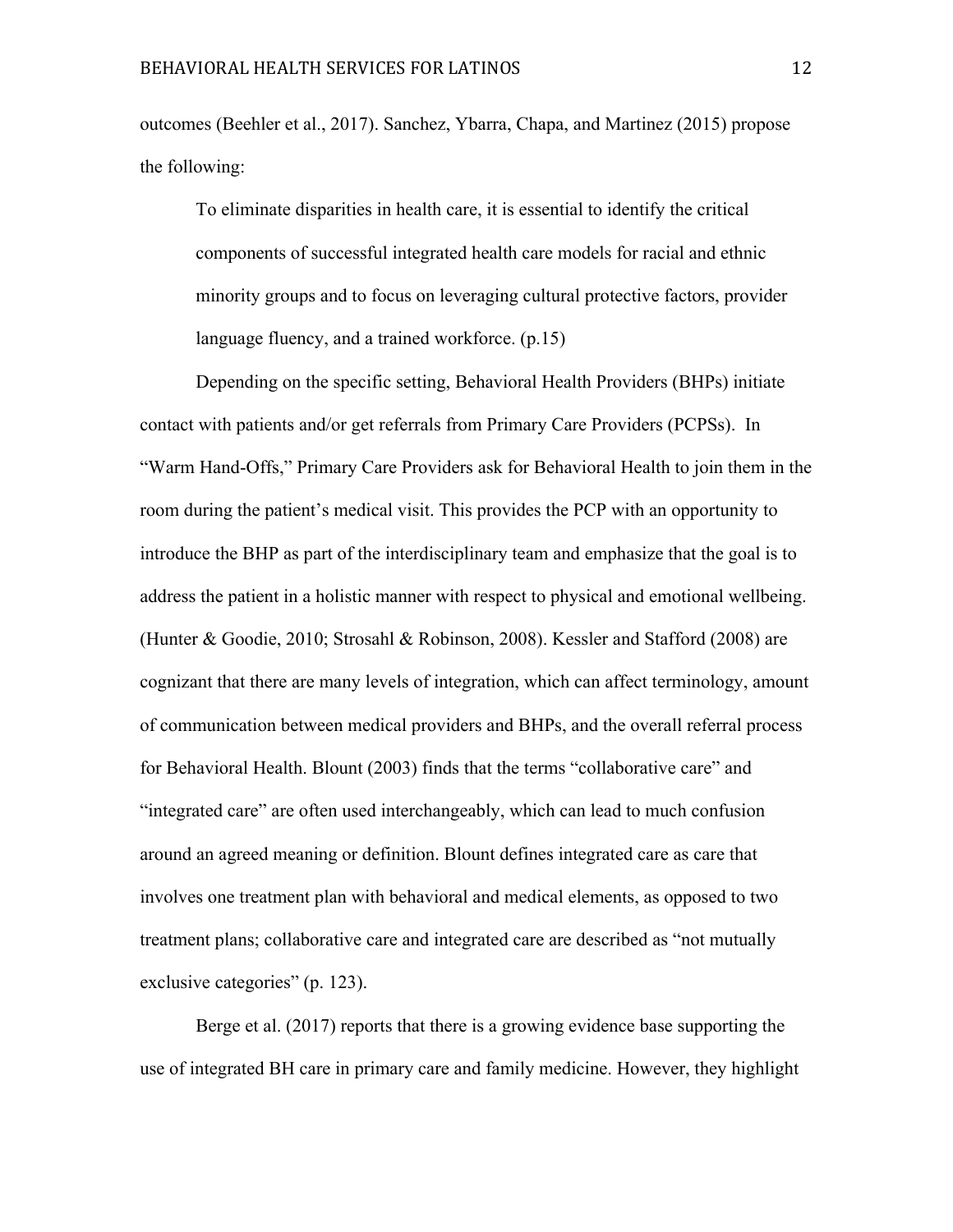the fact that there is still much to investigate regarding best practice when implementing integrated BH care. Sanchez et al. (2015) highlight the following:

Meta-analyses, clinical trials, and case studies have provided conclusive evidence of the effectiveness of integrated care. However, it has been difficult to discern whether certain elements result in improved outcomes or whether an overall

increased attention to mental health results in the improved outcome. (p. 13)

The data described above comes from 32 trials that explored the impact of integrating mental health providers into primary care settings. Twenty-five of these studies explored depression, and four studies addressed anxiety. The remaining studies were single studies for somatizing disorders, ADHD, and one study that addressed depression and alcoholrelated disorders. These trials were reviewed for characteristics of provider integration, elements of the care process, and a descriptions of the care manager role to provide an overview of the usefulness of an integrated primary care model (Butler et al., 2008).

Sanchez et al. (2015) describe the lack of studies focusing on integrated primary care for racial and ethnic minority groups and for people with limited English proficiency. In turn, this leads one to wonder which aspects of integration are key mechanisms of change for the Latino population, which led to this pilot study's focus on Warm Hand-Offs.

#### **Levels of Integration**

In 2013, The Center for Integrated Care in connection with The Substance Abuse and Mental Health Services Administration (SAMSA) and Health Resources and Services Administration (HRSA) published a standard framework that outlined 6 levels of integrated care services (Heath, Wise-Romero, & Reynolds, 2013). These levels were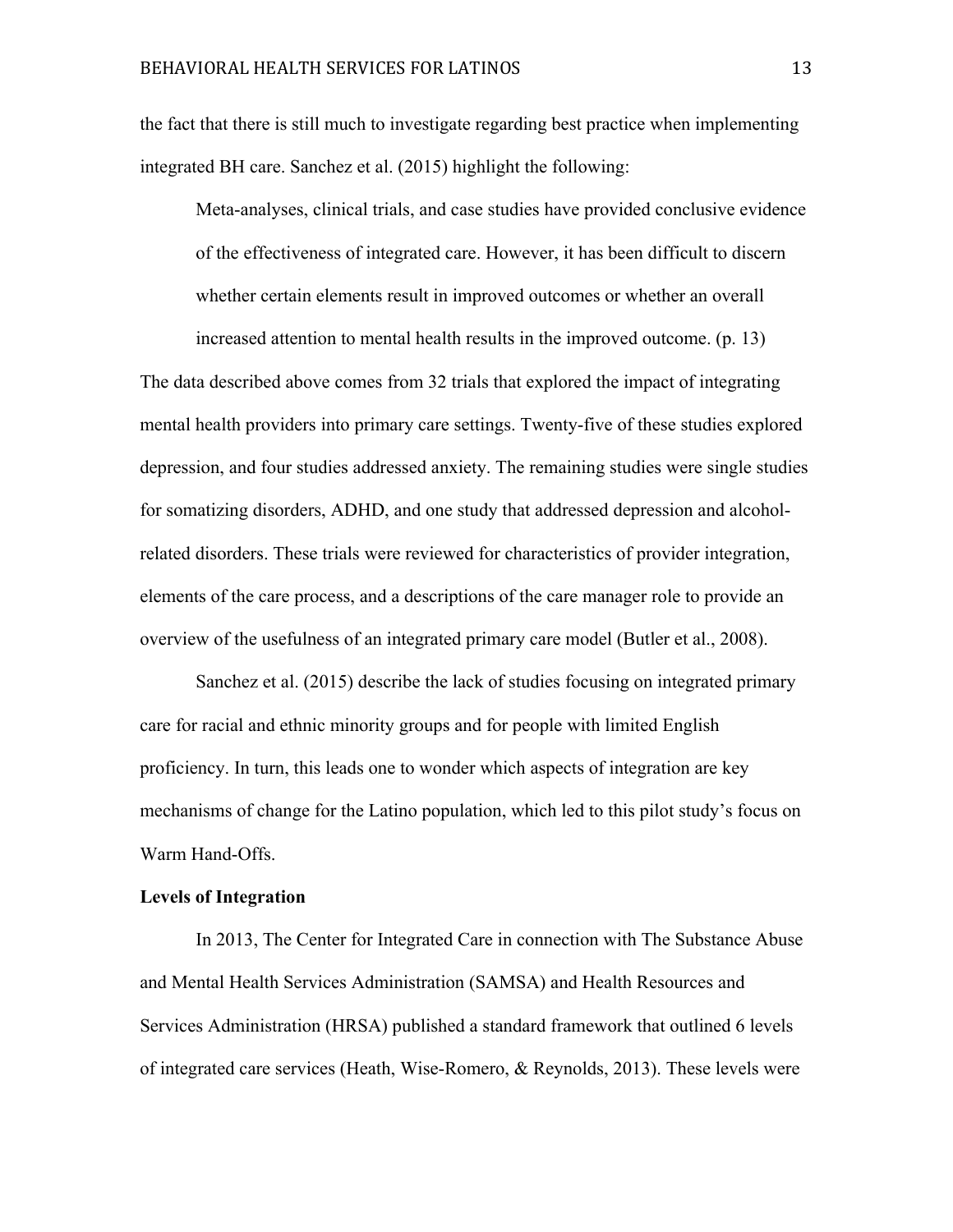divided into the three main categories of coordinated care, co-located care, and integrated care, each one including two levels of care.

Level 1 *Minimal Collaboration* describes behavioral health and primary care providers working at different facilities and having separate systems, with very infrequent communication between providers. Level 2 *Basic Collaboration at a Distance* describes behavioral health and primary care providers being at separate facilities and having separate systems, but they have a small amount of collaboration and view each other as resources. Level 3 *Basic Collaboration Onsite* describes a situation where behavioral health and primary care providers are co-located in the same facility, but may or may not share the same space. Providers use separate systems, but have more regular communication due to working nearby one another. In Level 4 *Close Collaboration with Some System Integration*, there is closer collaboration among primary care and behavioral healthcare providers due to co-location in the same practice space, and there is the beginning of integration in care through some shared systems. Level 5 *Close Collaboration Approaching an Integrated Practice* describes high levels of collaboration and integration between behavioral and primary care providers. Providers begin to function as a true team, but some issues, such as the availability of an integrated medical record, may still not be solved. Level 6 *Full Collaboration in a Transformed/Merged Practice* is the highest level of integration and involves fuller collaboration between providers, where there is a single health system treating the whole person.

In the Primary Mental Health Care (PMHC) model (also known as the Primary Care Behavioral Health (PCBH) model), primary care physicians (PCPs) refer patients to behavioral health consultants (BHCs) so they can conduct assessment and provide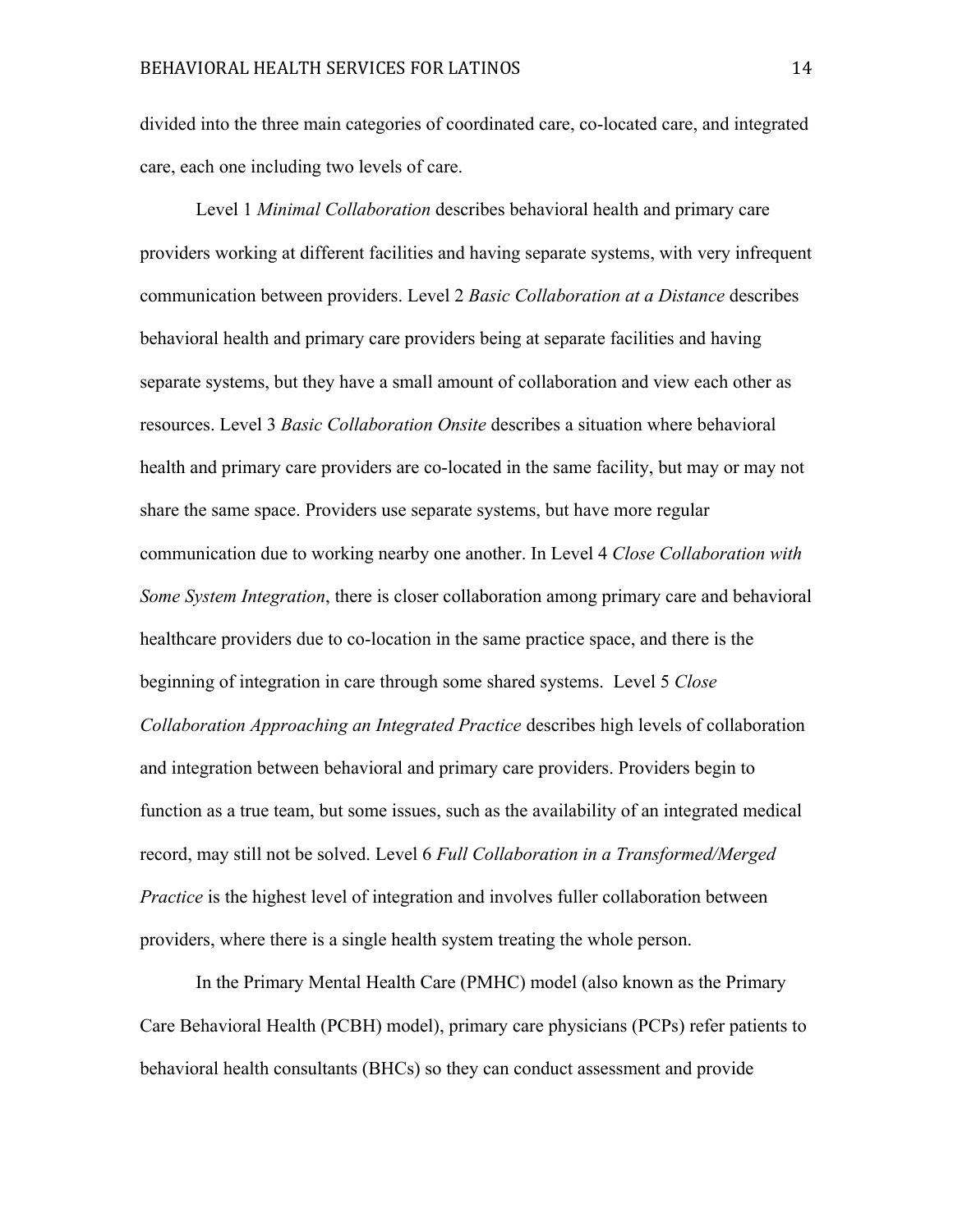intervention with the goal of improving detection, diagnosis, and treatment of psychosocial health issues (Ray-Sannerud et al., 2012). The BHC provides recommendations and feedback to the PCP in order to improve the overall treatment plan for the patient.

The PCBH model provides real-time access to care at the exact time the need is identified. This is the only model where one of the primary espoused goals is to transfer behavioral intervention skills to the PCP through repeated application of consultative interactions. (Ray-Sannerud et al., 2012, p. 310)

The PMHC Model relies on brief appointments (usually 15 to 30 minutes) that are time-limited in nature (occasionally only consisting of one or two appointments) (Ray-Sannerud et al., 2012). BHPs address a wide range of concerns that patients bring to the clinic, including those typically addressed by clinical health psychologists and behavioral medicine specialists (e.g., chronic pain, headache, health risk behavior, medical nonadherence, sleep disturbance, smoking cessation, weight management) (Hunter  $\&$ Goodie, 2010). Mauksch and Peek (2017) ask what makes the PCBH model so appealing to many service providers and patients. They describe the benefits of the "warm handoff," where the PCP facilitates an introduction between the patient and the BHC to facilitate provision of BH services. This interaction results in: (1) the patient feeling immediately cared for, (2) the PCP feels supported and given an opportunity to learn, (3) the BHC feels appreciations from all parties involved, which leads to a sense of contribution and value, and (4) the three-way meeting can quickly generate a team mentality that results in improving the commitment to care for the patient.

#### **Methods**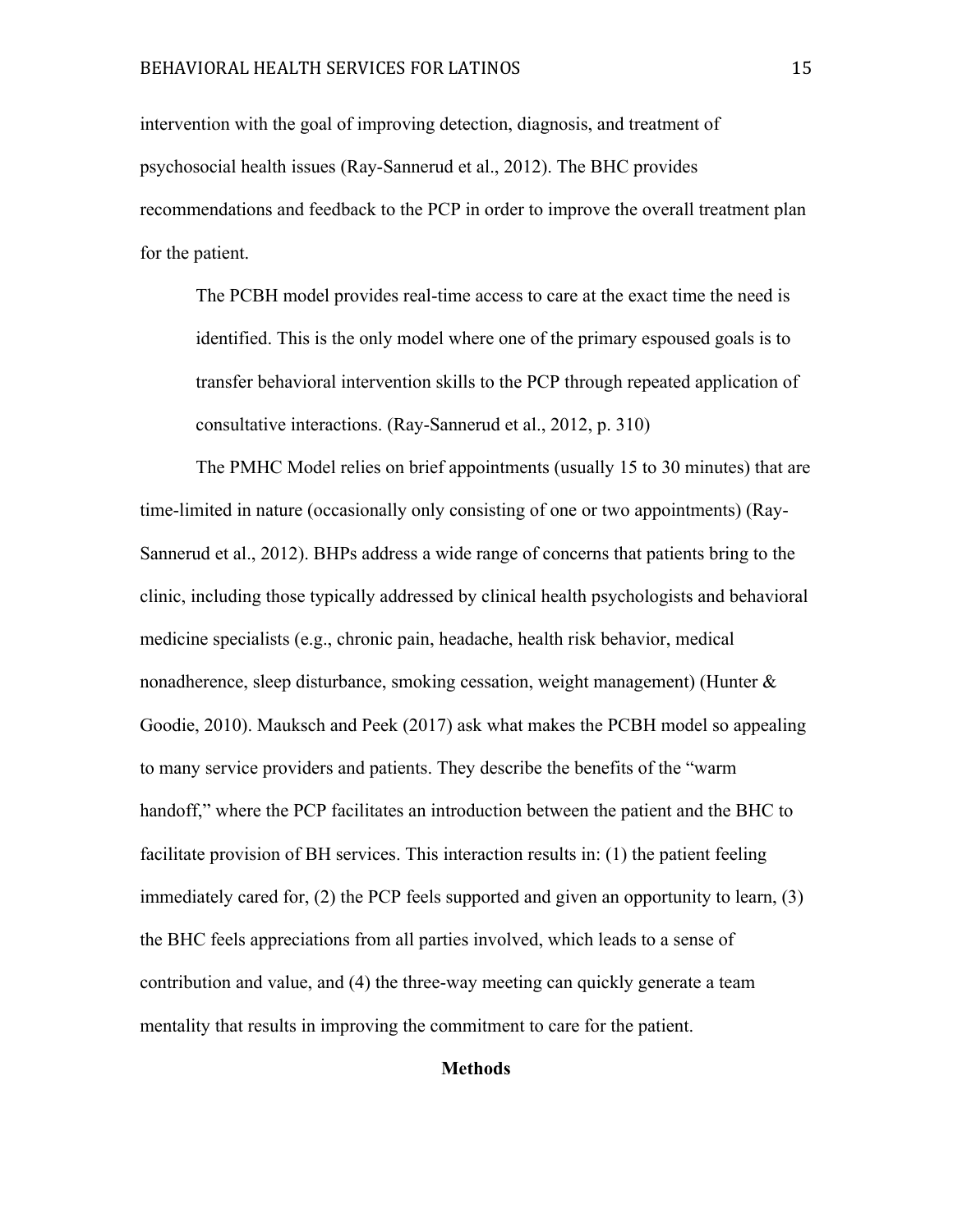#### **Participants**

Participants were recruited from Clinica Tepeyac, a Federally Qualified Health Center (FQHC) located in Denver, Colorado, which serves a large Latino population. The sample was recruited through voluntary email collection, flyers in English and Spanish, and word of mouth. Participants included patients who met the following requirements: (1) they were at least 18 years of age and (2) they had experienced at least one interaction with Behavioral Health Services (BHS) at Clinica Tepeyac. This interaction could include warm hand-offs, brief visits (30 minutes), individual, couples, or family therapy (each 50 minutes). Flyers were posted in the clinic waiting room, bathrooms, and exam rooms to promote participation. Additionally, a secured drop-off box was located in the waiting room, where participants could drop off their email address if they wanted to be emailed a link to the survey.

#### **Procedures**

The study recruitment flyer prompted individuals who met criteria for participation to go to the Qualtrics platform link that automatically brought up the online survey; Qualtrics is a research platform utilized by the University of Denver and other business and educational entities. Of note, there was no official method to screen out individuals who did not meet criteria, as everything was done through self-report. The beginning of the survey provided participants with a quick overview of the survey, as well as collected their consent to participate before they proceeded with the body of the survey. The first question provided participants with the ability to choose whether they wanted to take the English or Spanish version of the survey. To promote recruitment,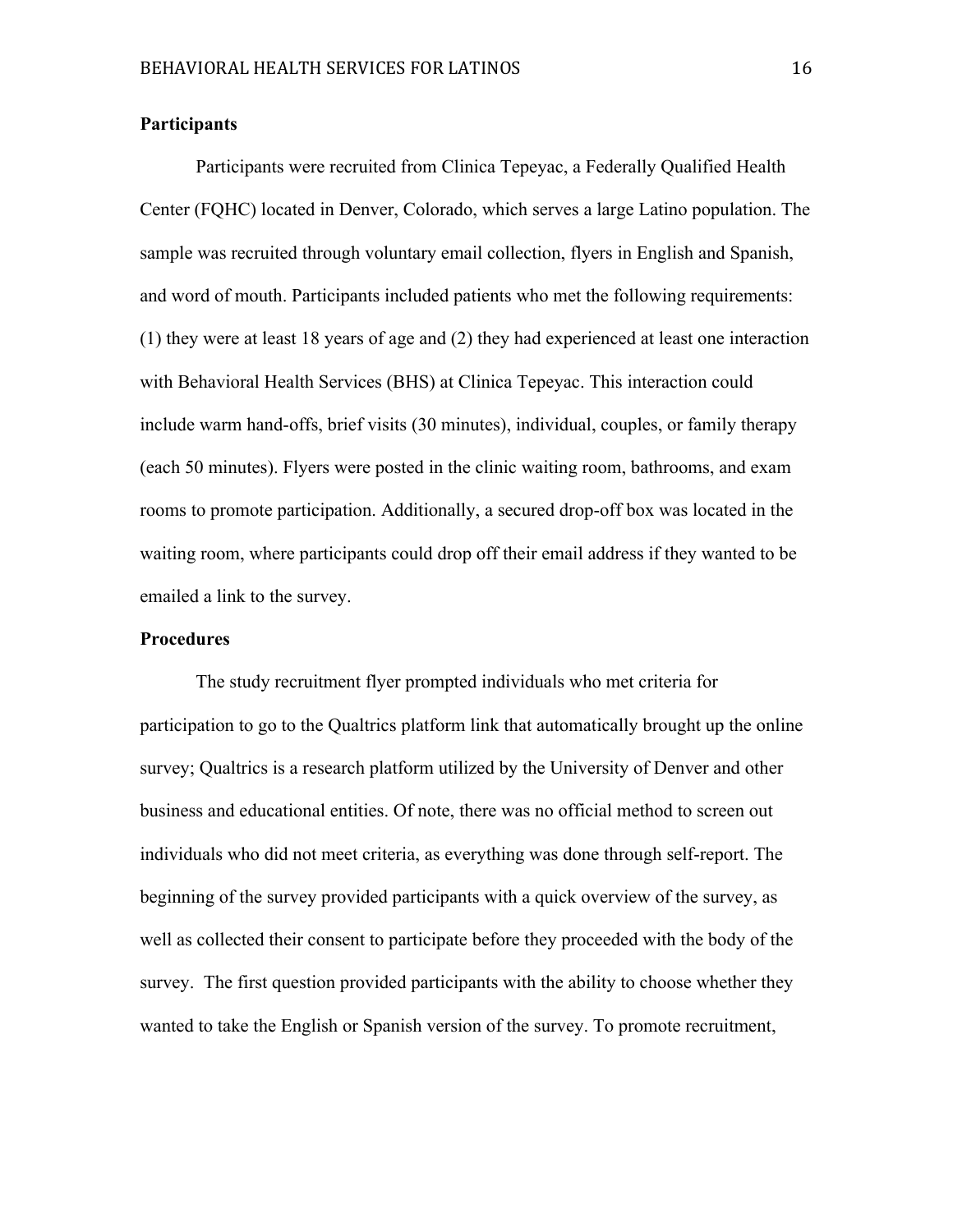participants were entered into a raffle where five individuals were selected to receive one of 5 \$50 Amazon gift cards. There was no other compensation provided for participation. **Measures**

Participants were asked 20 questions (developed by this investigator and doctoral paper chair, Dr. Judith Fox, and included as Appendix A) that addressed their experience receiving behavioral health services at Clinica Tepeyac; questions asked, among other things, demographic information, number of interactions with Behavioral Health, what barriers made it difficult to continue engagement with BH, and how they initially made contact with Behavioral Health. All questions were based on self-report; some questions were open-ended, while others prompted participants to choose one or more of the available answers.

In addition to the first 20 questions, participants were asked to complete the 27 item questionnaire developed by Dr. Patrick Corrigan (AQ-27) and translated and validated in Spanish (AQ-27-E) by Dr. Manuel Munoz, in their preferred language. The AQ-27 and AQ-27-E provide a brief vignette around Harry, a man with schizophrenia. The attribution questionnaires were developed to address nine stereotypes about people with mental illness. They include three test items that are summed for each of the nine stereotypes:

- 1. Blame: people have control over and are responsible for their mental illness and related symptoms
- 2. Anger: irritated or annoyed because the people are to blame for their mental illness
- 3. Pity: sympathy because people are overcome by their illness
- 4. Help: the provision of assistance to people with mental illness
- 5. Dangerousness: people with mental illness are not safe
- 6. Fear: fright because people with mental illness are dangerous
- 7. Avoidance: stay away from people with mental illness
- 8. Segregation: send people to institutions away from their community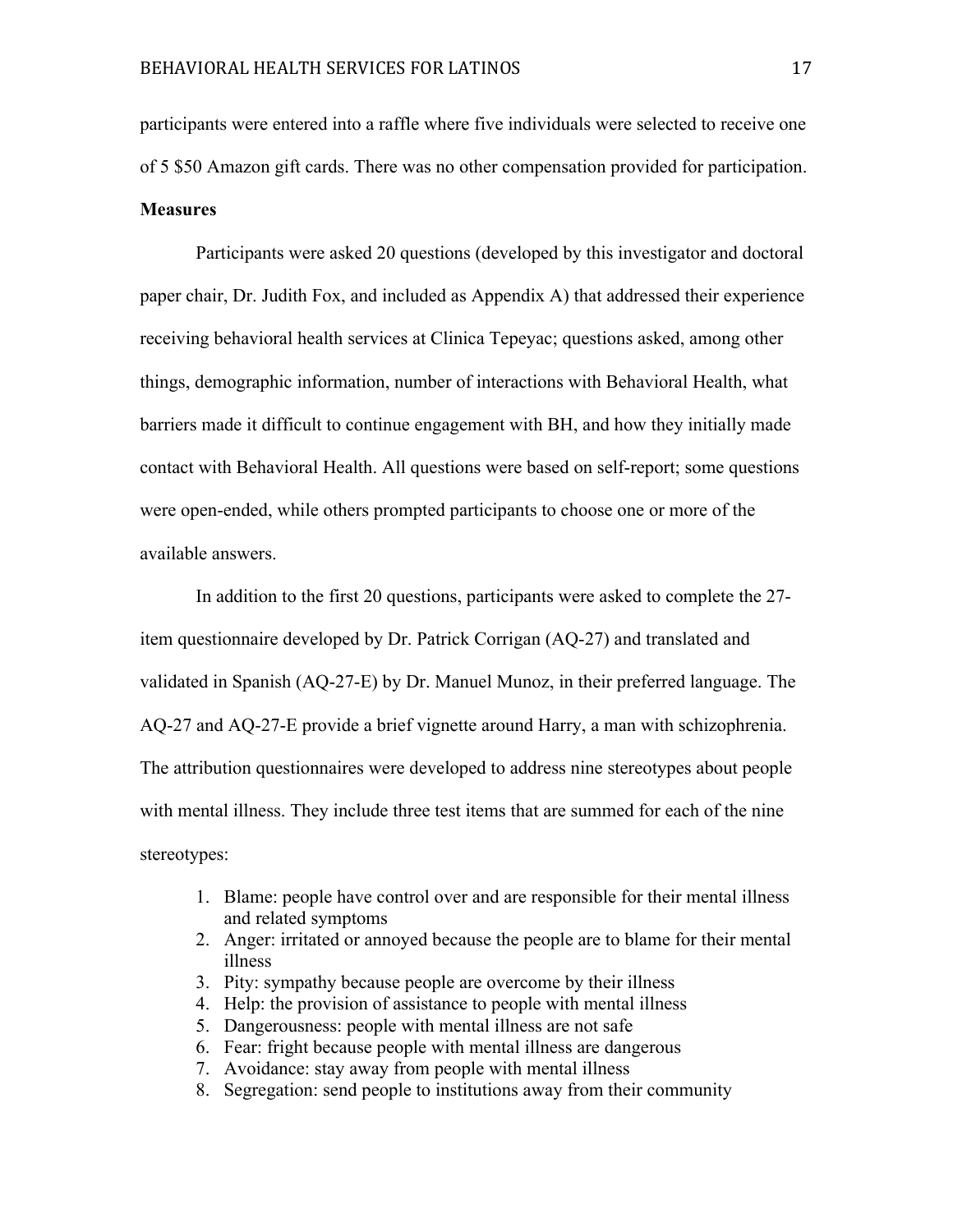9. Coercion: force people to participate in medication management or other treatments

Participants are asked to rate the 27 items on a Likert-type scale ranging from 1 to 9, where 1 indicated "not at all" and 9 indicated "very much." The items are grouped in nine factors. To obtain the score of a factor, you add the 3 corresponding items that make up that factor. The score for each factor ranges from 3 to 27, where higher scores indicate higher values in the corresponding factor for that participant (Munoz, Guillen, Perez-Santos, & Corrigan, 2015).

## **Results**

A total of 7 participants completed the online survey in its entirety. Four other participants began the study but only answered the language preference question and were thus excluded from the study. The sample consisted of 5 females and 2 males. Four participants indicated that their preferred language was Spanish and subsequently filled out the Spanish version of the survey; the other three participants filled out the English version. The median age of participants was 39 (with a range from 22 to 59), and all participants identified as *Hispanic*. Educational attainment of participants included: 3 with an Associates Degree, 3 with high school diploma/GED, and 1 with *some high school*.

Six participants indicated that they had received mental health counseling prior to engaging in BHS at Clinician Tepeyac, while 1 participant answered that he had experienced previous mental health counseling before Clinica Tepeyac. The range endorsed for Behavioral Health interactions was from 0 to 20, with an average of 7 interactions. Participants indicated that they utilized a variety of different therapies: 1 participant reported engagement in family therapy, 1 reported engagement in individual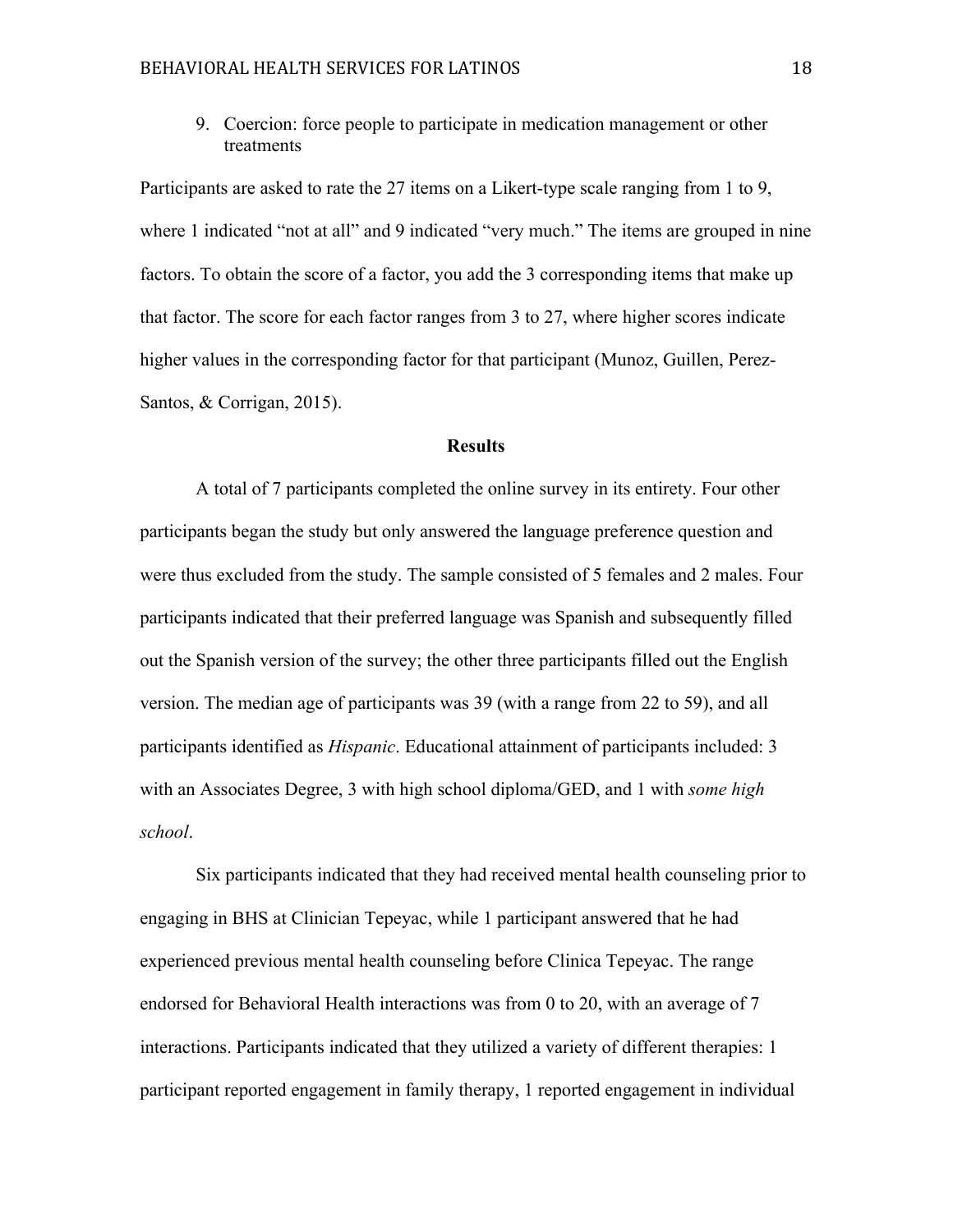and family therapy, 4 reported engagement in individual therapy, and 1 reported he had not received therapy at Clinica Tepeyac. Six Participants reported that their PCP recommended they speak with BH, compared to only 1 participant who reported that she asked to speak with BH by her own accord. Four Participants indicated that it was *very important* that their therapist identified as Latino/a, 2 reported that it was *somewhat important,* and 1 reported that it was *not important*. Six participants indicated they had not received psychiatric medication at Clinica Tepeyac, while one participant indicated *yes* to having received psychiatric medication. Below are examples of some of the first 20 questions of this online survey, along with the results from the 7 participants.

*Question 15: Did having mental health services in the same location as your medical appointments, make it (please choose one) …*

*More likely Less likely Neither more or less likely* 

Four participants answered *More likely* and three participants answered *Neither more or less likely*.

*Question 18. Did any of the following make it harder for you to access behavioral health services? (Please circle all that apply)* 

*Transportation Language Barriers Cost of service Days/Times offered*

*Transportation* was circled once. *Language Barriers* was circled once. *Cost of service* was circled once. *Days/*Times *offered* was circled three times.

The AQ-27 and AQ-27-E yielded the following information. The range of scores

for each factor is listed the table below.

| $\sqrt{2}$<br>--<br>—— |  | - - | <b>.</b><br>- - | - | 1 V | $\sim$ $\sim$<br>$-$ |
|------------------------|--|-----|-----------------|---|-----|----------------------|
|                        |  |     |                 |   |     |                      |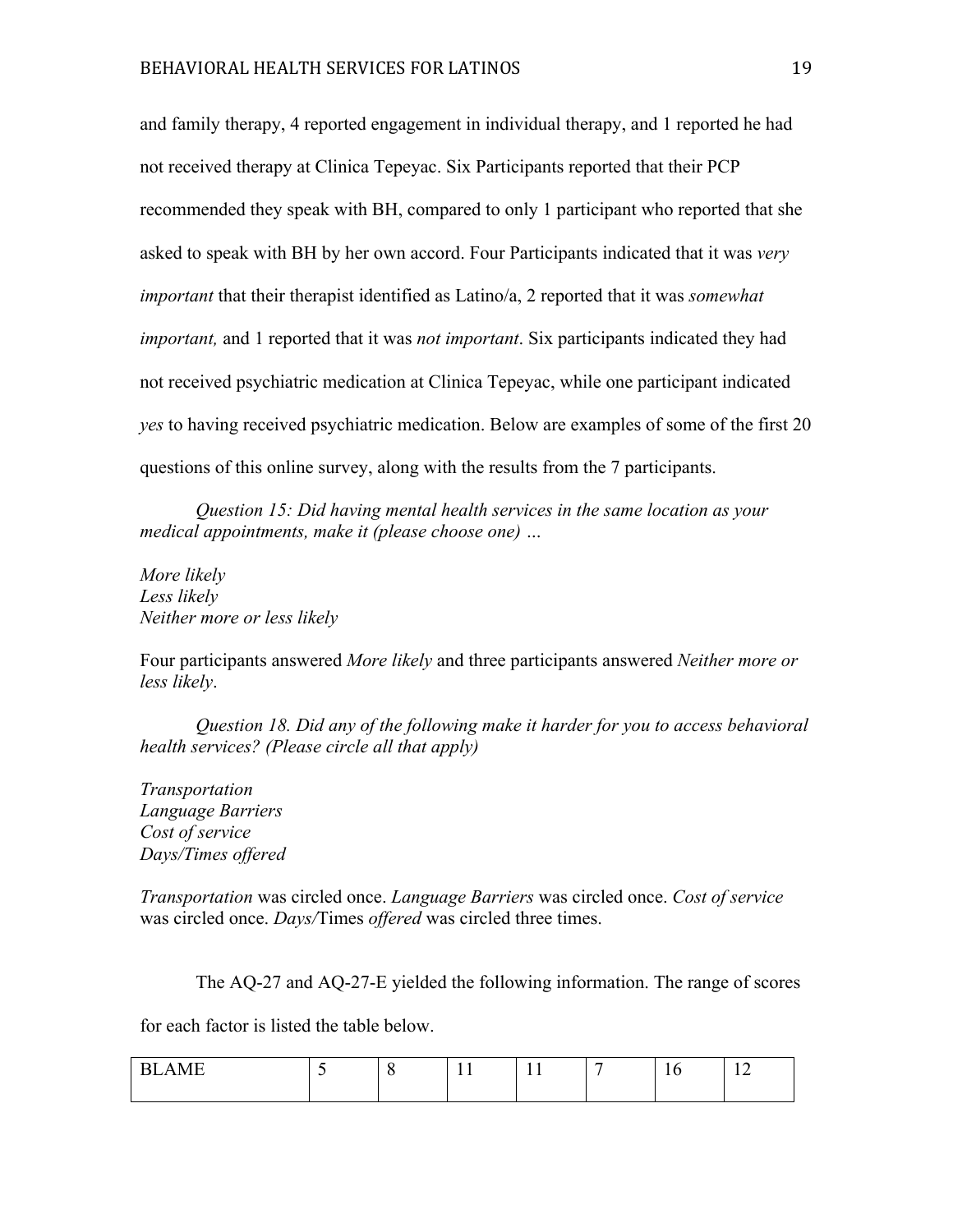| <b>ANGER</b>         | 5              | $\overline{7}$ | 8  | $\overline{7}$ | 8  | 3              | 16 |
|----------------------|----------------|----------------|----|----------------|----|----------------|----|
| <b>PITY</b>          | 15             | 22             | 19 | 15             | 21 | 27             | 20 |
| <b>HELP</b>          | 8              | 9              | 10 | 3              | 10 | 9              | 18 |
| <b>DANGEROUSNESS</b> | 5              | $\ast$         | 10 | 18             | 13 | 19             | 21 |
| <b>FEAR</b>          | 5              | 14             | 8  | 17             | 13 | 23             | 21 |
| <b>AVOIDANCE</b>     | $\overline{7}$ | 16             | 13 | 6              | 14 | 20             | 14 |
| <b>SEGREGATION</b>   | $\overline{4}$ | 5              | 5  | 11             | 13 | $\overline{7}$ | 19 |
| <b>COERCION</b>      | 6              | 25             | 12 | 19             | 21 | 24             | 21 |

\* - Item not answered

Average scores are indicated:

Blame: 10 Anger: 7.7 Pity: 19.9 Help: 9.6 Dangerousness: Unable to average, as one participant did not answer item Fear: 14 Avoidance: 12.9 Segregation: 9.1 Coercion: 18.3

## **Discussion**

Results from the first 20 questions of the survey provide support for the effectiveness of integrative primary care when working with a Latino population. It is striking to note a ratio of 6:1 when examining the impetus for patients seeking Behavioral Health Services (i.e., referred by their med provider versus sought BHS services on their own). This highlights the collaborative and integrative nature of settings like Clinica Tepeyac, where the goal is for medical providers to easily facilitate warm-hand offs that connect patients with the BHS team in a quick, efficient manner. Additionally, this may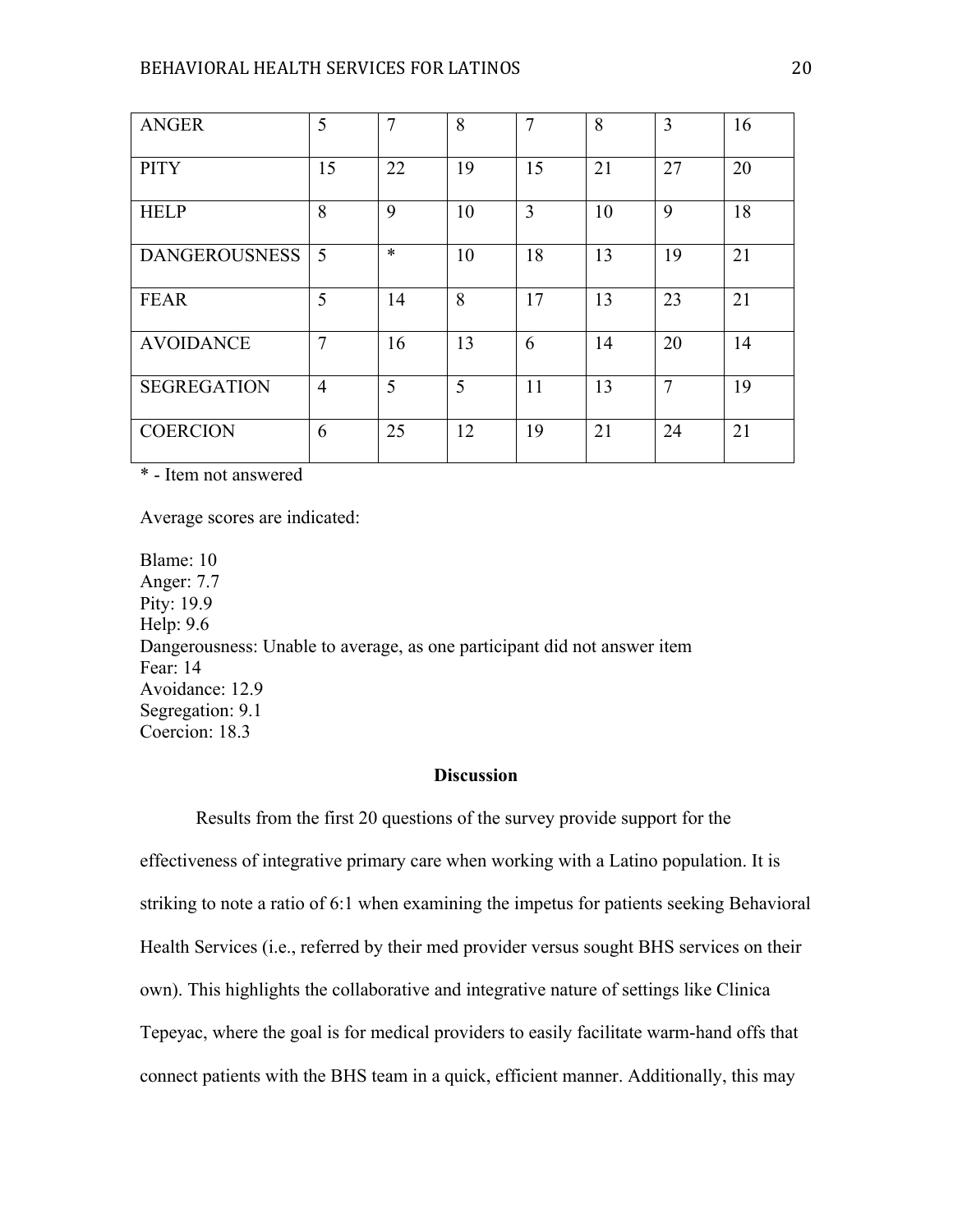be a result of the reverence that many Latino patients express in wanting to show respect for medical providers' suggestion/advice. Existing literature discusses the concepts of *respeto* (respect for one's elders and authority figures) and *personalismo* (preference for formal but warm and supportive interactions over casual ones) (Organista, 2007). Maneolas (2008) elaborates this further by stating:

… for Latino patients, the BHS is brought into the patient's care *por referencia personal*. This personal vouching for the BHS, done by the primary care provider, helps extend the clinical relationship enjoyed by that provider to the BHS. This extension forms the basis for the engagement of clients, via the primary care clinic into a variety of behavioral health services. (p. 440)

The finding that six out of seven participants endorsed that it was *somewhat important* to *very important* that their Behavioral Health Provider was Latino/a seems to coincide with the benefits that Guarnaccia et al. (2005) list in their results of Latino patients having Latino therapists. They found that Latino patients who see Latino providers are more likely to return for follow-up visits, stay in care longer and are more satisfied with their care. There was one participant who responded that it was *not important* that the BHP was Latino/a. Cabral and Smith (2011) conducted an extensive meta-analysis and found that racial/ethnic matching between patient and therapist is most pertinent prior to therapy and during initial sessions while the therapeutic alliance is being formed. They found that Latinos expressed strong preferences for therapists of the same racial/ethnic background, but their evaluation of therapists different only as a slight function of racial/ethnic match.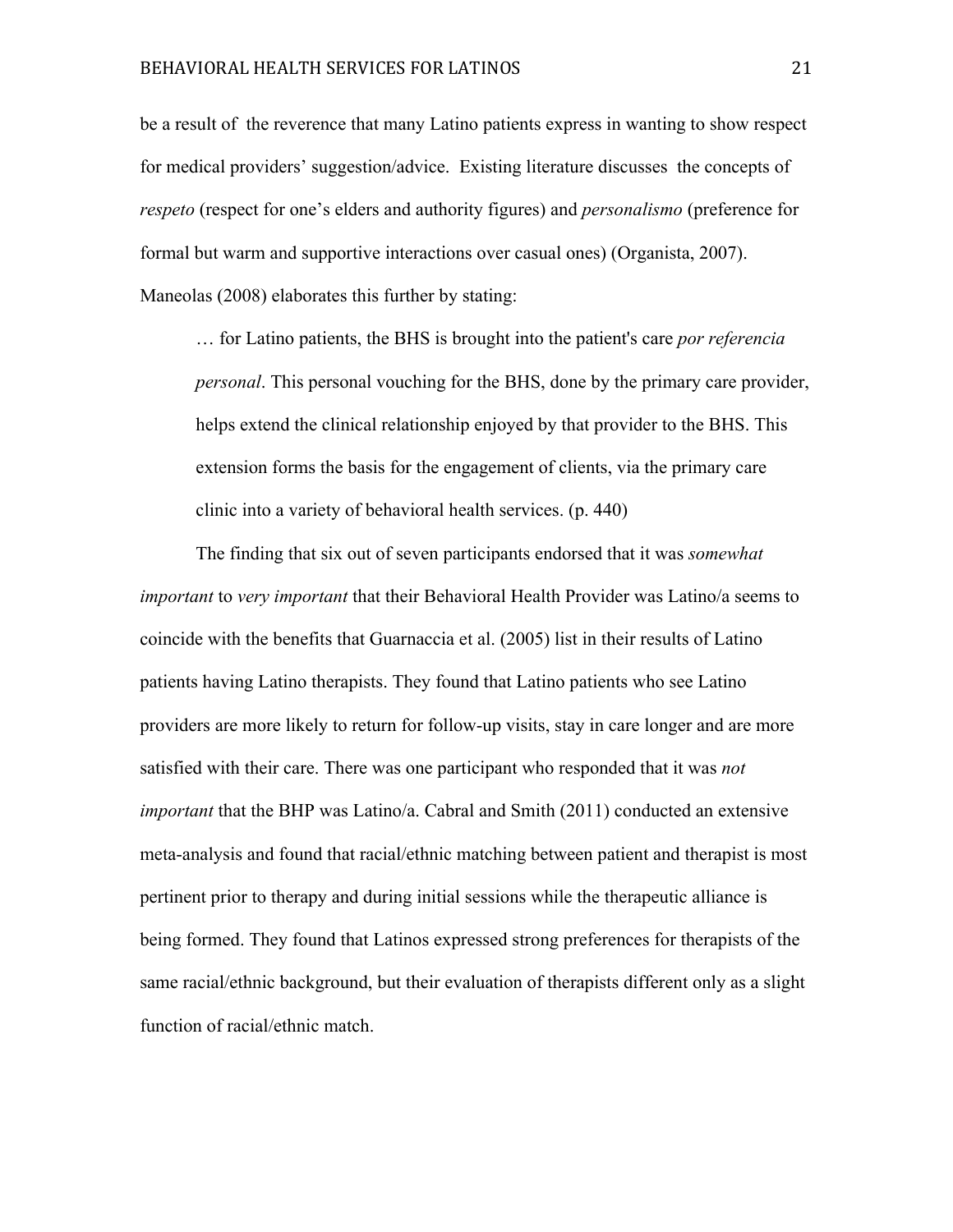Six out of seven participants denied receiving psychiatric medication at Clinica Tepeyac. However, this survey did not differentiate if this was due to: 1) Medical provider not deeming psychiatric medication as necessary or 2) Patient refusing a medical provider's suggestion for psychiatric medication. Antidepressant nonadherance is common in the general population, but research indicates that it is more common among Latinos (Olfson et al., 2006; Sleuth, Rubin, & Huston, 2003). Maneolas (2008) points to the fact that less acculturated Latinos have a more holistic view of the mind-body connection that does not always coincide with a more stringent biomedical model. Additionally, the low number of participants in this pilot study who endorsed receiving psychiatric medication might be influenced by fear of stigma around being seen as someone who is *loco*, severely mentally ill, potentially violent and unable to be cured (Guarnaccia et al., 2005). Since BHPs often try to de-stigmatize the experience of receiving psychological help, one wonders if patients view "having stress" and receiving therapy as acceptable, but view taking medication as proof of being *loco*. Taken together, this highlights importance of future research in exploring stigma for Latinos around behavioral health services such as therapy vs. psychopharmacology interventions within an integrated primary care model. Guarnaccia et al. (2005) state:

Latinos appear to have significant concerns about psychotropic medication. These include both the strength and the addictive potential of those medications. At the same time, psychotropic medications may be more easily available in Latino's home countries. Those migrants who have been treated for mental illness in their home countries may continue to receive medication from relatives there. (p. 40)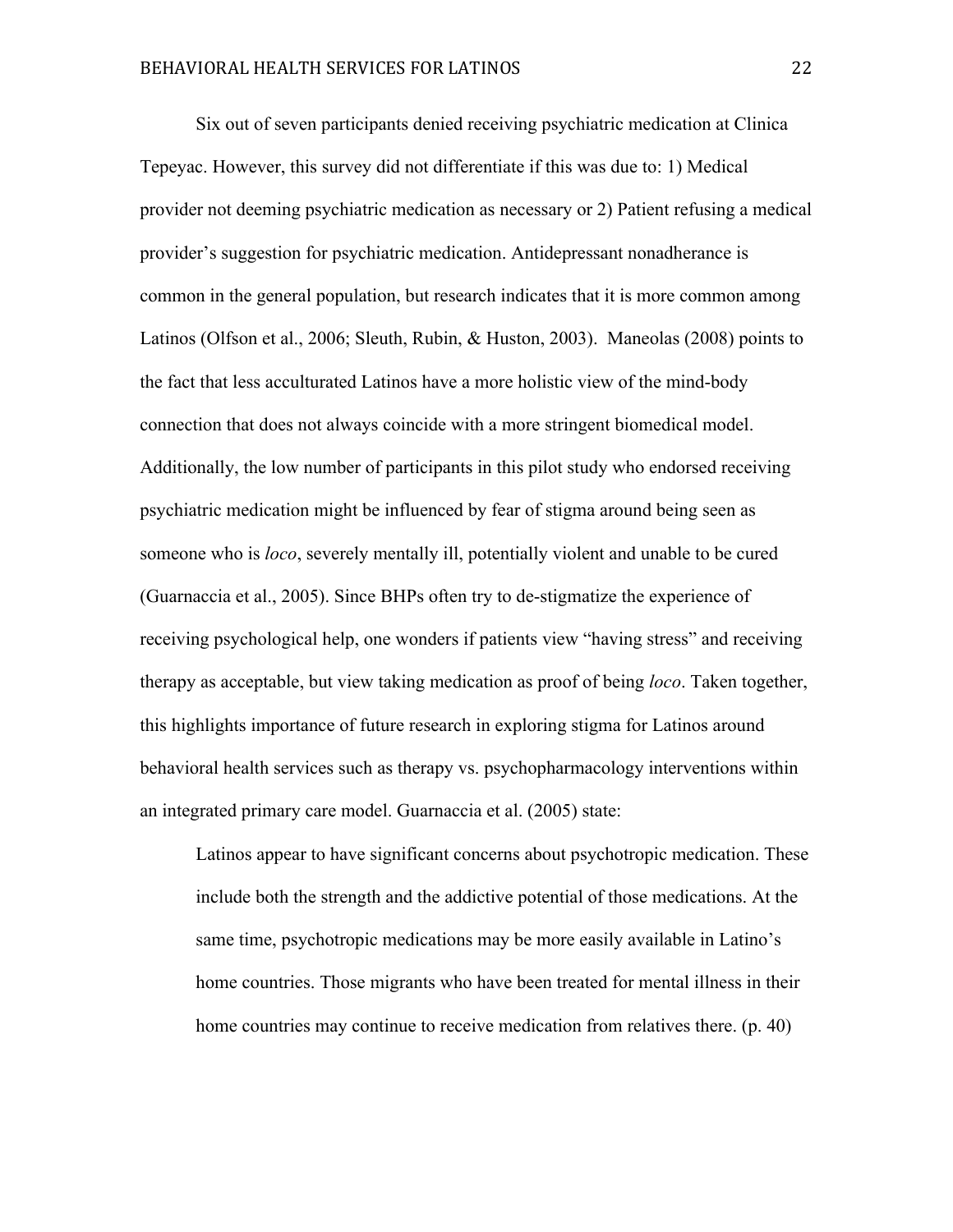The AQ-27 and AQ-27-E results show that Pity and Coercion were the most elevated factors when averaging participants' responses. Pity refers to sympathy because people are overcome by their illness; Coercion refers to forcing people to participate in medication management or other treatments. This seems to highlight that participants could sympathize with the hypothetical "Harry" diagnosed with schizophrenia in the vignette.. However, it also seems to indicate that participants felt forcing "Harry" into medical compliance or treatment to address his mental illness would be justified. This makes one wonder if survey participants would have replied the same way had the mental illness been something other than schizophrenia.

Finally, the "other barriers" question showed *Transportation, Language Barriers, Cost of service, and Days/Times offered* were each endorsed (to varying degrees). *Transportation* was circled once. *Language Barriers* was circled once. *Cost of service* was circled once. *Days/*Times *offered* was circled three times. This result was somewhat surprising, given that the other barriers have been more discussed in the existing literature. However, one could hypothesize that scheduling concerns could be attributed in part to a smaller available social support network in the United States for recently immigrated Latinos. For example, how can one attend a medical appointment or BHS appointment if no one can help with childcare or other daily responsibilities that need to be addressed?

#### **Limitations**

This was a descriptive pilot study and should be taken as such. This study attempted to provide an initial exploration of the mechanisms involved in whether WHOs translate into continued BHS utilization in integrated primary care. The primary aim of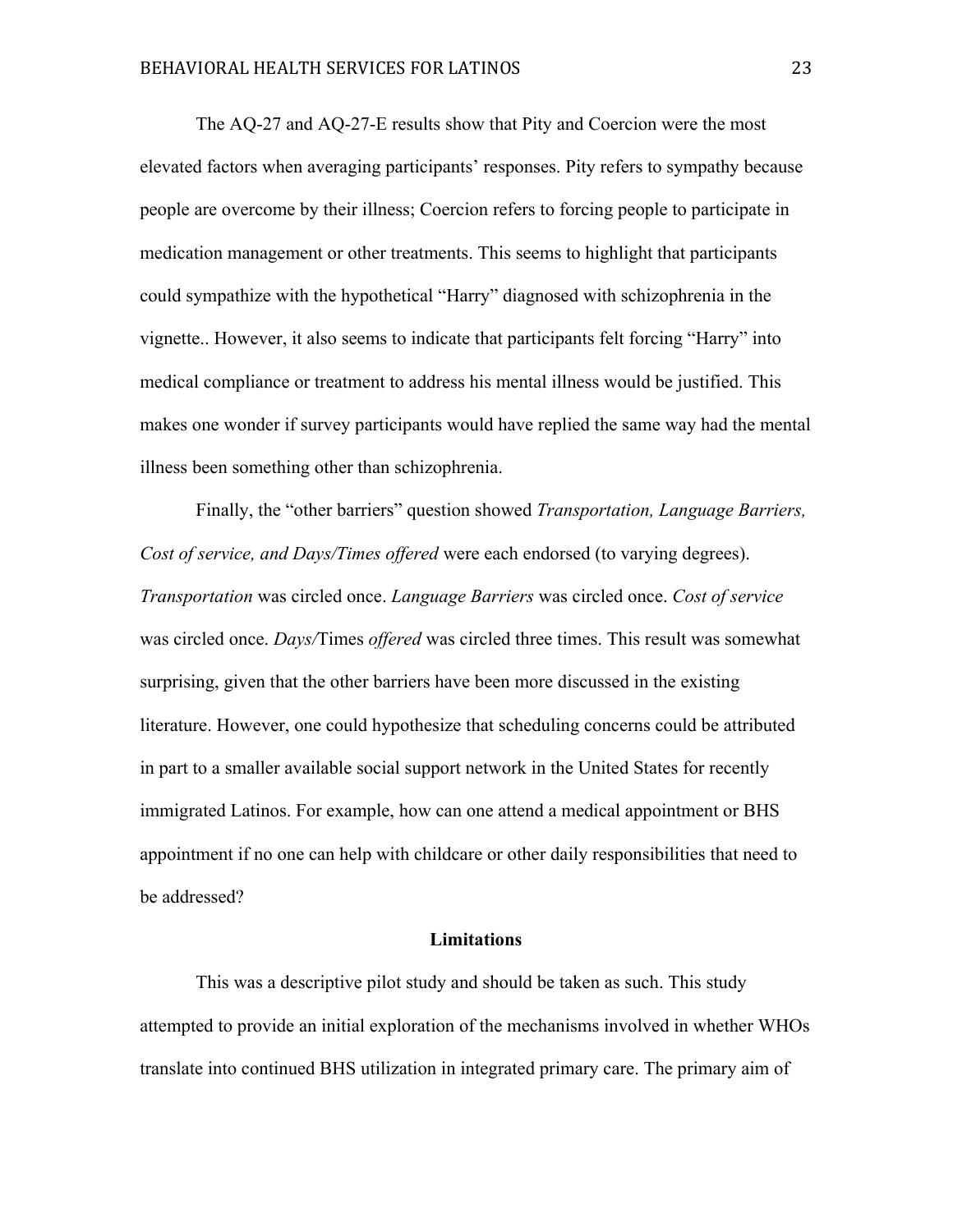## BEHAVIORAL HEALTH SERVICES FOR LATINOS 24

this study was to provide a starting point from which future endeavors can pull to understand how to properly allocate their resources when researching the effectiveness of integrated primary care as a model of service delivery for Latino patients.

As always, there are limitations to this study that should be noted. First, the study had a relatively small n of 7. In turn, this limits generalizability. The study could have yielded more participants if the researcher was able to tap into the *personalismo* value documented in previous literature around working with the Latino community. For the benefit of time, it was decided that study would be an online survey on the Qualtrics platform. However, an in-person interview might have allowed for more trust, connection, and an overall warmth that could have resulted in more participants and helped increase word of mouth recruitment after a participant had a positive experience. Additionally, the in-person approach would have helped curb the reality that not all Clinica Tepeyac patients have easy access to the internet or have working knowledge of how to use a computer. This could also be a factor in thinking of generational differences or lower SES patients.

Secondly, the study relied on self-report, which can be problematic as participants' recollections are not always reliable. It would have been beneficial to have access to their records at Clinica Tepeyac in order to directly look up how many interactions they had with BHS. Additionally, it would have been beneficial to have access to any BHS mental health diagnosis patients might have been provided. Since we were examining stigma, it makes sense to wonder if that played a role in how participants answered survey questions.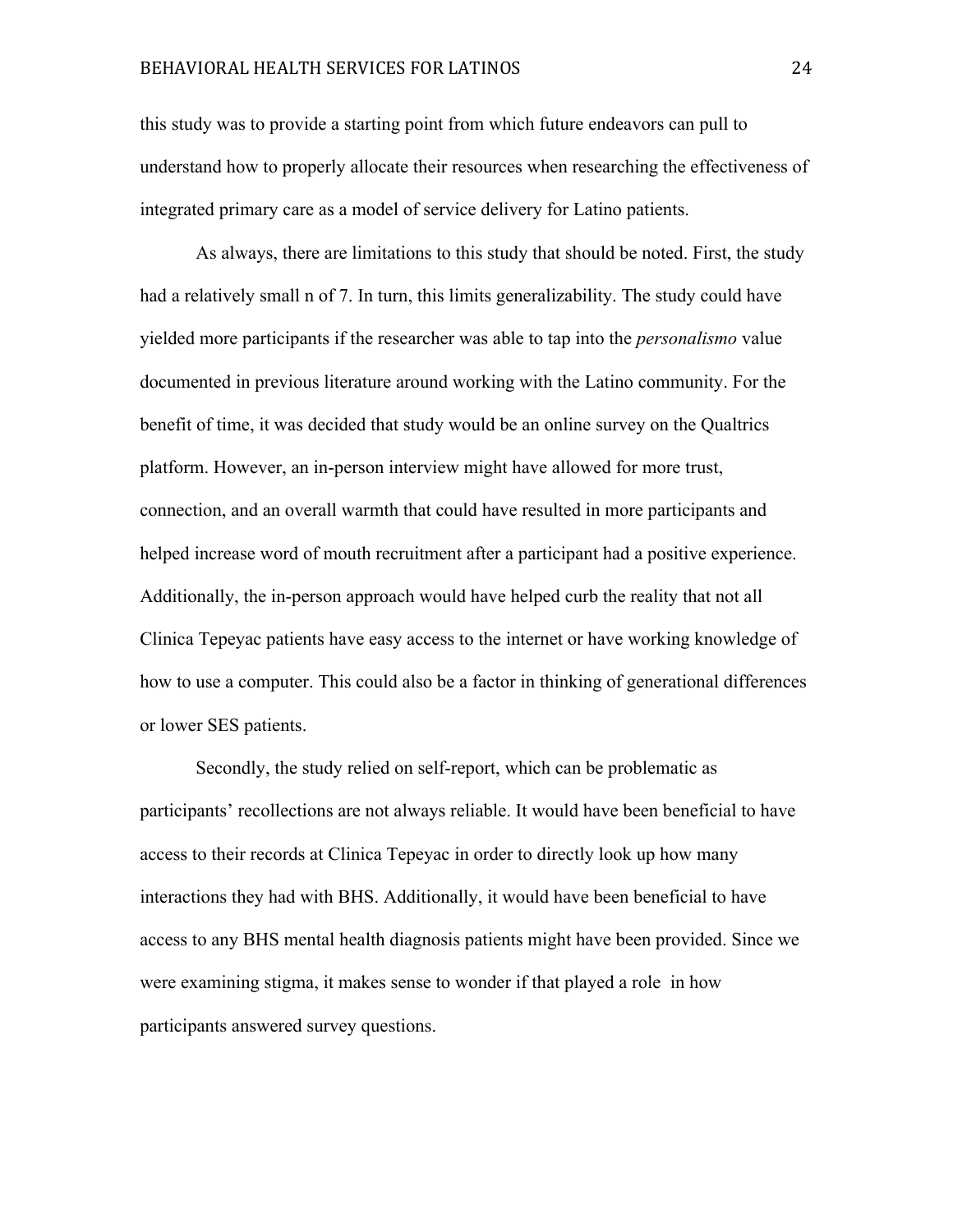Finally, there has been much political focus on undocumented individuals, immigration reform, and what has been interpreted a possibly unsafe, unwelcoming climate for immigrants. In turn, it would be remiss not to wonder if this impacts potential participants interest in engaging in research. While it was made clear that the survey was anonymous, participants had to email the primary investigator after completing the survey and ask to be entered into the raffle for the Amazon gift cards. While they did not need to provide their name, they did need to at least provide an email address.

#### **Future Research**

Future research can build on this descriptive pilot study. Additional research should focus on establishing more concrete guidelines for effective warm hand-offs (ones that lead to increased patient follow-up with therapy) among the Latino population. Heath et al. (2013) describe the varying levels of integration when discussing behavioral health services, highlighting the fact that there can be a great deal of variety in how behavioral health services are introduced to the patient. In turn, this introduction to the world of behavioral health services (warm hand-off) is important in establishing patient "buy in" and deserves further investigation. Sanchez et al. (2015) highlight the lack of existing literature on effectiveness of integrated primary care among minority populations and people with limited English language proficiency. In turn, it seems appropriate to investigate the development of a measure that can quantify effectiveness of warm-hand offs for Latino patients.

Corrigan (2004) emphasizes that stigma can play a strong role in deterring individuals from seeking mental health services. Fox (2011) proposes that courtesy stigma can be problematic when parents of children/youth with mental health problems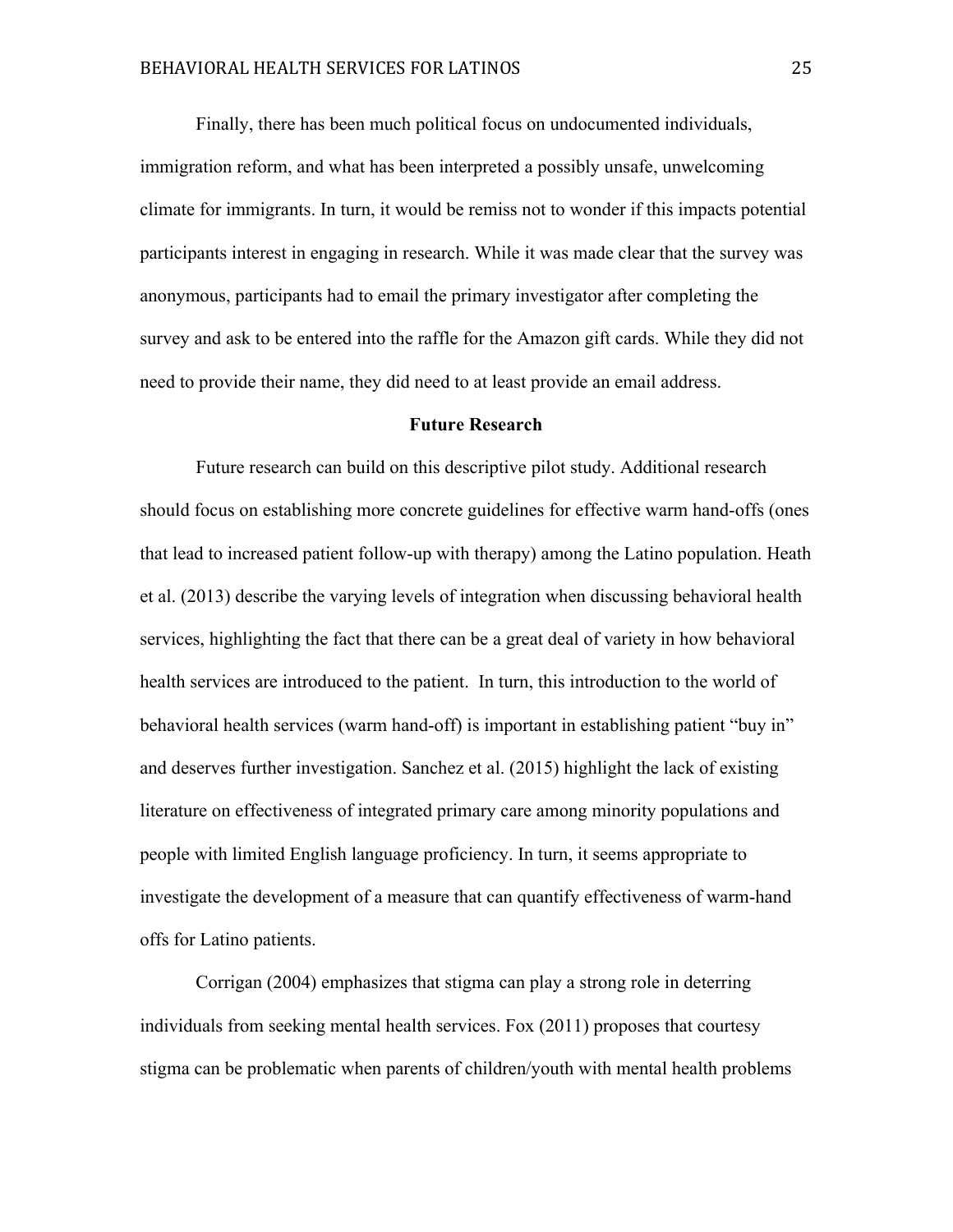can experience feelings of shame or inferiority through their association. While the present pilot study focuses on adult Latinos' use of behavioral health services, one can see that this concept could apply to family members of adults receiving BH services in integrated primary care. Additionally, Latinos are more likely than Whites to express mental health concerns through somatic symptoms, which makes it likely they will express these concerns with a medical provider (Escobar, Burnam, Karno, Forsythe, & Gloding, 1987; Kolody, Vega, Meinhadt, & Bensussen, 1986). It will be important to further evaluate how warm hand-offs can be structured to help address and/or decrease stigma during BHS interaction in integrated primary care clinics.

Additionally, it seems logical to utilize the concepts of *respeto* y *personalismo* in order to gain more information from Latino patients through conducting research that includes face-to-face inquiry. Since this survey was conducted online, one wonders if it would have garnered more participation if questions had been asked in person. Creswell, Hanson, Plano, & Morales (2007) described the utility of qualitative inquiry when researchers are interested in a discovery-oriented approach to understanding a topic. Given that there is a scarcity of literature on integrated primary care effectiveness with Latinos, it seems appropriate to utilize this model of inquiry in future research endeavors.

#### **Summary**

The purpose of this study was to investigate an area that has not received much attention: how does integrated primary care work for Latino patients? Integrated primary care has received a great deal of attention during the past several years. However, there continues to exist a dearth of studies around its effectiveness with minorities.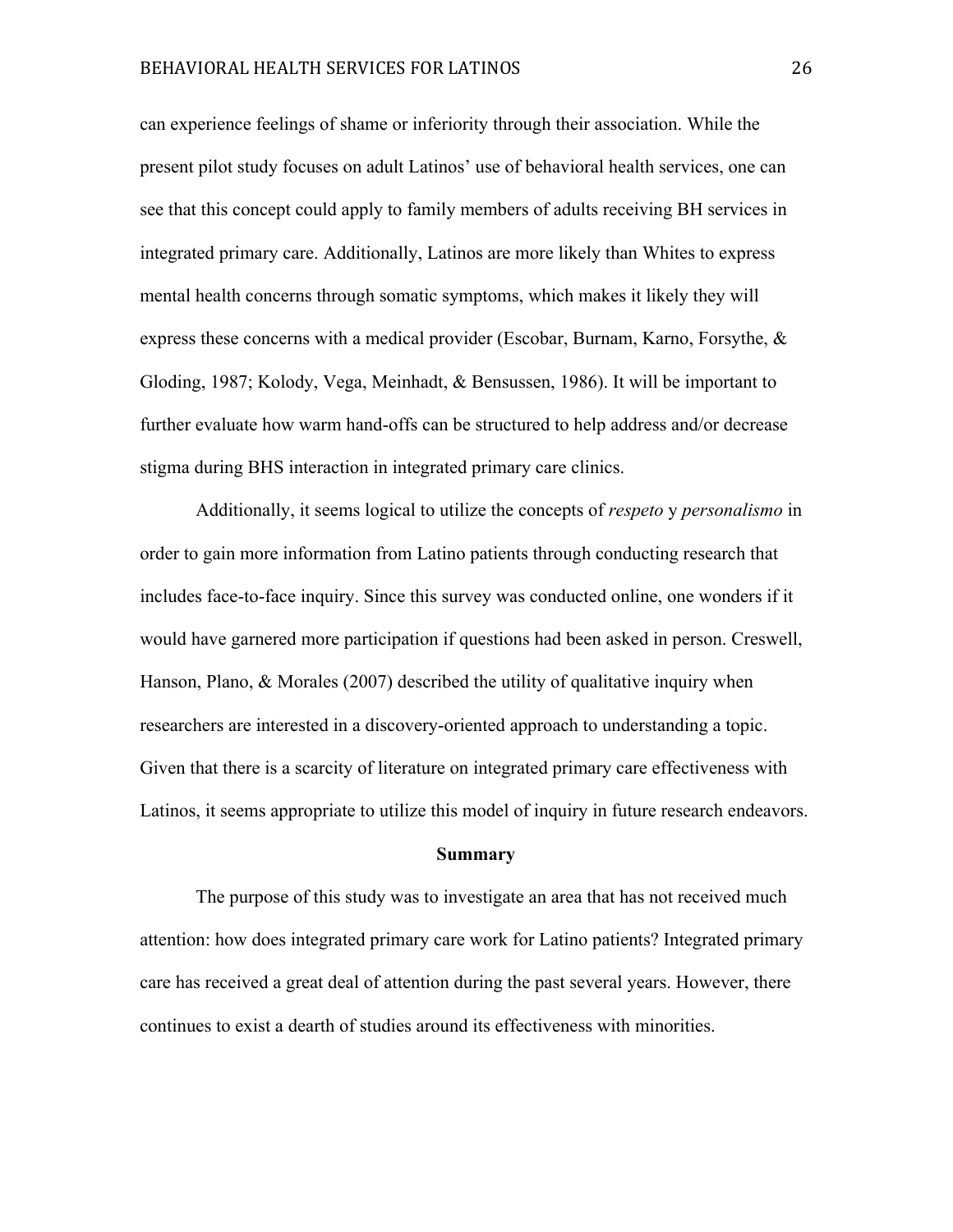Additionally, if it does work well for Latino patients, which components are the most salient? How effective are warm hand-offs for this population?

This descriptive pilot study found that the vast majority of participants sought Behavioral Health Services at the suggestion of their medical provider. Additionally, it seems that participants thought it was important to have a Latino/a therapist. Finally, it was important to note that only one participant indicated usage of psychiatric medication prescribed during their time at Clinica Tepeyac. These themes require further investigation using procedures that will help yield a much larger n and also utilize participant health records in order to not only rely on self-report measures.

Stigma around mental illness has been well documented in the general population and also in minority populations. In turn, it will be vital to gain a more in-depth understanding of how providing psychoeducation around mental health can help combat this stigma. The hope is to utilize future research in a meaningful way that will make it easier and more likely for people to push through barriers and meaningfully engage in treatment.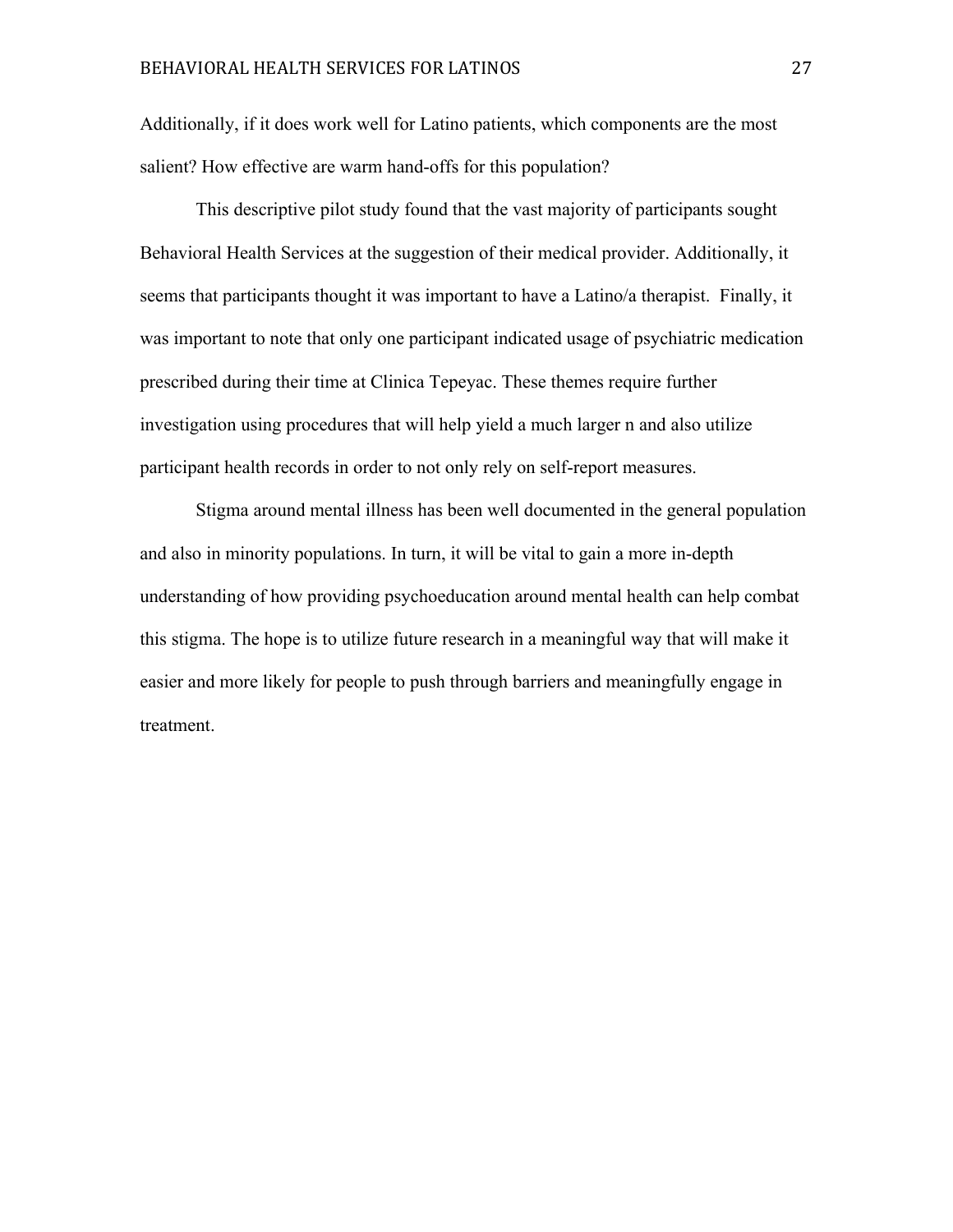## **Appendix A**

Survey (English Version)

Thank you for taking the time to participate in this quick survey. Please answer the following questions.

1. What is your preferred language?  $\mathcal{L}_\text{max}$  , and the set of the set of the set of the set of the set of the set of the set of the set of the set of the set of the set of the set of the set of the set of the set of the set of the set of the set of the

2. How old are you?

 $\frac{1}{2}$ 

3. What is your sex?  $\frac{1}{2}$ 

4. Ethnic origin: Please circle below or write-in your response

| White not Hispanic        |
|---------------------------|
| <b>Black not Hispanic</b> |
| Hispanic                  |
| Asian or Pacific Islander |
| American Indian           |
| Other                     |

5. What is the highest degree or level of school you completed?

No formal schooling Nursery school to  $8<sup>th</sup>$  grade Some high school High school graduate or equivalent (ex: GED) Associate degree Bachelor's degree Master's degree Doctorate degree

6. What is your marital status? Please choose below.

Single, never married Married or domestic partnership Widowed Divorced Separated

 $\mathcal{L}_\text{max}$ 

7. How long have you been a patient at Clinica Tepeyac?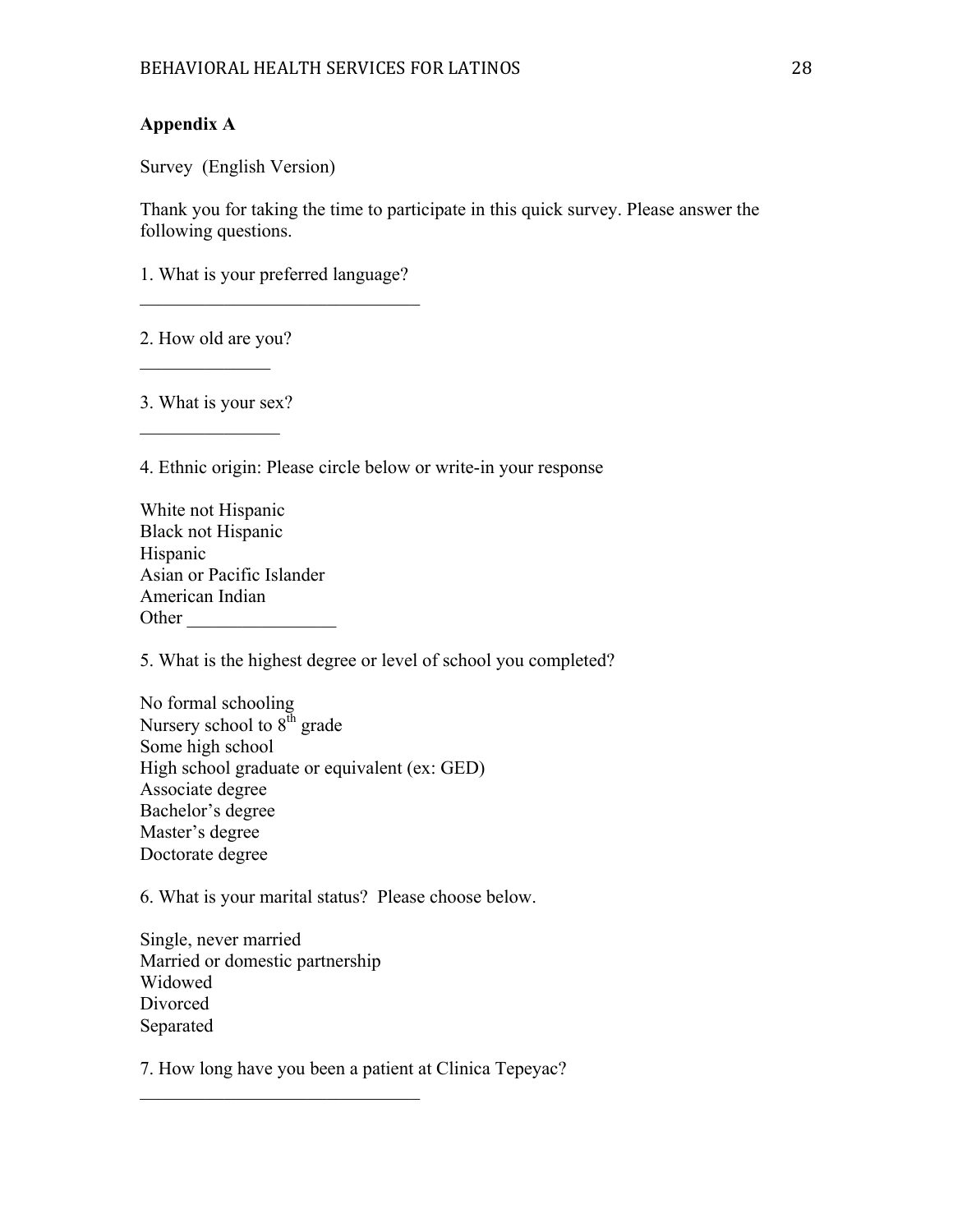8. How long have you lived in the United States?

 $\mathcal{L}_\text{max}$ 

 $\mathcal{L}_\text{max}$ 

 $\mathcal{L}_\text{max}$  , and the set of the set of the set of the set of the set of the set of the set of the set of the set of the set of the set of the set of the set of the set of the set of the set of the set of the set of the

 $\mathcal{L}_\text{max}$ 

9. If you immigrated to the United States, what country did you immigrate from?

10. How long did you receive Behavioral Health services at Clinica Tepeyac?

11. How many Behavioral Health sessions/interactions did you have at Clinica Tepeyac?

12. What kind(s) of counseling did you have at Clinica Tepeyac? (Please choose all that apply)?

Individual Couples Family

13. Did you have mental health counseling prior to your Behavioral Health interaction(s) at Clinica Tepeyac?

If yes, in what language was it conducted?

14. Have you had subsequent mental health counseling after your Behavioral Health interaction(s) at Clinica Tepeyac?

If yes, in what language was it conducted?

15. Did having mental health services in the same location as your medical appointments, make it (please choose one) …

More likely Less likely Neither more or less likely

… for you to continue coming back for therapy appointments?

16. Did you …. (Please choose below)

- Ask to meet with someone from the behavioral health team?

or

- Did your doctor suggest it to you during your medical appointment?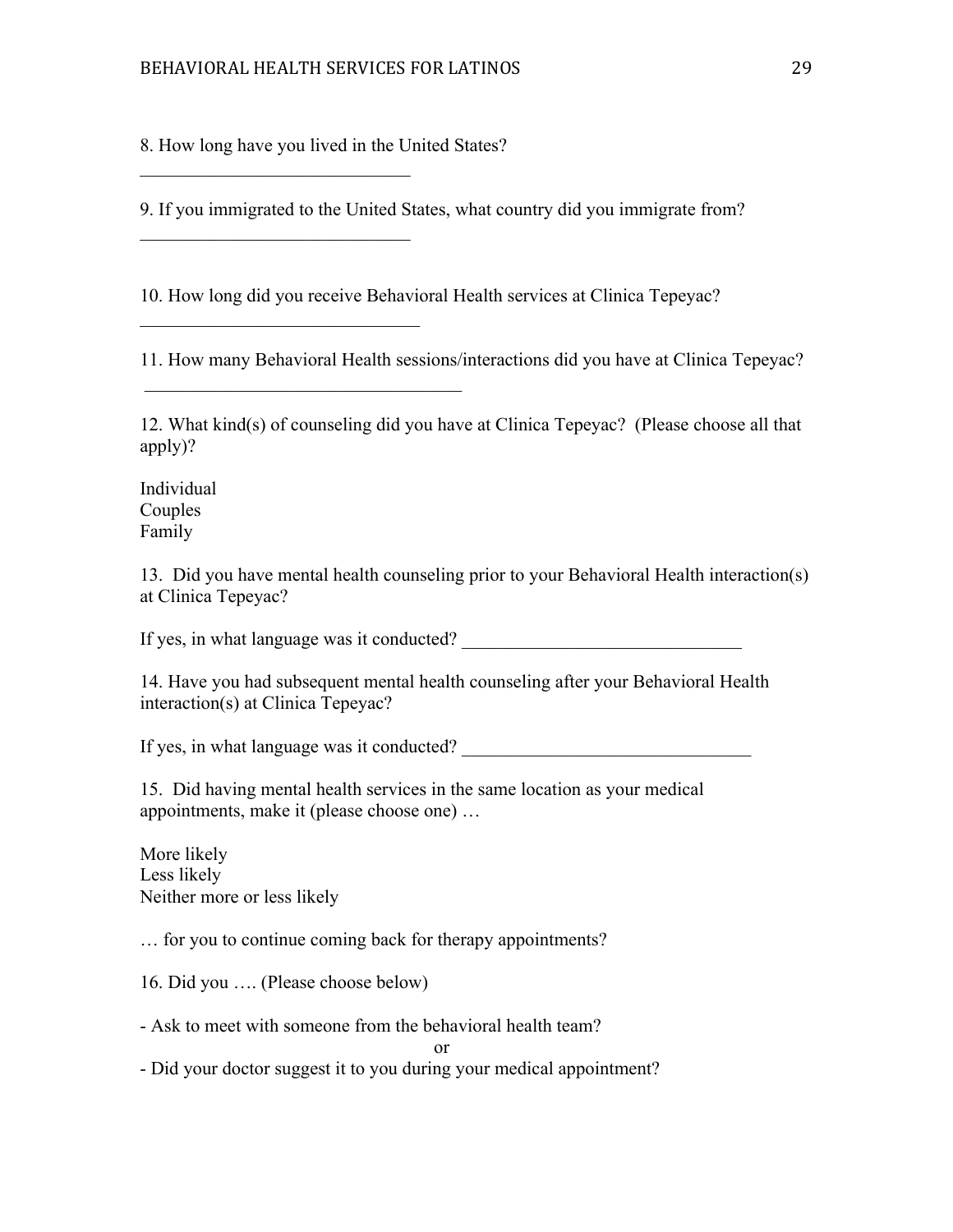17. If you had behavioral health interactions in Spanish, how important was it to you that the counselor identified as someone of Latino ethnicity? (please circle one).

Very important Somewhat important Not important

18. Did any of the following make it harder for you to access behavioral health services? (Please circle all that apply)

Transportation Language Barriers Cost of service Days/Times offered

19. Did you ever receive psychiatric medication at Clinica Tepeyac? Yes or No?

20. Is there anything that would have made your experience with Behavioral Health more beneficial?

 $\_$  , and the set of the set of the set of the set of the set of the set of the set of the set of the set of the set of the set of the set of the set of the set of the set of the set of the set of the set of the set of th

## AQ-27 **PLEASE READ THE FOLLOWING STATEMENT ABOUT HARRY:**

Harry is a 30 year-old single man with schizophrenia. Sometimes he hears voices and becomes upset. He lives alone in an apartment and works as a clerk at a large law firm. He has been hospitalized six times because of his illness.

## **NOW ANSWER EACH OF THE FOLLOIWNG QUESTIONS ABOUT HARRY. CIRCLE THE NUMBER OF THE BEST ANSWER TO EACH QUESTION.**

1. I would feel aggravated by Harry.

|                                      | $1 \quad 2 \quad 3$         |  | 4 5 6 7 | 8  |                |
|--------------------------------------|-----------------------------|--|---------|----|----------------|
| not at all                           |                             |  |         |    | very much      |
| 2. I would feel unsafe around Harry. |                             |  |         |    |                |
|                                      | $1 \t2 \t3 \t4 \t5 \t6 \t7$ |  |         | -8 |                |
|                                      | no, not at all              |  |         |    | yes, very much |

3. Harry would terrify me.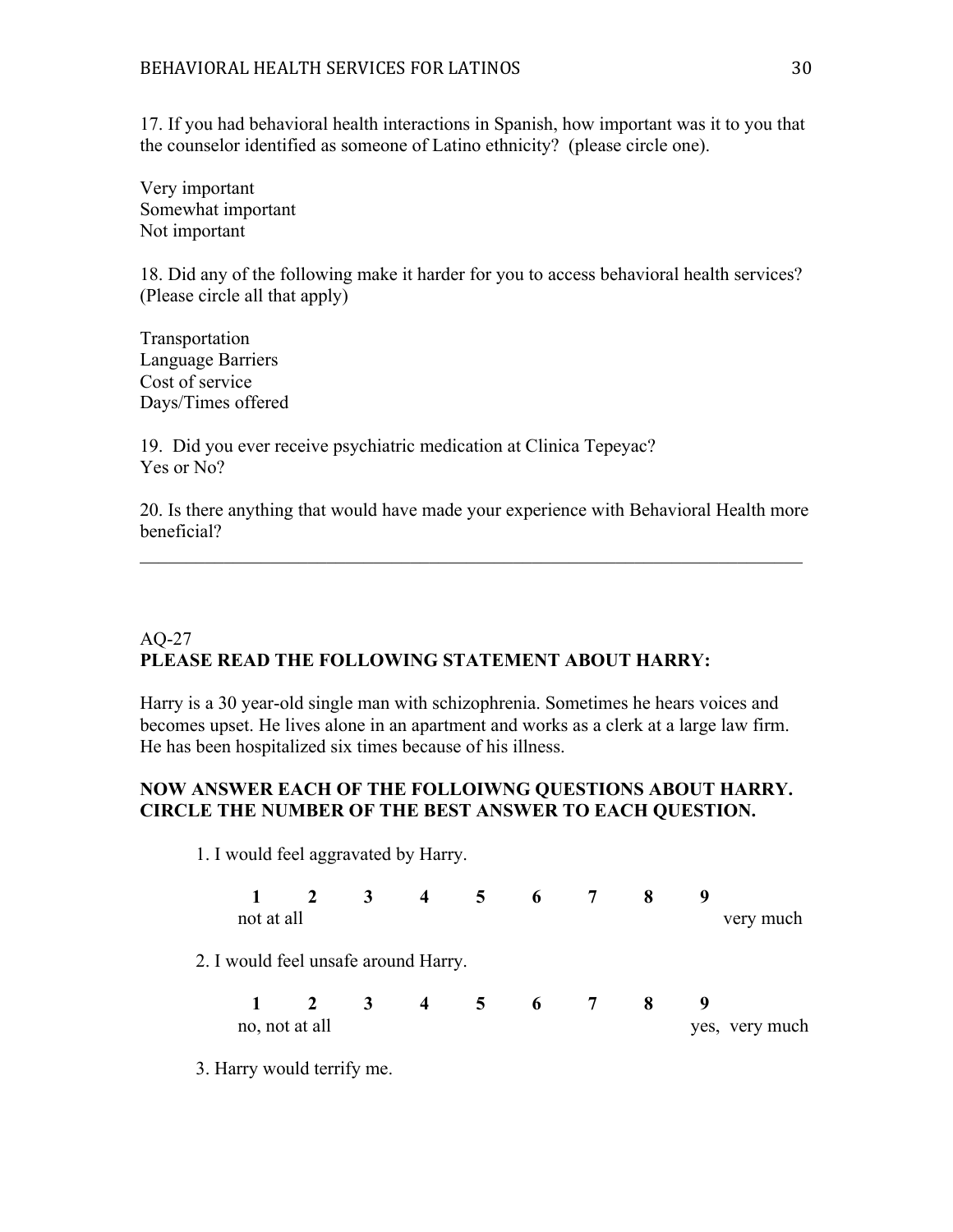|             | $\mathbf{1}$<br>not at all                                                           | $\overline{2}$                                           | 3 <sup>1</sup> | $\overline{\mathbf{4}}$ | $5\overline{)}$ | 6                  | 7              | 8                     | 9 | very much          |
|-------------|--------------------------------------------------------------------------------------|----------------------------------------------------------|----------------|-------------------------|-----------------|--------------------|----------------|-----------------------|---|--------------------|
|             | 4. How angry would you feel at Harry?                                                |                                                          |                |                         |                 |                    |                |                       |   |                    |
|             | $\mathbf{1}$<br>not at all                                                           | $\overline{2}$                                           | $3^{\circ}$    | $\overline{4}$          |                 | $5\qquad 6$        | 7              | 8                     | 9 | very much          |
| medication. | 5. If I were in charge of Harry's treatment, I would require him to take his         |                                                          |                |                         |                 |                    |                |                       |   |                    |
|             | $\mathbf{1}$<br>not at all                                                           | $\mathbf{2}$                                             |                |                         |                 | $3 \t 4 \t 5 \t 6$ | 7              | 8                     | 9 | very much          |
|             | 6. I think Harry poses a risk to his neighbors unless he is hospitalized.            |                                                          |                |                         |                 |                    |                |                       |   |                    |
|             | $\mathbf{1}$<br>none at all                                                          | $\overline{2}$                                           | $3^{\circ}$    | $\overline{4}$          |                 | $5\qquad 6$        | $\overline{7}$ | 8                     | 9 | very much          |
|             | 7. If I were an employer, I would interview Harry for a job.                         |                                                          |                |                         |                 |                    |                |                       |   |                    |
|             | 1<br>not likely                                                                      | $2^{\circ}$                                              | $3^{\circ}$    | $\overline{4}$          | 5 <sup>5</sup>  | 6                  | 7 <sup>7</sup> | 8                     | 9 | very likely        |
|             | 8. I would be willing to talk to Harry about his problems.                           |                                                          |                |                         |                 |                    |                |                       |   |                    |
|             | $\mathbf{1}$<br>not at all                                                           | $\overline{2}$                                           | $3^{\circ}$    | $\overline{4}$          | 5 <sup>5</sup>  | 6                  | $\overline{7}$ | 8                     | 9 | very much          |
|             | 9. I would feel pity for Harry.                                                      |                                                          |                |                         |                 |                    |                |                       |   |                    |
|             | none at all                                                                          | $1$ 2 3 4 5 6                                            |                |                         |                 |                    | $\overline{7}$ | 8                     | 9 | very much          |
|             | 10. I would think that it was Harry's own fault that he is in the present condition. |                                                          |                |                         |                 |                    |                |                       |   |                    |
|             | $\mathbf{1}$<br>no, not at all                                                       | $\overline{2}$                                           | 3 <sup>1</sup> | $\overline{\mathbf{4}}$ | 5               | 6                  | 7              | 8                     | 9 | yes, absolutely so |
|             | 11. How controllable, do you think, is the cause of Harry's present condition?       |                                                          |                |                         |                 |                    |                |                       |   |                    |
|             | $\mathbf{1}$                                                                         | $\boldsymbol{2}$<br>not at all under<br>personal control | $\mathbf{3}$   | $\overline{\mathbf{4}}$ | 5               | 6                  | 7              | 8<br>personal control | 9 | completely under   |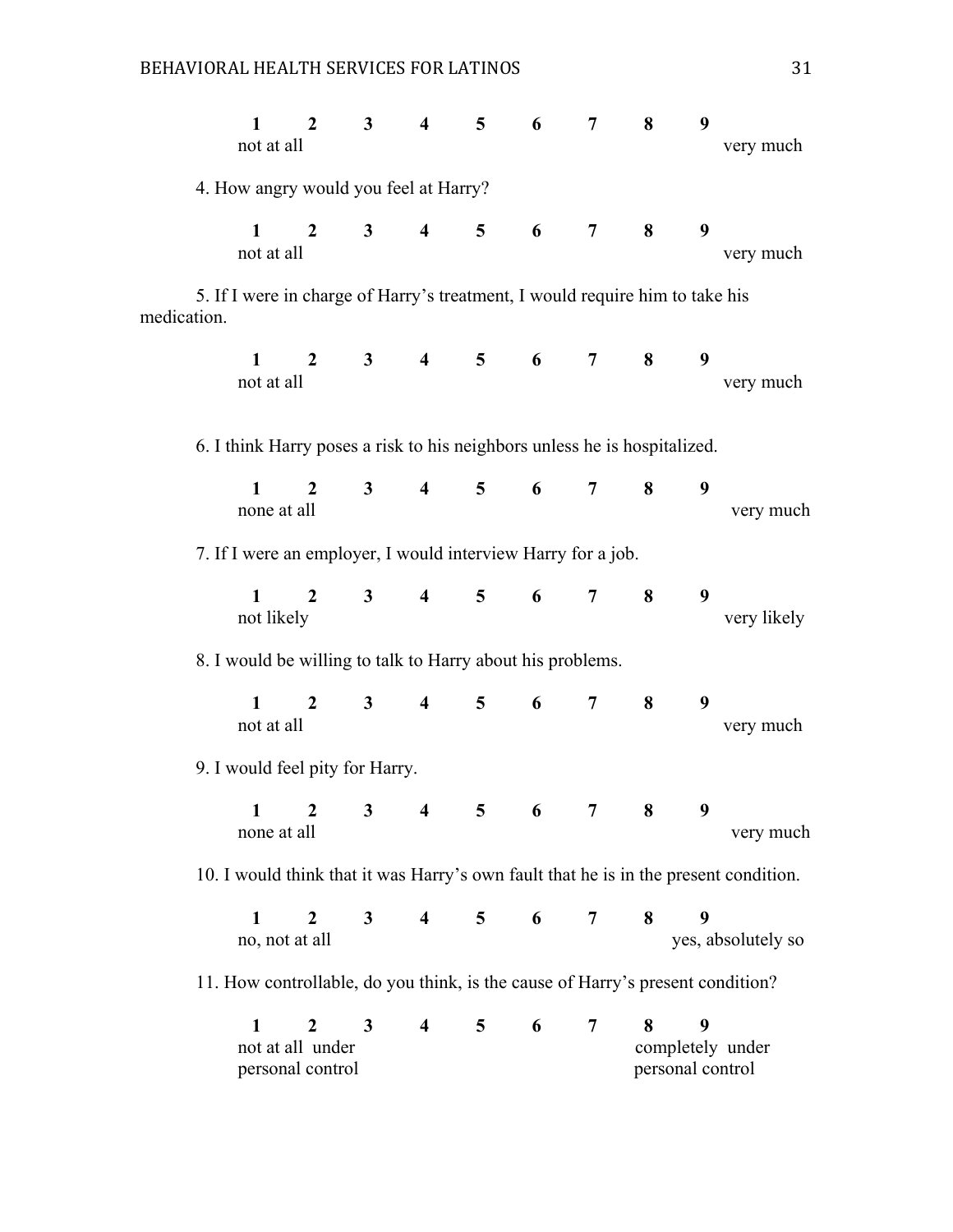| 12. How irritated would you feel by Harry?                                                                           |                                  |                |                         |                |                     |                |                         |   |                |
|----------------------------------------------------------------------------------------------------------------------|----------------------------------|----------------|-------------------------|----------------|---------------------|----------------|-------------------------|---|----------------|
| $\mathbf 1$<br>not at all                                                                                            | $\mathbf{2}$                     |                | $3 \t 4 \t 5 \t 6$      |                |                     | 7              | 8                       | 9 | very much      |
| 13. How dangerous would you feel Harry is?                                                                           |                                  |                |                         |                |                     |                |                         |   |                |
| $\mathbf{1}$<br>not at all                                                                                           | $\overline{2}$                   | $3^{\circ}$    | $\overline{4}$          |                | $5\qquad 6$         | 7 <sup>7</sup> | 8                       | 9 | very much      |
| 14. How much do you agree that Harry should be forced into treatment with his<br>doctor even if he does not want to? |                                  |                |                         |                |                     |                |                         |   |                |
| $\mathbf{1}$<br>not at all                                                                                           | $\overline{2}$                   |                | 3 4 5 6 7 8             |                |                     |                |                         | 9 | very much      |
| 15. I think it would be best for Harry's community if he were put away in a<br>psychiatric hospital.                 |                                  |                |                         |                |                     |                |                         |   |                |
| $\mathbf{1}$<br>not at all                                                                                           |                                  |                | 2 3 4 5 6 7             |                |                     |                | 8                       | 9 | very much      |
| 16. I would share a car pool with Harry every day.                                                                   |                                  |                |                         |                |                     |                |                         |   |                |
| $1 \quad \blacksquare$<br>not likely                                                                                 | $\mathbf{2}$                     |                | $3 \t 4 \t 5 \t 6$      |                |                     | 7              | $\overline{\mathbf{8}}$ | 9 | very likely    |
| 17. How much do you think an asylum, where Harry can be kept away from his<br>neighbors, is the best place for him?  |                                  |                |                         |                |                     |                |                         |   |                |
| $\mathbf{1}$<br>not at all                                                                                           | 2                                | $3^{\circ}$    | $\overline{4}$          | 5 <sup>5</sup> | $6\degree$          | $\mathbf 7$    | 8                       | 9 | very much      |
| 18. I would feel threatened by Harry.                                                                                |                                  |                |                         |                |                     |                |                         |   |                |
| $\mathbf{1}$                                                                                                         | $\overline{2}$<br>no, not at all | 3 <sup>7</sup> |                         |                | 4 5 6 7 8           |                |                         | 9 | yes, very much |
| 19. How scared of Harry would you feel?                                                                              |                                  |                |                         |                |                     |                |                         |   |                |
| $\mathbf{1}$<br>not at all                                                                                           | $\mathbf{2}$                     |                | $3 \t 4$                |                | $5\qquad 6\qquad 7$ |                | 8                       | 9 | very much      |
| 20. How likely is it that you would help Harry?                                                                      |                                  |                |                         |                |                     |                |                         |   |                |
| $\mathbf{1}$                                                                                                         | $\overline{2}$                   | 3 <sup>1</sup> | $\overline{\mathbf{4}}$ | 5              | 6                   | 7              | 8                       | 9 |                |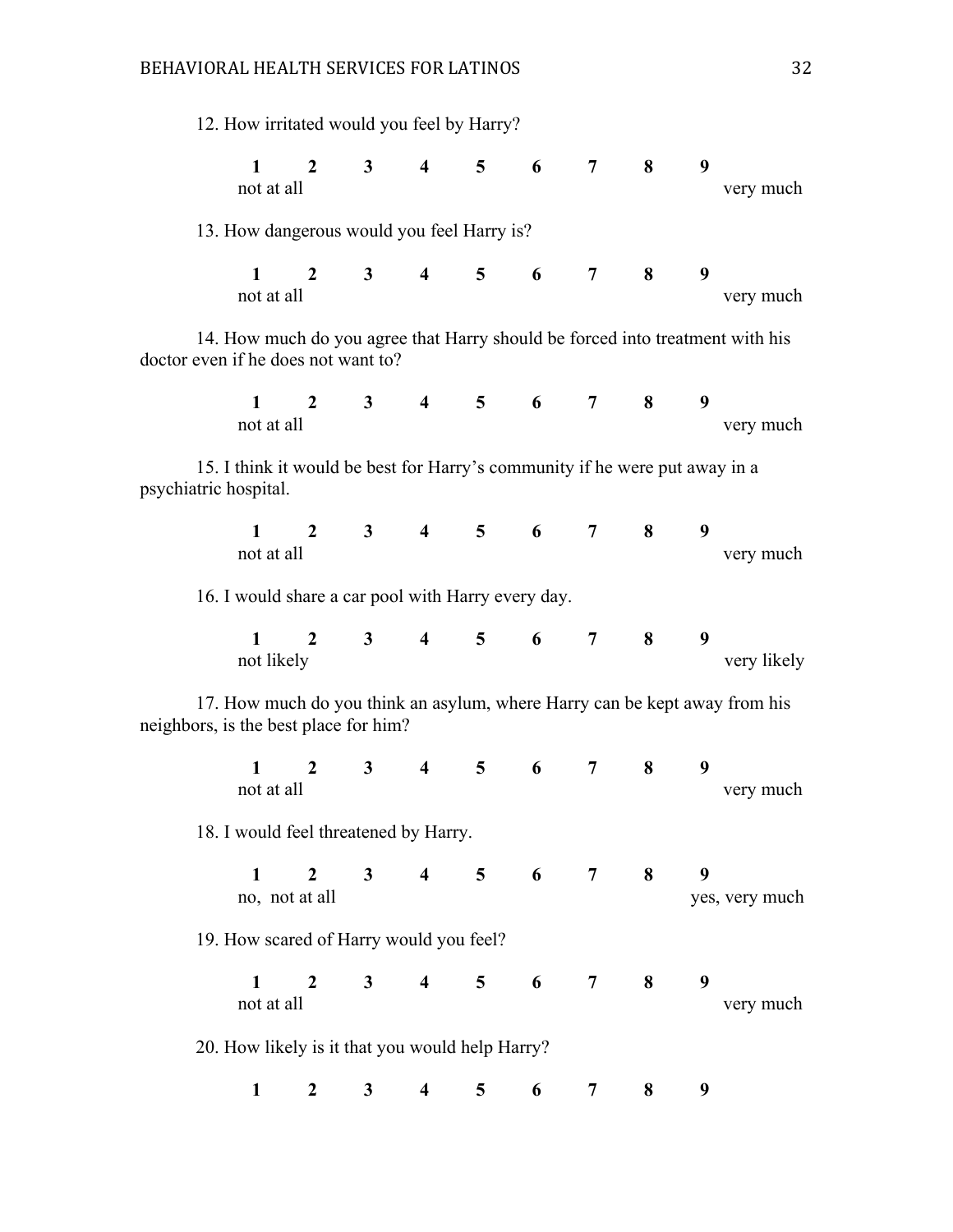## BEHAVIORAL HEALTH SERVICES FOR LATINOS 33

|                                             | definitely<br>would not help                                                       |                                   |                |                                             |                |                 |                |   |   | definitely<br>would help |
|---------------------------------------------|------------------------------------------------------------------------------------|-----------------------------------|----------------|---------------------------------------------|----------------|-----------------|----------------|---|---|--------------------------|
|                                             | 21. How certain would you feel that you would help Harry?                          |                                   |                |                                             |                |                 |                |   |   |                          |
|                                             | $\mathbf{1}$                                                                       | $2^{\circ}$<br>not at all certain | $\mathbf{3}$   | $\overline{\mathbf{4}}$                     | 5              | 6               | 7              | 8 | 9 | absolutely certain       |
|                                             | 22. How much sympathy would you feel for Harry?                                    |                                   |                |                                             |                |                 |                |   |   |                          |
|                                             | $\mathbf{1}$<br>none at all                                                        | $\overline{2}$                    | 3 <sup>7</sup> | $\overline{4}$                              | 5 <sup>5</sup> | 6               | $\overline{7}$ | 8 | 9 | very much                |
|                                             | 23. How responsible, do you think, is Harry for his present condition?             |                                   |                |                                             |                |                 |                |   |   |                          |
|                                             | $\mathbf{1}$<br>not at all<br>responsible                                          | $\overline{2}$                    | $3^{\circ}$    | $\overline{4}$                              | 5 <sup>5</sup> | $6\overline{6}$ | $\overline{7}$ | 8 | 9 | very much<br>responsible |
| 24. How frightened of Harry would you feel? |                                                                                    |                                   |                |                                             |                |                 |                |   |   |                          |
|                                             | $\mathbf{1}$<br>not at all                                                         | $\overline{2}$                    | 3 <sup>1</sup> | $\overline{4}$                              | 5 <sup>5</sup> | $6\degree$      | 7              | 8 | 9 | very much                |
| home.                                       | 25. If I were in charge of Harry's treatment, I would force him to live in a group |                                   |                |                                             |                |                 |                |   |   |                          |
|                                             | $\mathbf{1}$<br>not at all                                                         | $\overline{2}$                    | $3^{\circ}$    |                                             | $4 \quad 5$    | $6\degree$      | 7              | 8 | 9 | very much                |
|                                             | 26. If I were a landlord, I probably would rent an apartment to Harry.             |                                   |                |                                             |                |                 |                |   |   |                          |
|                                             | $\mathbf{1}$<br>not likely                                                         | 2 3 4 5 6 7 8                     |                |                                             |                |                 |                |   | 9 | very likely              |
|                                             | 27. How much concern would you feel for Harry?                                     |                                   |                |                                             |                |                 |                |   |   |                          |
|                                             | $\mathbf{1}$<br>none at all                                                        |                                   |                | $2 \quad 3 \quad 4 \quad 5 \quad 6 \quad 7$ |                |                 |                | 8 | 9 | very much                |
|                                             | Thank you for your participation!                                                  |                                   |                |                                             |                |                 |                |   |   |                          |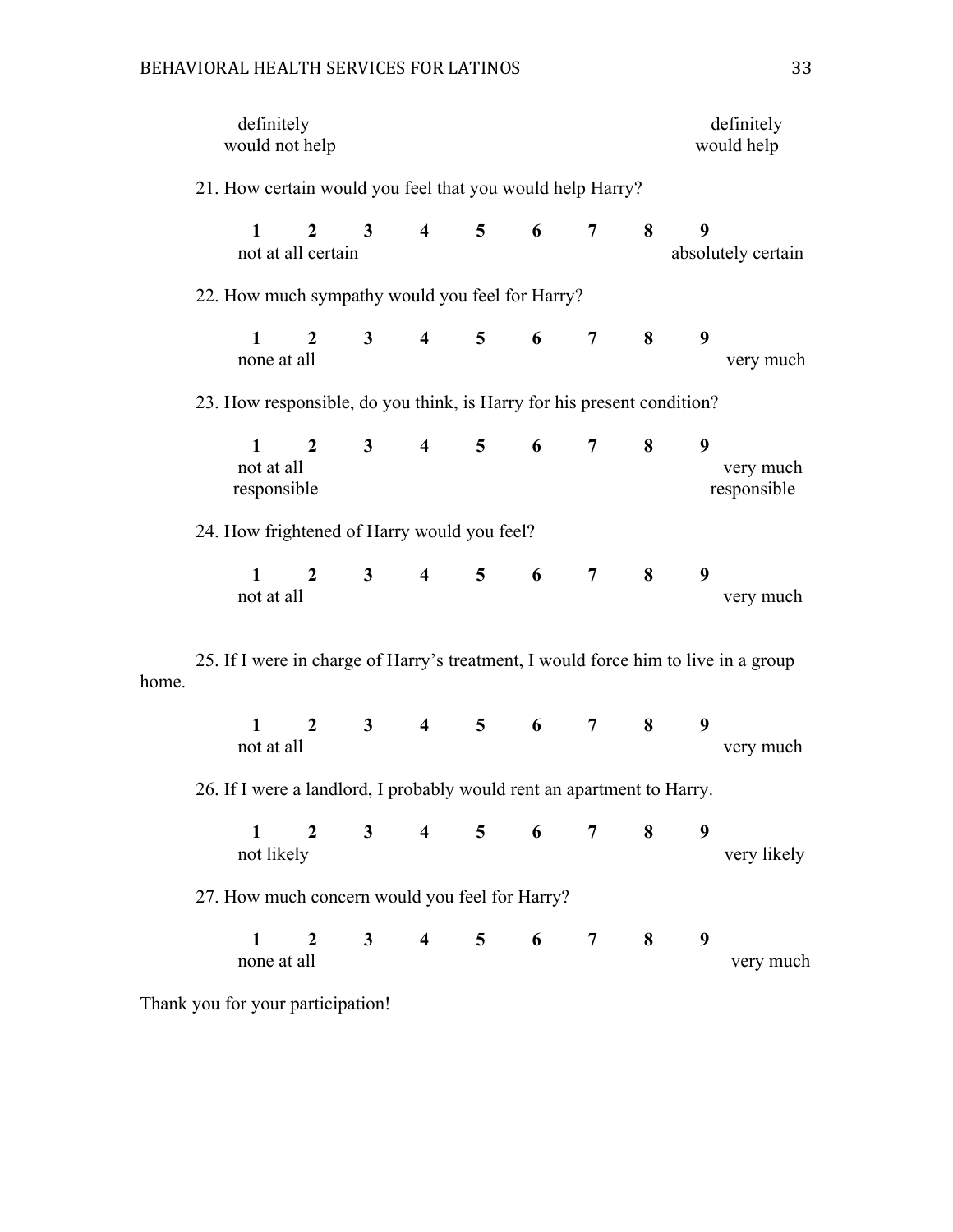## **Appendix B**

Encuesta 

Gracias por tomar el tiempo en participar en esta breve encuesta. Por favor conteste las siguientes preguntas.

1. Cual es su idioma preferido?

2. Cuantos anos tiene? \_\_\_\_\_\_\_\_\_\_\_\_\_\_\_\_\_\_\_\_\_\_\_\_\_\_

\_\_\_\_\_\_\_\_\_\_\_\_\_\_\_\_\_\_\_\_\_\_\_\_\_\_

3. Cual es su sexo?

\_\_\_\_\_\_\_\_\_\_\_\_\_\_\_\_\_\_\_\_

4. Origen Étnico: Por favor escoge o escribe su respuesta

5. Cual es el titulo o nivel mas alto de escuela que completo?

Ninguna educación formal Preescolar a octavo grado Una porción de la secundaria Titulo de la secundaria o el equivalente (ejemplo: GED) Titulo asociado Titulo maestría Titulo doctorado

6. Cual es su estado matrimonial? Por favor escoge abajo.

Soltero, nunca casado Casado, o en unión civil Viudo Divorciado Separado 

\_\_\_\_\_\_\_\_\_\_\_\_\_\_\_\_\_\_\_\_\_\_\_\_

7. Cuanto tiempo que es paciente de Clínica Tepeyac?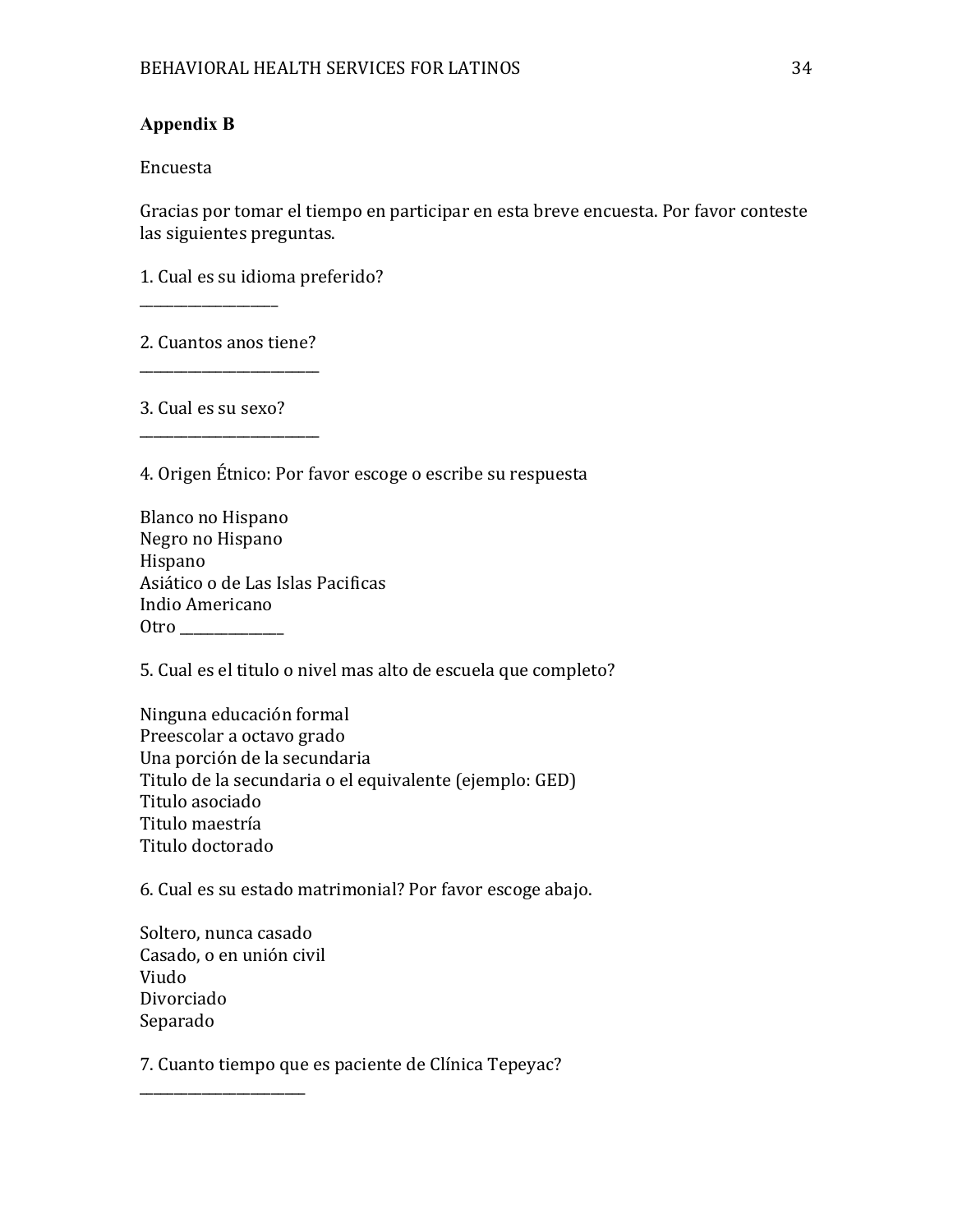8. Cuanto tiempo ha vivido en los Estados Unidos?

9. Si emigro a los Estados Unidos, de cual país emigro?

10. Cuanto tiempo ha recibido Behavioral Health servicios en Clínica Tepeyac?

11. Cuantas sesiones/interacciones de Behavioral Health ha tenido en Clínica Tepeyac? 

12. Que tipo(s) de consejería ha tenido en Clínica Tepeyac (Por favor escoge todos lo que aplican)?

Individual Pareja Familia

\_\_\_\_\_\_\_\_\_\_\_\_\_\_\_\_\_\_\_\_\_\_\_\_\_

\_\_\_\_\_\_\_\_\_\_\_\_\_\_\_\_\_\_\_\_\_\_\_\_\_\_\_

\_\_\_\_\_\_\_\_\_\_\_\_\_\_\_\_\_\_\_\_

\_\_\_\_\_\_\_\_\_\_\_\_\_\_\_\_\_\_\_\_\_

13. Tuvo consejería de salud mental antes de sus interacciones de Behavioral Health en Clínica Tepeyac?

Si lo tuvo, en cual idioma?

14. Tuvo consejería de salud mental después de su interacciones de Behavioral Health en Clínica Tepeyac?

Si lo tuvo, en cual idioma?

15. Teniendo servicios de salud mental en el mismo edificio que su citas medicas, lo hizo (por favor escoge uno) ...

Mas probable Menos probable Ni mas probable o menos probable

... para que usted continuara con sus citas de terapia?

16. Usted ... (Por favor escoge abajo)

o and the contract of the contract of the contract of the contract of the contract of the contract of the contract of the contract of the contract of the contract of the contract of the contract of the contract of the cont

- Pregunto a ver alguien del equipo de Behavioral Health?

- Su doctor lo sugirió durante su cita medica?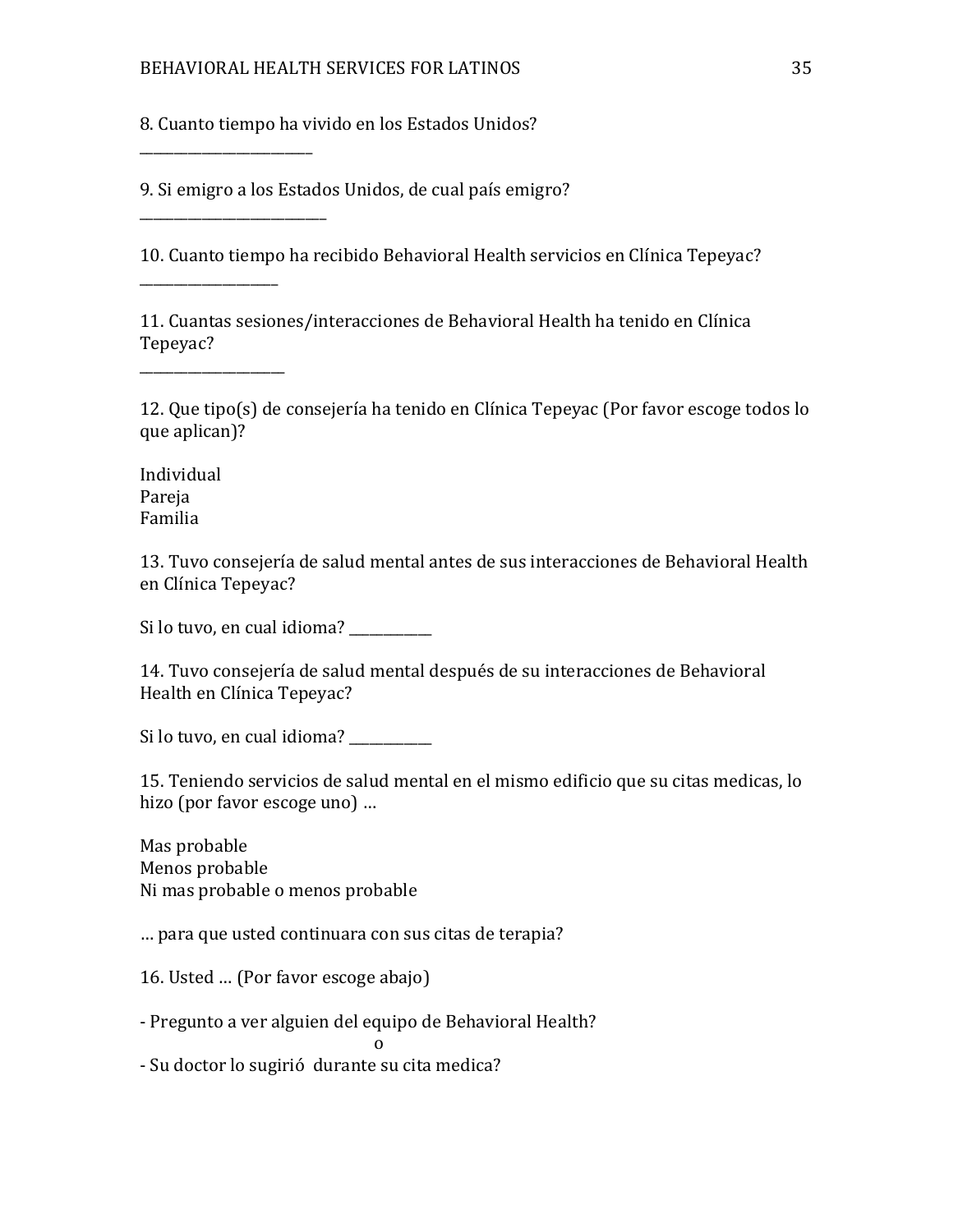17. Si usted tuvo interacciones con Behavioral Health en español, que importante fue que el consejero se identificaba como alguien de etnicidad Latino? (Por favor escoge uno)

Muy importante Algo importante No importante

18. Alguno de los siguientes lo hizo mas difícil para que usted use Behavioral Health servicios? (Por favor escoge todos que apliquen)

Transportación Barreras de Lenguaje Costo de servicio Días/Tiempos ofrecidos

19. Alguna vez recibió medicina psiquiátrica en Clínica Tepeyac? Si o no?

20. Hay alguna cosa que hubiera hecho su experiencia con Behavioral Health mas beneficial?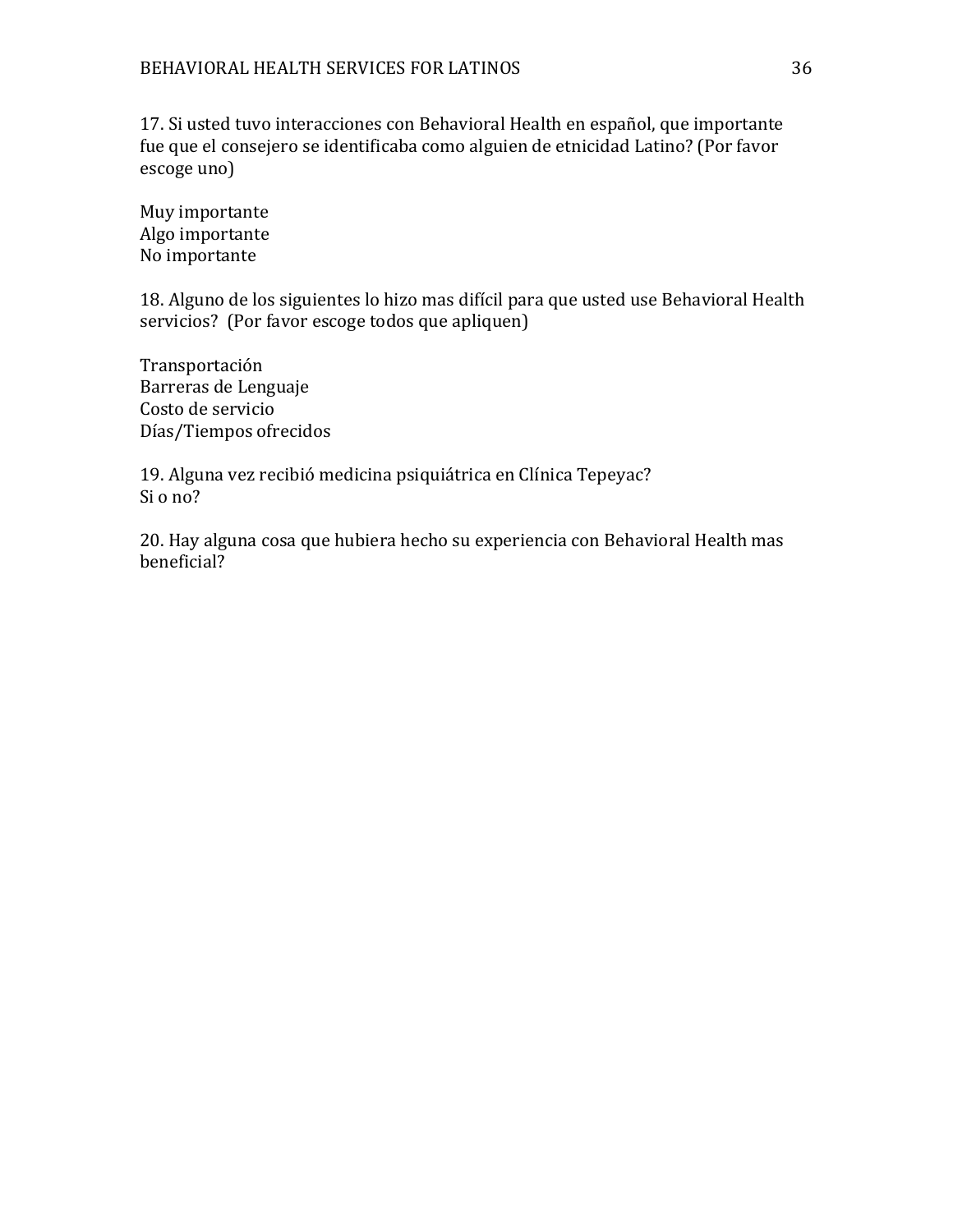# **Appendix C**

The AQ-27 Score Sheet<br>Name or ID Number Name or ID Number Definition of  $\Box$ The AQ-27 consists of 9 stereotype factors; scores for each factor are determined by summing the items as outlined below: Note: items are reversed score prior to summing up for the Avoidance scale.  $_{\rm{Blama}} = \Lambda 010+ \Lambda 011 + \Lambda 023$ 

| Blame = $AQ10+ AQ11+ AQ23$                                          |
|---------------------------------------------------------------------|
| Anger = $AQ1 + AQ4 + AQ12$                                          |
| $Pity = AQ9 + AQ22 + AQ27$                                          |
| $Help = AQ8 + AQ20 + AQ21$ (Reverse score all three questions)      |
| Dangerousness = $AQ2 + AQ13 + AQ18$                                 |
| $\text{Fear} = \text{AQ}3 + \text{AQ}19 + \text{AQ}24$              |
| Avoidance = $AQ7 + AQ16 + AQ26$ (Reverse score all three questions) |
| Segregation = $AQ6 + AQ15 + AQ17$                                   |
| Coercion = $AQ5 + AQ14 + AQ25$                                      |
|                                                                     |

The higher the score, the more that factor is being endorsed by the subject.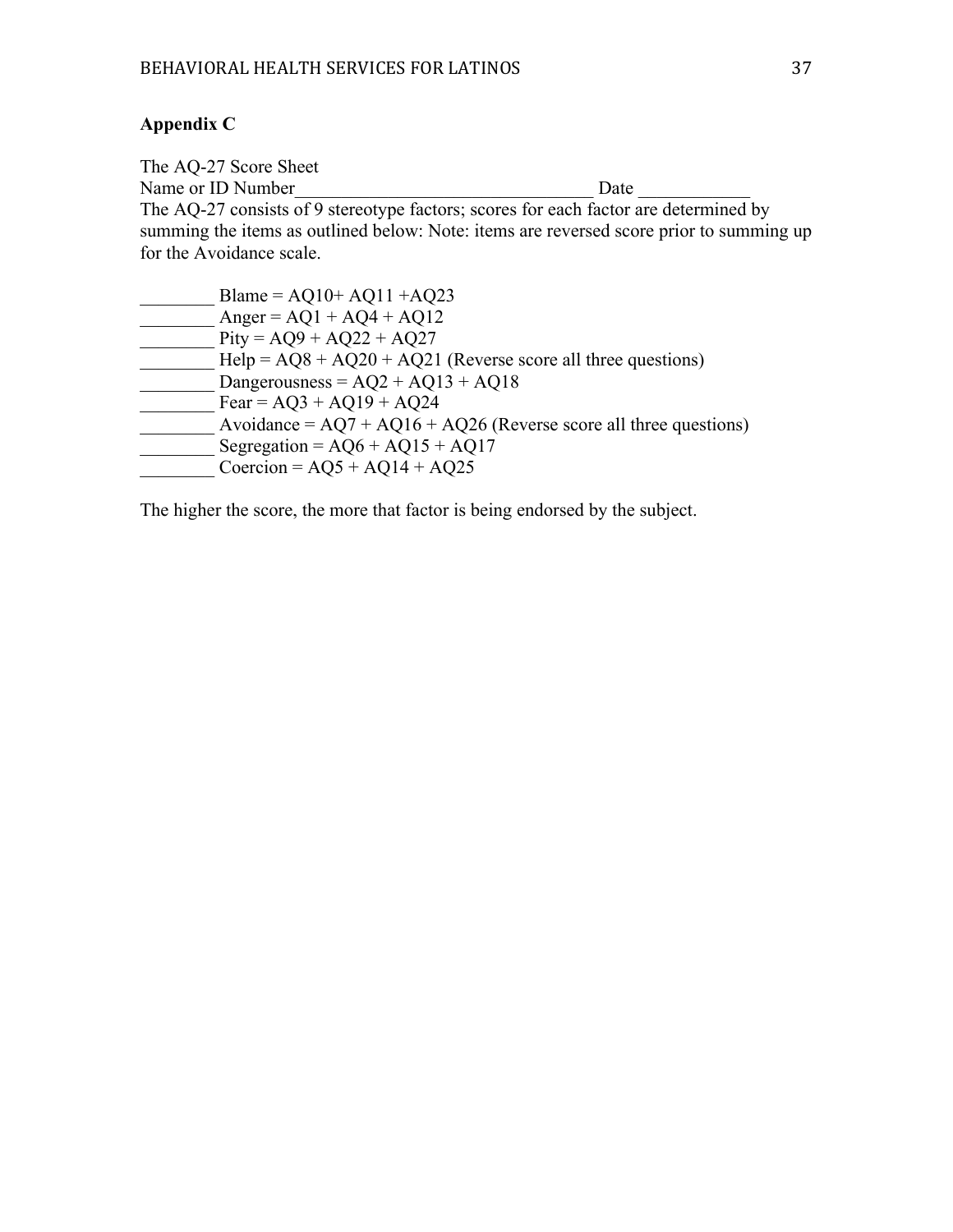#### References

- Alegría, M., Mulvaney-Day, N., Torres, M., Polo, A., Cao, Z., & Canino, G. (2007). Prevalence of psychiatric disorders across Latino subgroups in the United States. *American Journal of Public Health*, *97*(1), 68–75.
- American Psychological Association. (2005). 2005-13: Demographics of the U.S. psychology workforce. *Center for Workforce Studies*. Retrieved from http://www.apa.org/workforce/publications/13-demographics/index.aspx?tab=2
- Arora, P. G., Godoy, L. & Hodgkinson, S. (2017). Serving the underserved: Cultural considerations in behavioral health integration in pediatric primary care. *Professional Psychology: Research and Practice*, *48*(3), 139-148.
- Beehler, G. P., Lilienthal, K. R., Possemato, K., Johnson, E. M., King, P. R., Shepardson, R. L., & Wray, L. O. (2017). Narrative review of provider behavior in primary care behavioral health: How process data can inform quality improvement. *Families, Systems, & Health, 35*(3), 257-270. doi:10.1037/fsh0000263
- Berge, J. M., Trump, L., Trudeau, S., Utrzan, D. S., Mandrich, M., Slattengren, A, & Wooten, M. (2017). Integrated care clinic: Creating enhanced clinical pathways for integrated behavioral health care in a family medicine residency clinic serving a low-Income, minority population. *Families, Systems, & Health*, *35*(3), 283-294.
- Blount, A. (2003). Integrated primary care: Organizing the evidence. *Families, Systems, & Health*, *21*, 121–133. http://dx.doi.org/10.1037/1091-7527.21 .2.121

Bridges, A. J., Andrews, A. R., & Deen, T. L. (2012). Mental health needs and service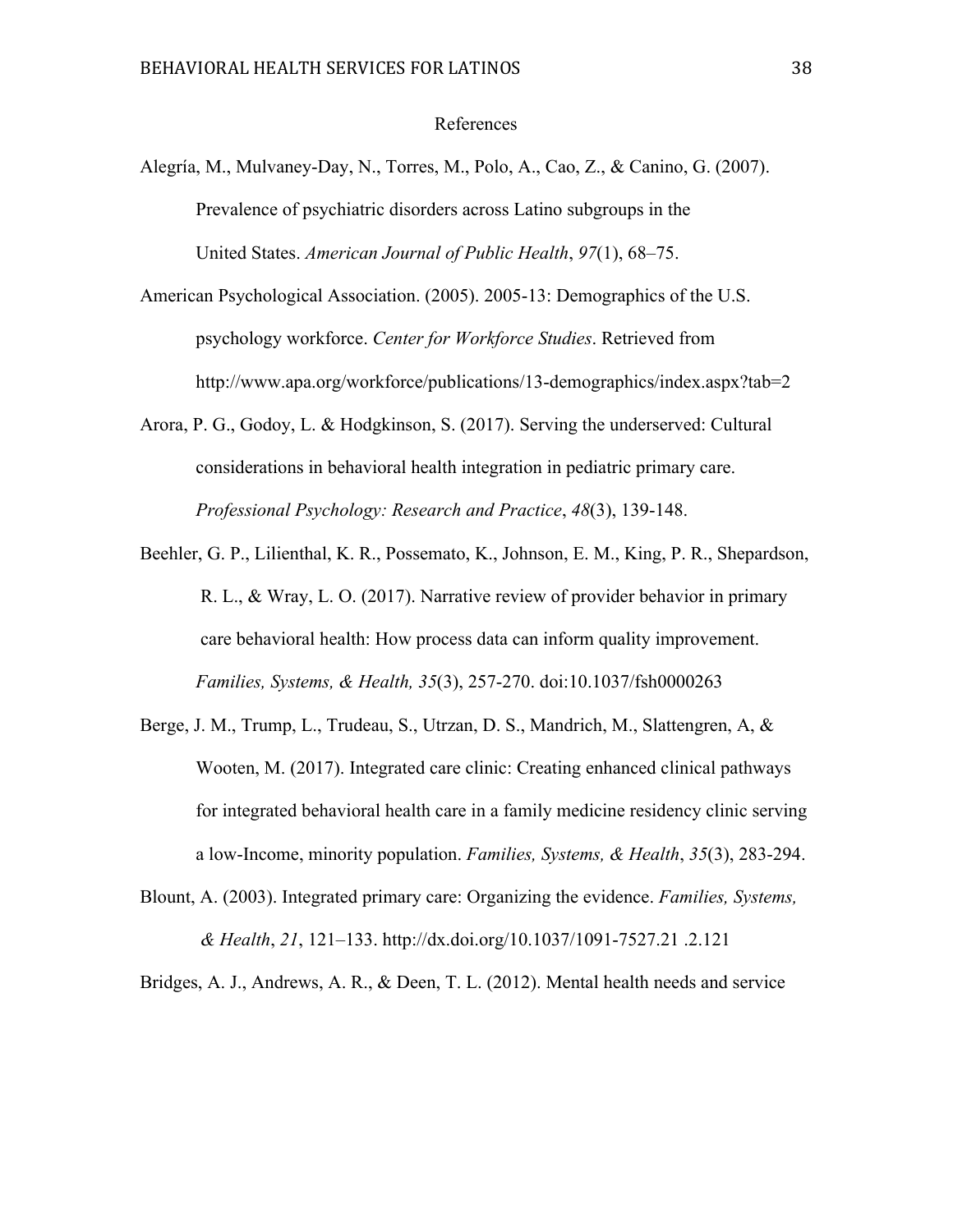utilization by Hispanic immigrants residing in mid-southern United States. *Journal of Transcultural Nursing*, *23*(4), 359-368. doi: 10.1177/1043659612451259

Bridges, A. J., Andrews, A. I., Villalobos, B. T., Pastrana, F. A., Cavell, T. A., & Gomez, D. (2014). Does integrated behavioral health care reduce mental health disparities for Latinos? Initial findings. *Journal Of Latina/o Psychology, 2*(1), 37-53. doi:10.1037/lat0000009

- Bridges, A. J., Villalobos, B. T., Anastasia, E. A., Dueweke, A. R., Gregus, S. J., & Cavell, T. A. (2017). Need, access, and the reach of integrated care: A typology of patients. *Families, Systems, & Health*, *35*(2), 193-206.
- Bryan, C. J, Corso, M. L., Corso, K. A, Morrow, C. E., Kanzler, K. E., & Ray-Sannerud, B. (2012). Severity of mental health impairment and trajectories in an integrated primary care clinic. *Journal of Consulting Clinical Psychology, 80*(3), 396-403.
- Butler, M., Kane, R. L., McAlpine, D., Kathol, R. G., Fu, S. S., Hagedorn, H., & Wilt, T. J. (2008). Integration of mental health/substance abuse and primary care. *Agency for Healthcare Research and Quality*. Retrieved from https://www.ahrq.gov/downloads/pub/evidence/pdf/mhsapc/mhsapc.pdf
- Cabral, R. R., & Smith, T. B. (2001). Racial/ethnic matching of clients and therapists in mental health services: A meta-analytic review of preferences, perceptions, and outcomes. *Journal of Counseling Psychology, 58*(4), 537-554, doi:10.1037/a0025266

Chang, J., Natsauki, M. N., & Chen, C. (2013). The importance of family factors and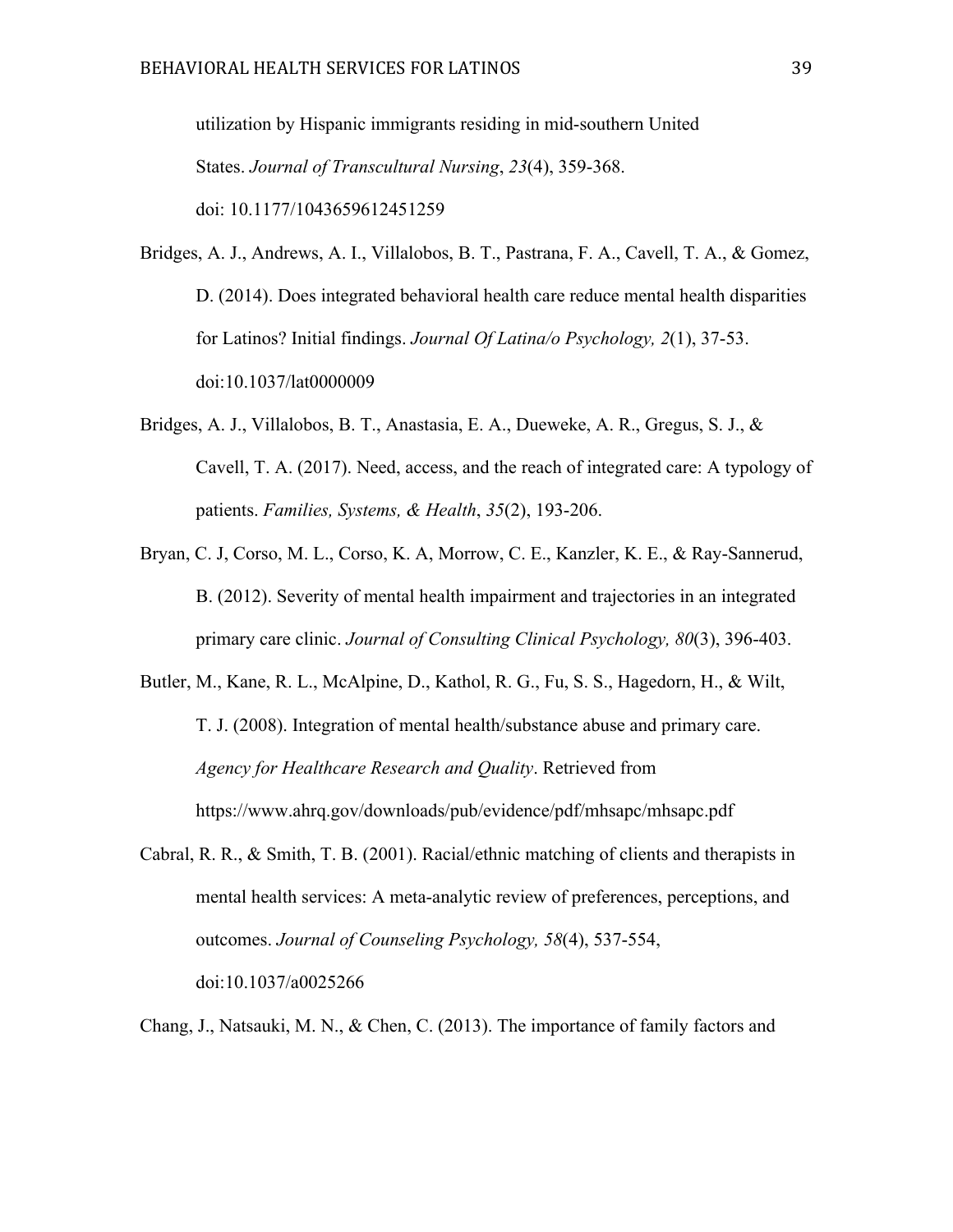generation status: Mental health services use among Latino and Asian Americans. *Cultural Diversity and Ethnic Minority Psychology*, *19*(3), 236-247. doi:10.1037/a003290

Cheng, H., Kwan, K. K., & Sevig, T. (2013). Racial and ethnic minority college students' stigma associated with seeking psychological help: Examining psychocultural correlates. *Journal Of Counseling Psychology, 60*(1), 98-111. doi:10.1037/a0031169

- Corrigan, P. (2004). How stigma interferes with mental health care: *American Psychologist,* 59(7), 614-625. doi:10.1037/0003-066X.59.7.614
- Creswell, J. W., Hanson, W. E., Plano, V. L. C., & Morales, A. (2007). Qualitative research designs: Selection and implementation. *The Counseling Psychologist, 35*, 236–264. doi:10.1177/0011000006287390
- Eghaneyan, B. H., Sanchez, K. & Killian, M. (2017). Integrated health care for decreasing depressive symptoms in Latina women: Initial Findings. *Journal of Latina/o Psychology, 5,* 118-125.
- Facts on U.S. Latinos, 2015. Statistical portrait of Hispanics in the United States. Pew Research Center – Hispanic Trends.
- Fox, J. E. (2012). "Co-constructing" stigma and the therapist–parent alliance. *Psychotherapy, 49*(1), 38-45.
- Guarnaccia, P. J, Martinez, I., & Acosta, H. (2005). Chapter 2. Mental health in the Hispanic immigrant community. *Journal of Immigrant & Refugee Services*, *3*, 21– 46. doi: 10.1300/J191v03n01\_02

Goffman, E. (1963). *Stigma: Notes on the management of spoiled identity*. New York: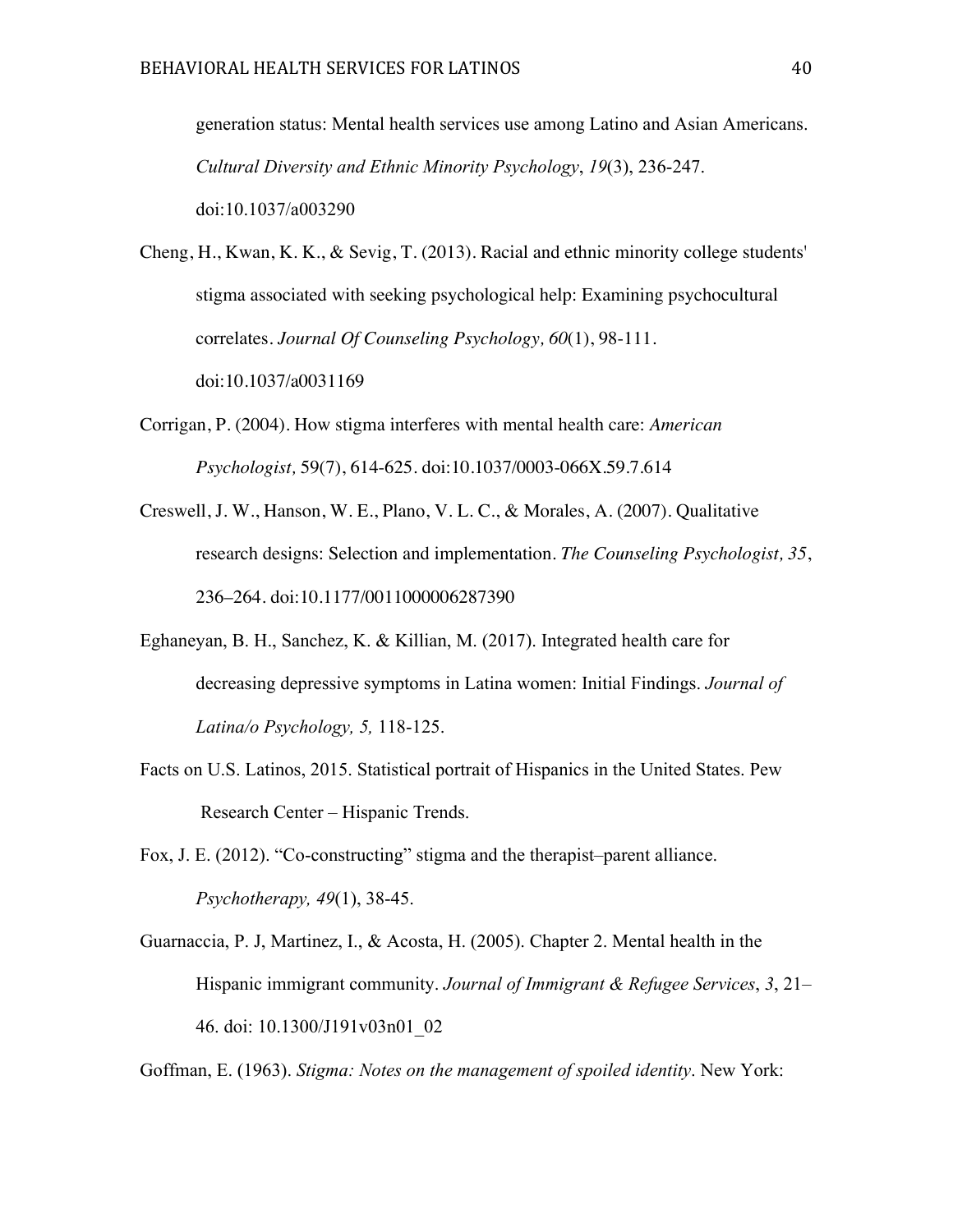Simon & Schuster.

- Heath, B., Wise-Romero, P., & Reynolds, K. A. (2013). *Standard framework for levels of integrated healthcare*. Washington, DC: SAMHSA-HRSA Center for Integrated Health Solutions.
- Holden, K., McGregor, B., Thandi, P., Fresh, E., Sheats, K., Belton, A., & Satcher, D. (2014). Toward culturally centered integrative care for addressing mental health disparities among ethnic minorities. *Psychological Services, 11*(4), 357-368. doi:10.1037/a0038122
- Hunter, C. L., & Goodie, J. L. (2010). Operational and clinical components for integrated-collaborative behavioral healthcare in the patient-centered medical home. *Families, Systems, & Health*, *28*(4), 308-321. doi:10.1037/a0021761
- Keyes, K. M., Martins, S. S., Hatzenbuehler, M. L., Blanco, C., Bates, L. M., & Hasin, D. S. (2012). Mental health service utilization for psychiatric disorders among Latinos living in the United States: the role of ethnic subgroup, ethnic identity, and language/social preferences. *Social Psychiatry and Psychiatric Epidemiology, 47*(3), 383–394.doi:10.1007/s00127-010-0323-y
- Manoleas, P. (2008). Integrated primary care and behavioral health services for Latinos: A blueprint and research agenda. *Social Work in Health Care*, *47*(4), 438–454.
- Martin, M. P., White, M. B., Hodgson, J. L., Lamson, A. L., & Irons, T. G. (2014). Integrated primary care: A systemic review of program characteristics. *Families, Systems, & Health*, *32*(1), 101-115.

Mauksch, L., Peek, C. J., & Fogarty, C. T. (2017). Seeking a wider lens for scientific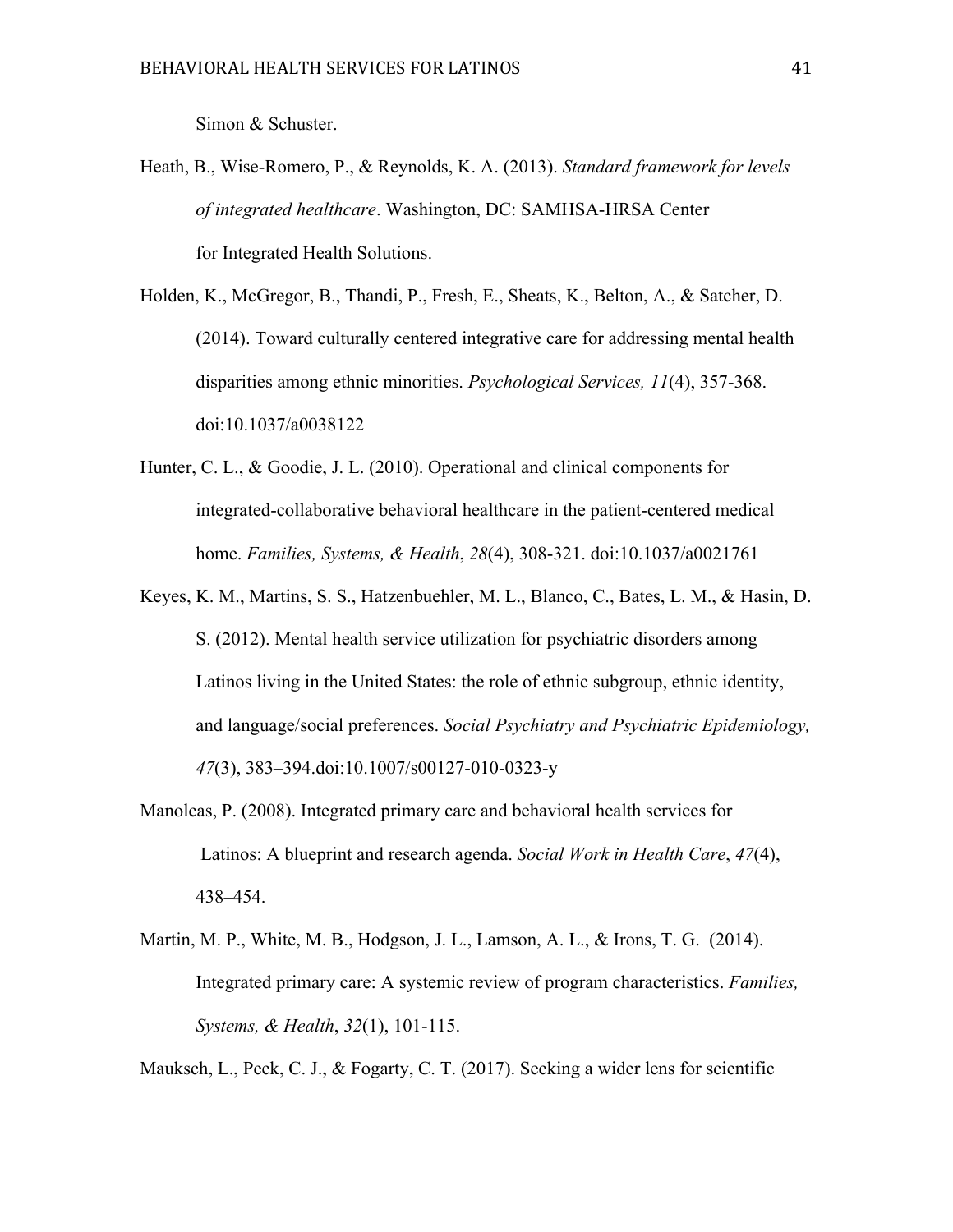rigor in emerging fields: The case of the primary care behavioral health model. *Families, Systems, & Health, 35(3), 251-256. doi:10.1037/fsh0000295*

- Moonshine, C., Gelman, I., & Sorenson, R. (2017). Disruptive change and health service psychology transform a clinical psychology doctoral training clinic. *Practice Innovations*, *2*(3), 109-122. doi:10.1037/pri0000047
- Muñoz, M., Guillén, A. I., Pérez-Santos, E., & Corrigan, P. W. (2015). A structural equation modeling study of the Spanish Mental Illness Stigma Attribution Questionnaire (AQ-27-E). *American Journal Of Orthopsychiatry, 85*(3), 243-249. doi:10.1037/ort0000059
- Nadeem, E., Lange, J., Edge, D., Fongwa, M., Belin, T., & Miranda, J. (2007). Does stigma keep poor young immigrant and US-born black and Latina women from seeking mental health care? *Psychiatric Services*, *58*, 1547–1554. doi:10.1176/appi.ps.58.12.1547
- Olfson, M., Marcus, S. C., Tedeschi, M., & Wan, G. J. (2006). Continuity of antidepressant treatment for adults with depression in the United States. *American Journal of Psychiatry*, *163*, 101–108.
- Organista, K. C. (2007). *Solving Latino psychosocial and health problems: Theory, practice, and populations*. Wiley

Pincay, I. E. M., & Guarnaccia, P. J. (2007). "It's like going through an earthquake": Anthropological perspectives on depression among Latino immigrants. *Journal of Immigrant and Minority Health, 9*, 17–28. http://dx.doi.org/10.1007/s10903-006- 9011-0

Ray-Sannerud, B. N., Dolan, D. C., Morrow, C. E., Corso, Kanzler, K. E., Corso, M. L.,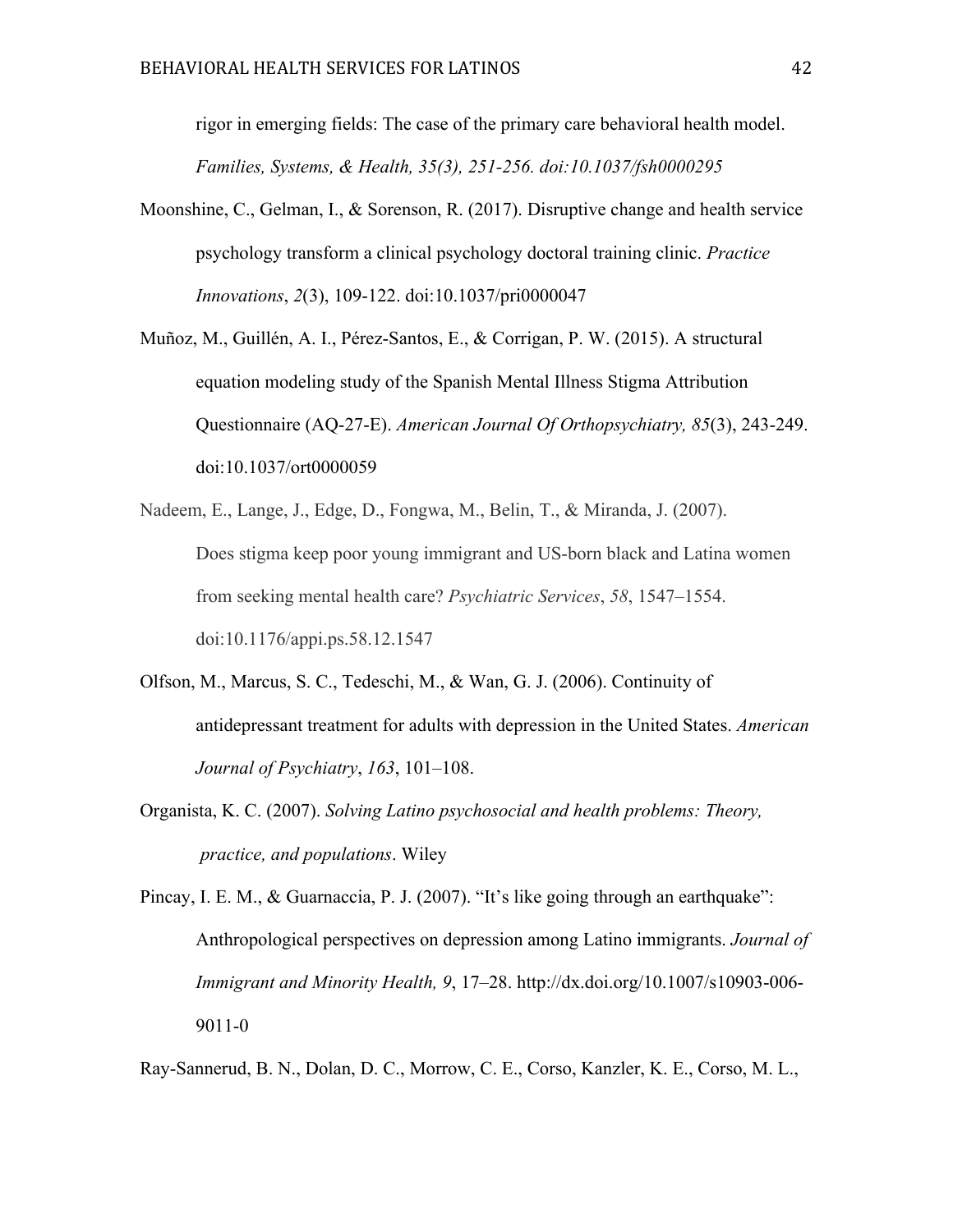& Bryan, C. J. (2012). Longitudinal outcomes after brief behavioral intervention in an integrated primary care clinic. *Family System Health, 30*(1), 60- 71.

- Sanchez, K., Ybarra, R., Chapa, T. & Martinez, O. N. (2016). Eliminating behavioral health disparities and improving outcomes for racial and ethnic minority populations. *Psychiatric Services*, *67*, 13-15. http://dx.doi.org/10.1176/appi.ps. 201400581
- Satcher, D. (2001). Mental health: Culture, race, and ethnicity—A supplement to mental health: A report of the Surgeon General. Rockville, MD: US Department of Health and Human Services, Substance Abuse and Mental Health Services Administration, Center for Mental Health Services, National Institute of Mental Health. Last accessed Feb 2, 2018.
- Sleath, B., Rubin, R. H., & Huston, S. A. (2003). Hispanic ethnicity, physician-patient communication, and antidepressant adherence. *Comprehensive Psychiatry*, *44*, 198–204.
- U.S. Department of Health and Human Services. (2001). Mental health: Culture, race, and ethnicity—A supplement to mental health: A report of the surgeon general. Rockville, MD: Author.
- Vega, W. A, Rodriguez, M. A., & Gruskin, E. (2009). Health disparities in the Latino population. *Epidemiologic Reviews*, *31*(1), 99-112.
- Williams, S., &Kohut, J. L. (1999) *A survey of licensed practitioners of psychology: Activities, roles, and services*, Washington, DC. American Psychological Association.